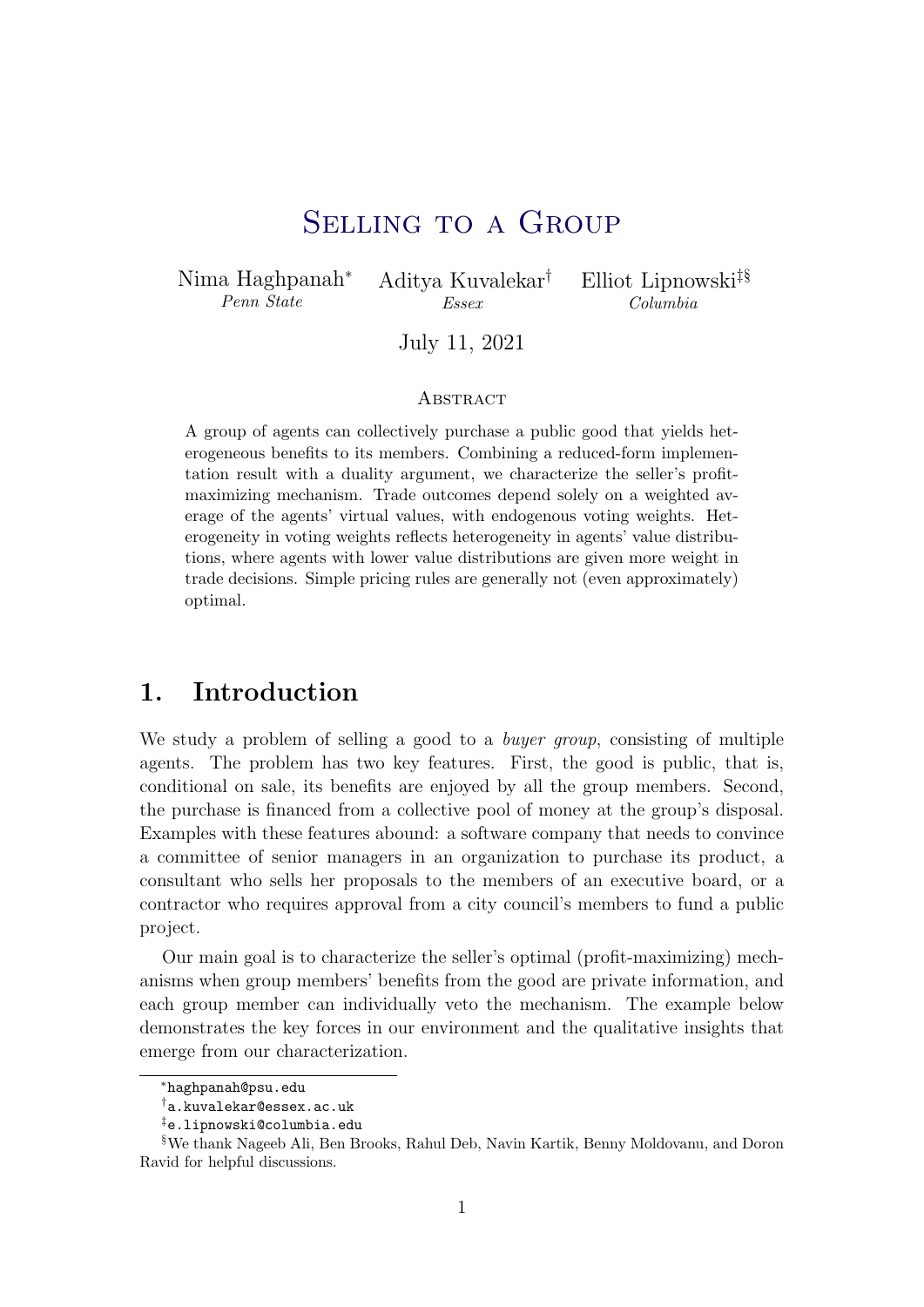<span id="page-1-0"></span>EXAMPLE 1: Two agents, 1 and 2, have independently drawn values for the good. Agent 1's value,  $\theta_1$ , is distributed uniformly over [0,2], whereas agent 2's value,  $\theta_2$ , is distributed uniformly over [0,3]. The seller can provide at most one unit of the good at zero cost. The seller designs a mechanism—an allocation rule and a transfer rule—that conditions on agents' reports of their respective types. If a sale occurs and the common transfer is  $m$ , each agent i's utility is  $\theta_i - m$ ; if no sale occurs and the transfer is  $m$ , each agent's utility is  $-m$ . Agents' outside option from not participating (i.e., vetoing the mechanism) is zero.

Let us begin with the simple class of posted-price mechanisms. Such mechanisms would be optimal, following classic results, if the seller interacted with a single agent. Because agent 2's valuation first-order stochastically dominates that of agent 1, a reasonable starting point is the optimal posted price for agent 2. That is, the seller could post a price of  $\frac{3}{2}$  and make a take-it-or-leave-it offer to agent 2. The sale takes place if agent 2 agrees, but not otherwise. However, this mechanism yields a negative (interim) expected payoff to agent 1 when his type is low, and so this agent will want to veto the mechanism. For illustration, note that if, for example,  $\theta_1 = 0$ , the good will be sold at a price of  $\frac{3}{2}$  with a positive probability, thereby earning agent 1 a negative interim payoff. Modifying the payment rule to make this posted-price mechanism individually rational (IR) is not difficult. The seller can offer a subsidy: an additional transfer that she pays the agents regardless of whether a sale occurs. The subsidy must be at least as high as the expected revenue itself to make the mechanism IR, in particular, when  $\theta_1 = 0$ . Therefore, the seller earns at most zero profit from such a mechanism.

One remedy to the above problem is to require unanimous approval of the trade. That is, the good is offered at a price  $p$ , and is sold if and only if both agents agree to the purchase. We call this rule a "unanimous posted price" mechanism. This mechanism is IR by construction, and generates a profit of  $p(1-\frac{p}{2})$  $\frac{p}{2}$  $(1 - \frac{p}{3})$ astruction, and generates a profit of  $p(1-\frac{p}{2})(1-\frac{p}{3})$  maximized at  $p = \frac{1}{3}$  $\frac{1}{3}(5-\sqrt{7})$ . This maximal profit is approximately 0.35.

Can the seller do better? Her problem is to maximize profit over all (Bayesian) incentive compatible (IC) and IR mechanisms. If she could use agent-specific transfers, standard arguments à la [Myerson](#page-27-0) [\(1981\)](#page-27-0) teach us a given allocation rule is implementable if and only if its associated interim allocations are nondecreasing. Perhaps surprisingly, even with access only to collective transfers, Lemma [2](#page-7-0) shows the same condition characterizes implementability in our setting. However, absent agent-specific transfers, the agents' average payments must coincide. Hence, the maximal revenue that can be extracted from a given implementable allocation rule is pinned down by the condition that one agent's individual rationality constraint binds (and the others' are satisfied). Therefore, the profit-maximizing mechanism given an allocation rule  $x(\cdot)$  yields a profit of  $\min_{i\in N} \mathbb{E}\{x(\theta)[\varphi_i(\theta_i)-c]\}\)$ , where N is the set of agents,  $\varphi_i(\cdot)$  is the virtual valuation function of agent i, and c is the production cost of the good to the seller.

If we temporarily ignore the above monotonicity condition on allocation rules,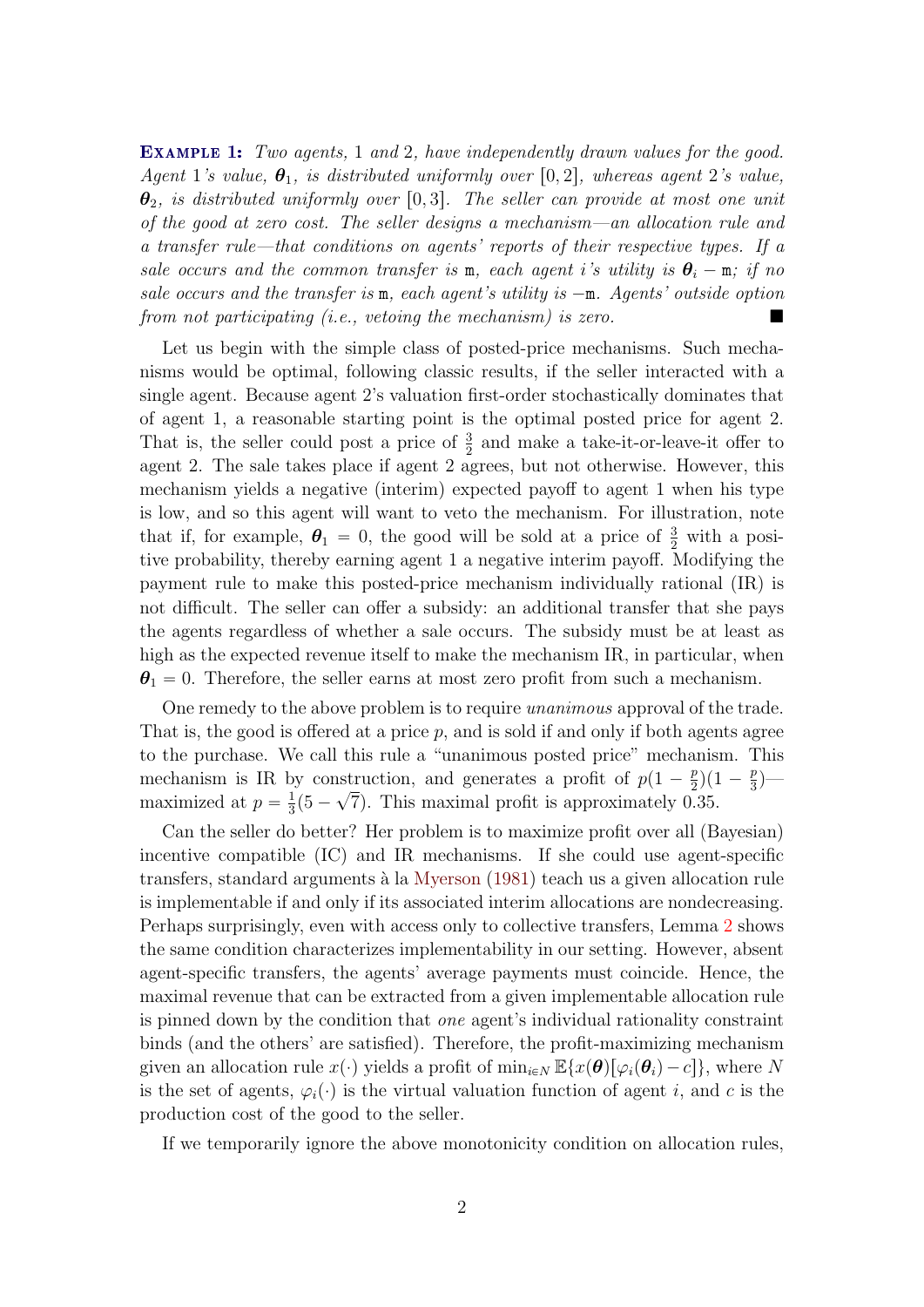we can view the seller's optimal profit,

$$
\max_x \min_{i \in N} \mathbb{E} \{x(\boldsymbol{\theta})[\varphi_i(\boldsymbol{\theta}_i)-c]\},\
$$

as the maximin value from a two-player zero-sum game in which one player, the Maximizer, chooses an allocation rule  $x(\cdot)$ , and the other player, the Minimizer, chooses an agent i. We show this infinite game has a Nash equilibrium, and hence its value is

$$
\min_{\omega \in \Delta N} \max_x \mathbb{E} \{x(\boldsymbol{\theta})[\omega \cdot \varphi(\boldsymbol{\theta}) - c]\},\
$$

where  $\omega$ , a distribution over agents, can also be seen as a mixed strategy for the Minimizer. We characterize the equilibria of the above game to establish that the optimal allocation rule is unique and is a weighted voting rule: the good is sold if and only if  $\omega \cdot \varphi(\theta) \geq c$ , where the optimal weights  $\omega$  are characterized by the simple program,  $\min_{\omega \in \Delta N} \mathbb{E}\{[\omega \cdot \varphi(\boldsymbol{\theta}) - c]_{+}\}.$  Moreover, under a regularity assumption, this allocation rule is monotone and hence solves the seller's problem. These results are summarized in Theorem [1.](#page-8-0)

Solving the above problem for Example [1,](#page-1-0) we obtain that the optimal weights are  $\omega_1 = \sqrt{\frac{3}{7}}$  $\frac{3}{7}$  and  $\omega_2 = 1 - \omega_1$  and the associated optimal profit is approximately 0.39. Notice how the allocation rule of the optimal mechanism, where the good is sold if and only if  $\omega_1 \theta_1 + \omega_2 \theta_2 \geq 1 + \frac{\omega_2}{2}$  $\frac{\partial 2}{\partial 2}$ , is different from the allocation rule of the unanimous posted-price mechanism, where the good is sold if and only if  $\min(\theta_1, \theta_2) \geq p$ . The optimal allocation rule, with its interior  $\omega$ , relaxes the stringent requirement of a unanimous agreement.

Consistent with Example [1,](#page-1-0) generally, the optimal mechanism overweights agents with lower value distributions. In fact, Theorem [2](#page-13-0) delivers a quantitative ranking result for the optimal voting weights whenever the optimal mechanism is nontrivial. It says that, if  $\varphi_i$  is smaller than  $\alpha \varphi_j$  in the hazard-rate order (a strong form of stochastic dominance that has been previously applied in the auction literature) for some  $\alpha \in (0, 1]$ , the optimal mechanism entails  $\omega_i \geq \alpha \omega_j$ . The example exhibits this distributional ranking with  $\alpha = \frac{3}{2}$  $\frac{3}{2}$ ; and indeed, a direct computation shows  $\omega_1 > \frac{3}{2}$  $\frac{3}{2}\omega_2$ . Qualitatively, the seller listens more to weaker agents, whose veto constraint binds more tightly. The same lesson is reflected in Corollary [2,](#page-11-0) which shows the optimal mechanism uses only one agent's private information if and only if that agent's value distribution is extremely low relative to others'.

Though unanimous posted prices are not optimal (as we saw above for the example), we do find they are profit-maximizing within a natural classes of simple mechanisms—specifically mechanisms for which the price of the good is constant conditional on trade (Proposition [2\)](#page-15-0). As formalized in Proposition [3,](#page-16-0) posted-price mechanisms are suboptimal in all interesting instances of our model. We further quantify this payoff loss in Proposition [5,](#page-19-0) by considering a many-agent limit case of our model. There, we show the "price of simplicity"—the limiting ratio of the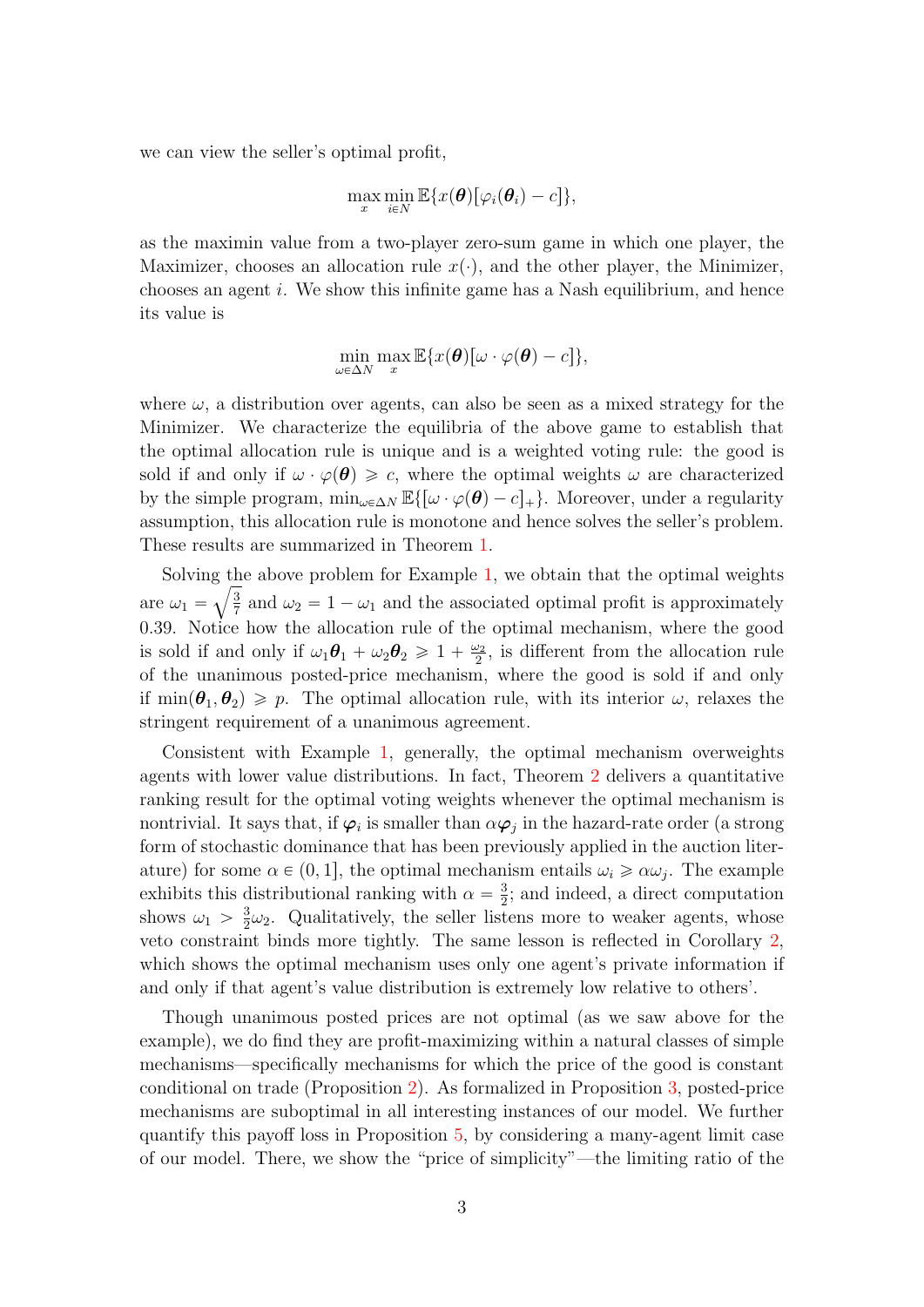optimal profit to that of unanimous posted pricing—is unboundedly large except in asymptotically trivial cases.

Finally, we turn to exploring alternative bargaining arrangements in Section [6.](#page-20-0) Although we focus on seller-optimal mechanisms throughout, the proof approach for Theorem [1](#page-8-0) can be adapted to fully characterize the Pareto frontier. In particular, as Theorem [3](#page-20-1) shows, any Pareto-optimal mechanism allocates the good if and only if a weighted average of virtual values and true values exceeds the cost.

We also explore the consequences of relaxing another important feature of our environment, namely, that any agent can unilaterally veto the mechanism. Whereas smaller groups often do assign veto rights to their members, a more permissive bargaining arrangement may be better suited for understanding some contexts. For example, rather than unanimity, the group might require that the mechanism be approved by some minimum number of agents. Although intuitively appealing, capturing such flexible arrangements in a reasonable framework seems elusive. We discuss the associated issues in some detail in Section [6.2,](#page-21-0) but the broad takeaway is that we are not aware of an appropriate model that relaxes veto bargaining while retaining the spirit and tractability of our main analysis. We see the pursuit of such a model as an exciting avenue for future research.

### 1.1. Related Work

Because the good for sale in our model is public, our work is closely related to the vast literature on designing mechanisms for the provision of public goods. The canonical model (e.g., d'Aspremont and Gérard-Varet, [1979\)](#page-26-0) allows for arbitrary monetary transfers between agents. Several papers show, in related contexts, that any mechanism achieving ex-ante budget balance can be converted (preserving agents' incentives) to a mechanism with ex-post budget balance by choosing expost transfers appropriately (e.g., [Makowski and Mezzetti,](#page-27-1) [1994;](#page-27-1) [d'Aspremont](#page-26-1) [et al.,](#page-26-1) [2004;](#page-26-1) Börgers and Norman, [2009\)](#page-26-2). Our construction of ex-post transfer rules that induce a given profile of interim transfer rules is related, especially in the twoagent special case. [Rob](#page-27-2) [\(1989\)](#page-27-2) shows that with a large number of agents, profitmaximizing mechanisms are inefficient, whereas [Mailath and Postlewaite](#page-27-3) [\(1990\)](#page-27-3) extend this inefficiency result to all IR and budget-balanced mechanisms. In a setting where agents' values for a good are symmetric, and each is initially endowed with a share, [Cramton et al.](#page-26-3) [\(1987\)](#page-26-3) show efficient and IR trading mechanisms exist if and only if agents' shares are sufficiently symmetric. Güth and Hellwig [\(1986\)](#page-26-4) identify profit-maximizing mechanisms subject to incentive compatibility and individual rationality constraints. Hence, our seller's problem is equivalent to that of Güth and Hellwig  $(1986)$ , with the added restriction that agent-specific transfers are not available.

Another strand of the literature on public goods studies voting mechanisms without monetary transfers. Starting with [Rae](#page-27-4) [\(1969\)](#page-27-4), many entries to this literature study mechanisms that maximize utilitarian efficiency. [Schmitz and](#page-27-5)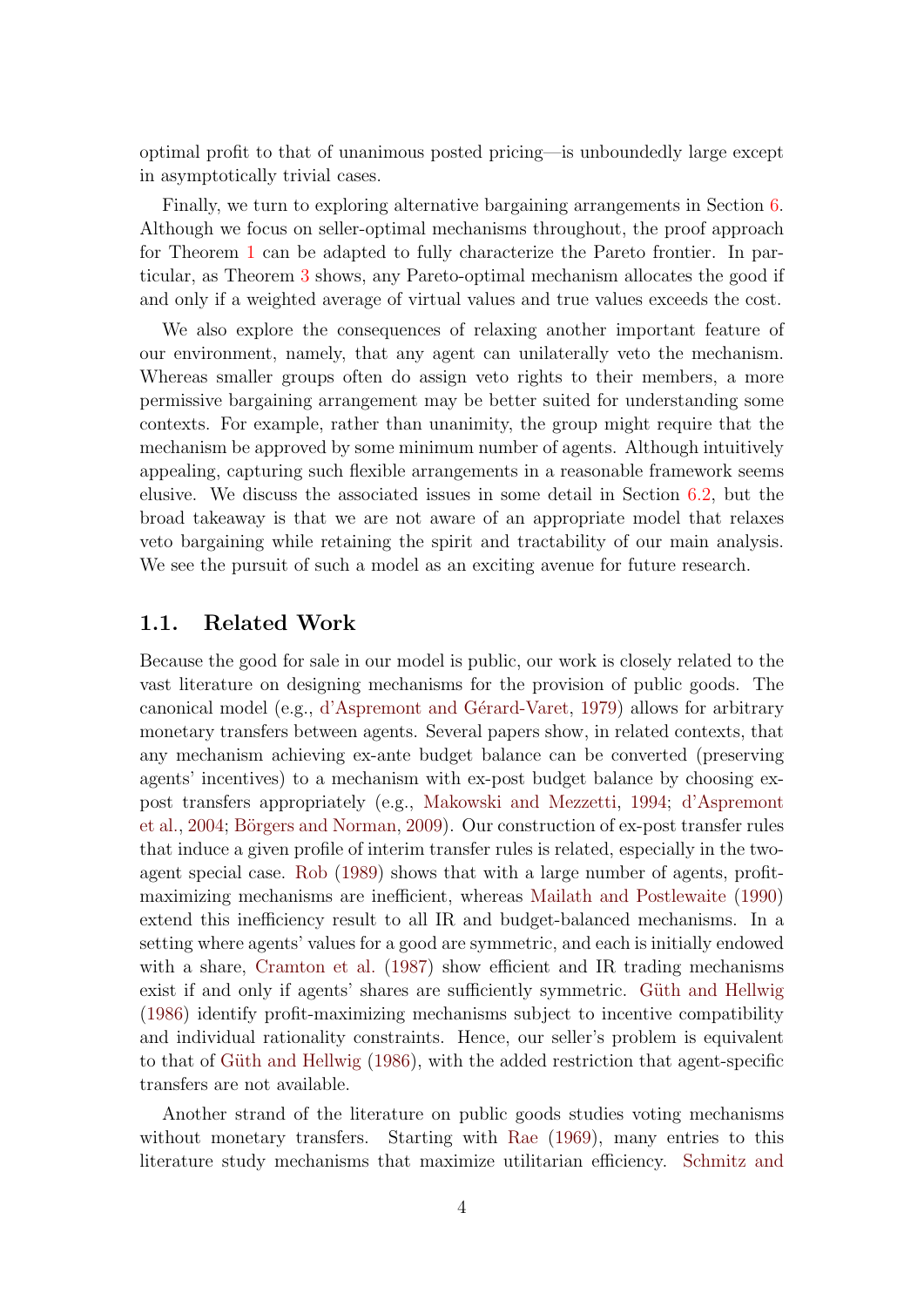Tröger  $(2012)$  and [Krishna and Morgan](#page-27-6)  $(2015)$  identify conditions under which a (weighted) majority does or does not maximize efficiency. [Azrieli and Kim](#page-26-5) [\(2014\)](#page-26-5) show any IC mechanism must be a weighted-majority rule, and characterize the weights that maximize efficiency.<sup>[1](#page-0-0)</sup> Our model is a middle ground between the two aforementioned strands of literature on public goods, in that monetary transfers are available in our setting but are restricted to be identical across agents.

Our work is also related to the literature that studies (approximate) optimality of posted-price mechanisms. [Myerson](#page-27-0) [\(1981\)](#page-27-0) and [Riley and Zeckhauser](#page-27-7) [\(1983\)](#page-27-7) show posted pricing is an optimal strategy for selling a single good to a single agent. Even though posted pricing is no longer optimal in settings with multiple goods or agents, it remains approximately optimal in many such settings (see, e.g., [Chawla et al.,](#page-26-6) [2010;](#page-26-6) [Chawla et al.,](#page-26-7) [2015;](#page-26-7) [Hart and Nisan,](#page-27-8) [2017;](#page-27-8) [Babaioff et al.,](#page-26-8) [2020\)](#page-26-8). By contrast, in our setting, posted-price mechanisms perform arbitrarily poorly relative to optimal mechanisms as the number of agents grows.

We solve for optimal mechanisms using a simple reduced-form characterization of implementable collective transfer rules. Our work is thus related to the literature on reduced-form implementation in auctions (e.g., [Border,](#page-26-9) [1991;](#page-26-9) [Cai et al.,](#page-26-10) [2012;](#page-26-10) [Che et al.,](#page-26-11) [2013;](#page-26-11) [Alaei et al.,](#page-25-0) [2019\)](#page-25-0). Our implementability result could be repurposed to study interim allocation rules for a real-valued (or nonnegative realvalued) and unbounded public outcome. This explicit, tractable implementability result for transfer rules stands in contrast to the results of [Gopalan et al.](#page-26-12) [\(2018\)](#page-26-12), who show that if the public outcome is binary-valued (or, equivalently under linear preferences, if it is restricted to some bounded interval), no computationally tractable characterization of implementable reduced forms of collective transfer rules exists.

Our work is related to the literature on the (in)equivalence of Bayesian and dominant strategy incentive compatibility. Incentive compatibility in our setting with a single good is characterized by standard monotonicity constraints (as in [Myerson,](#page-27-0) [1981\)](#page-27-0). Nonetheless, because individual transfers are not permitted, optimal mechanisms are not dominant-strategy incentive compatible in our setting, except in uninteresting cases. This result stands in contrast to the known results on the equivalence of Bayesian and dominant-strategy incentive compatibility in settings with unidimensional types and agent-specific transfers [\(Manelli and Vin](#page-27-9)[cent,](#page-27-9) [2010;](#page-27-9) [Gershkov et al.,](#page-26-13) [2013\)](#page-26-13).[2](#page-0-0)

<sup>1</sup>Also see [Gershkov et al.](#page-26-14) [\(2017\)](#page-26-14), who further study optimal voting mechanisms for a class of environments with more than two social outcomes.

<sup>2</sup>Such equivalence is known to fail in the case of multidimensional private information [\(Jehiel](#page-27-10) [et al.,](#page-27-10) [1999;](#page-27-10) [Gershkov et al.,](#page-26-13) [2013;](#page-26-13) [Yao,](#page-27-11) [2017;](#page-27-11) [Manelli and Vincent,](#page-27-12) [2019\)](#page-27-12).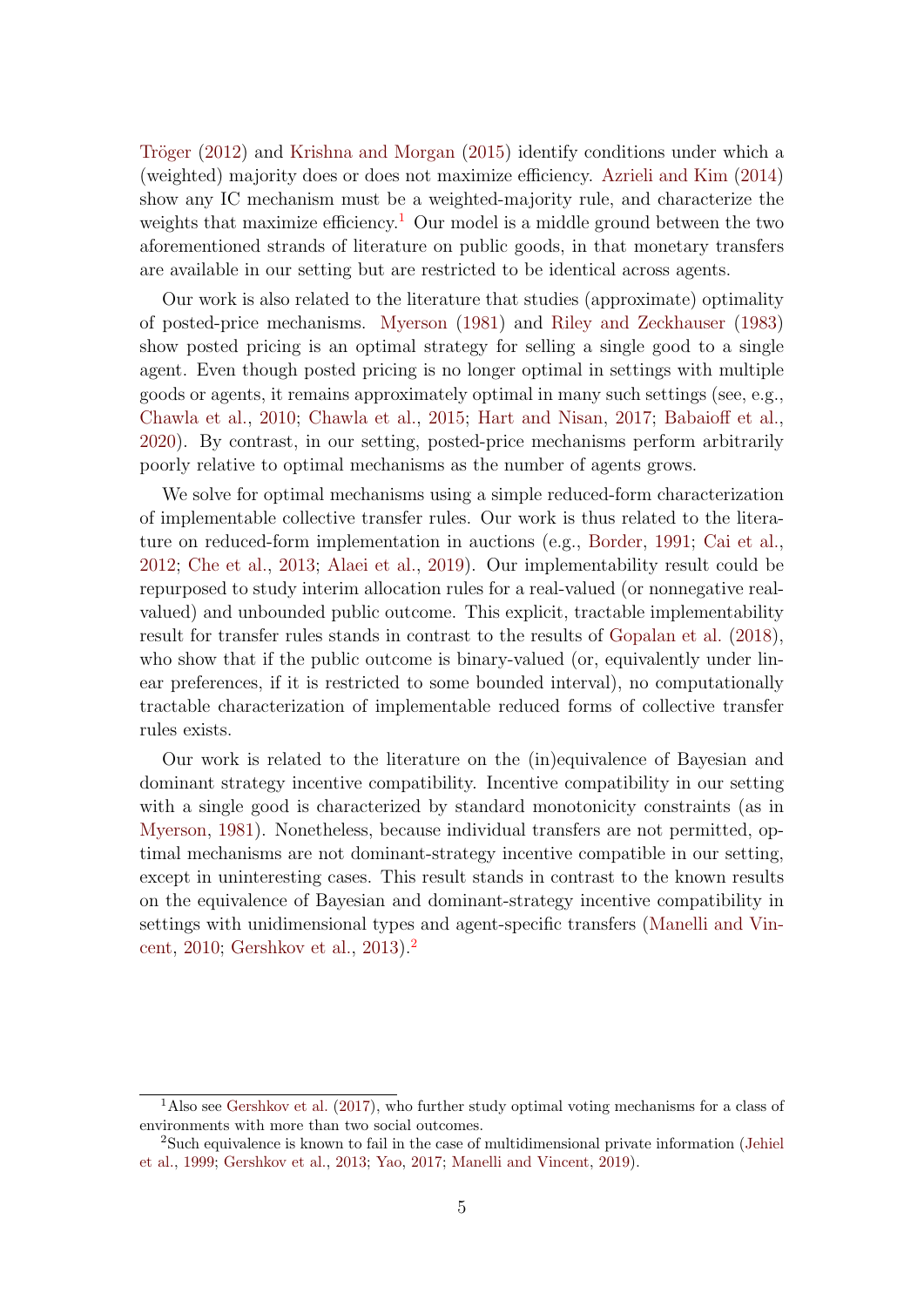## 2. Model

We study the problem of a seller who can sell one indivisible good to be shared by a group of agents. We denote the finite nonempty set of agents  $N = \{1, \ldots, N\}$ . The seller incurs a cost  $c \geq 0$  if the good is sold. Any monetary transfer paid for the good is borne collectively by the group. Agents are heterogeneous in how they value the good vis- $\grave{a}$ -vis the group's money. That is, each agent i has a private type  $\theta_i$ , which is a random variable taking values in  $\Theta_i = [\underline{\theta}_i, \overline{\theta}_i] \subset \mathbb{R}_+$ . Agents' types are independent, and i's type follows the cumulative distribution function  $F_i$ <sup>[3](#page-0-0)</sup>. We make the following regularity assumption for each  $i \in N$ : the CDF  $F_i$ admits a continuous and strictly positive density  $f_i$  on its support, and the *virtual* value  $\varphi_i : \Theta_i \to \mathbb{R}$  given by  $\varphi_i(\theta_i) := \theta_i - \frac{1-F_i(\theta_i)}{f_i(\theta_i)}$  $\frac{-F_i(\theta_i)}{f_i(\theta_i)}$  is strictly increasing. Working directly with an agent's virtual value  $\varphi_i := \varphi_i(\theta_i)$ , an atomlessly distributed random variable with convex support, will often be convenient.

An outcome of our contracting environment consists of a probability  $\mathbf{x} \in [0, 1]$ with which the good is sold to the buyer group, and a (signed) transfer  $m \in \mathbb{R}$  paid to the seller by the buyer group. The payoff of agent  $i$  for this outcome is given by  $x\theta_i$  – m, whereas the seller's payoff is m – cx. Let us highlight two distinguishing features of our environment. First, the good is public: conditional on it being allocated, every agent derives a benefit (equal to his type). Second, the transfers are collective. One could interpret our agents as a group of committee members deciding whether to approve a project (purchased from our seller). The transfer paid for the project will come from the common pool of money that the committee can access, whereas the private benefits that each member derives from using the organization's funds on this particular project may vary.

The seller knows the distribution of types for each agent but not agents' realized types. She designs a (direct, without loss) mechanism, which specifies a probability of trade and a total transfer, for every profile of reported types. For most of the paper, we focus on the optimal (i.e., profit-maximizing) mechanism for the seller, among all mechanisms that are IC and IR for the agents.<sup>[4](#page-0-0)</sup> We formally define these standard notions below.

**DEFINITION 1:** A (collective) allocation rule is a measurable function  $x$ :  $\Theta \rightarrow [0, 1]$ ; let X denote the set of all allocation rules. A (collective) transfer rule is a bounded measurable function  $m : \Theta \to \mathbb{R}$ . A (collective selling) **mechanism** is a pair  $(x, m)$  consisting of an allocation rule and a transfer rule.

<sup>&</sup>lt;sup>3</sup>We use the following standard notation throughout. The set of type profiles is  $\Theta :=$ the following standard notation throughout. The set of type profiles is  $\Theta := \prod_{j \in N} \Theta_j$ , and  $\Theta_{-i} := \prod_{j \in N \setminus \{i\}} \Theta_j$  for  $i \in N$ . We also sometimes use a measure and its CDF interchangeably, and use  $\ddot{F}$  and  $F_{-i}$  to refer to associated product measures on  $\Theta$  and  $\Theta_{-i}$ , respectively.

<sup>&</sup>lt;sup>4</sup>In Section [6,](#page-20-0) we consider alternative bargaining arrangements. For instance, we consider the range of Pareto-optimal mechanisms (not only seller-optimal ones) to account for settings in which the seller has only imperfect bargaining power, and we consider agent approval processes beyond veto bargaining, discussing how one might relax the below individual rationality constraint.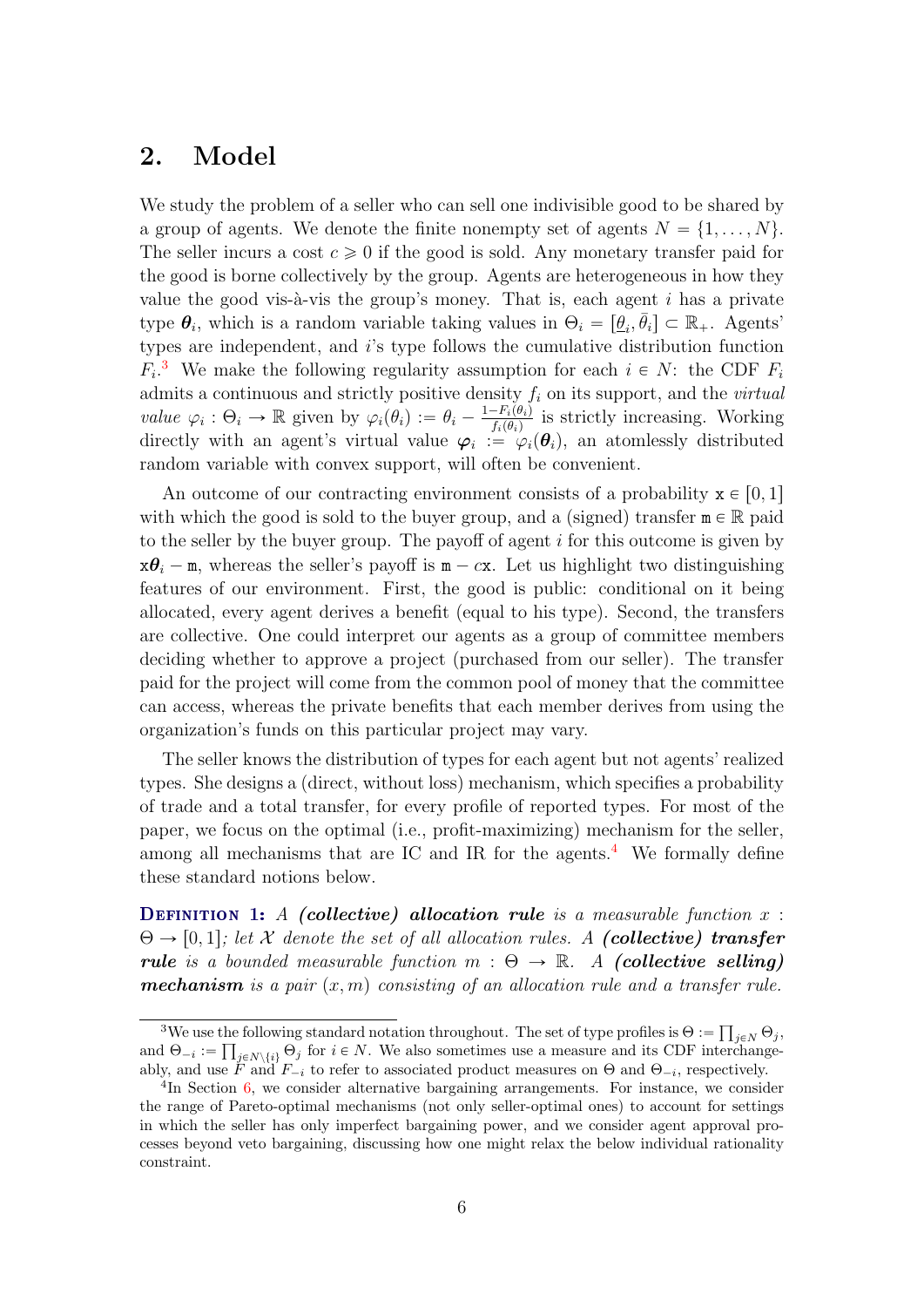Say a mechanism  $(x, m)$  is **incentive compatible (IC)** if

$$
\theta_i \in \operatorname{argmax}_{\hat{\theta}_i \in \Theta_i} \mathbb{E}\left[\theta_i x(\hat{\theta}_i, \boldsymbol{\theta}_{-i}) - m(\hat{\theta}_i, \boldsymbol{\theta}_{-i})\right], \ \forall i \in N, \ \forall \theta_i \in \Theta_i, \tag{IC}
$$

and say it is **individually rational (IR)** if

$$
\mathbb{E}\left[\theta_i x(\theta_i, \boldsymbol{\theta}_{-i}) - m(\theta_i, \boldsymbol{\theta}_{-i})\right] \geq 0, \ \forall i \in N, \ \forall \theta_i \in \Theta_i.
$$
 (IR)

The **profit** generated by a mechanism  $(x, m)$  is  $\Pi(x, m) := \mathbb{E} [m(\theta) - cx(\theta)].$  An **optimal mechanism** is an IC and IR mechanism that generates a weakly higher profit than any other IC and IR mechanism. Finally, an **optimal allocation rule** is any allocation rule x such that  $(x, m)$  is an optimal mechanism for some  $m$ .

### <span id="page-6-0"></span>3. Characterizing the Optimal Mechanism

In this section, we fully characterize optimal mechanisms. First, we provide a useful reduced-form implementation result for transfers, characterizing exactly which profiles of interim transfer rules can be implemented with some collective transfer rule. Then, using this characterization, we describe which allocation rules are implementable, and solve for the seller's optimal profit from implementing such an allocation rule. Next, we establish that a unique optimal allocation rule exists and can be described as a weighted voting rule with weights that we explicitly characterize. Finally, we show that, except in trivial cases, the voting weights that describe an optimal allocation rule are unique; hence, characterizing them is equivalent to characterizing optimal mechanisms.

We begin by introducing some convenient notation and terminology for standard objects. Just as in the auction setting, the Bayesian incentive properties of our design environment are convenient to discuss in terms of each agent's interim (i.e., conditioning only on his own type) outcomes.

**DEFINITION 2:** Fix any agent  $i \in N$ . Given an allocation rule x, define the interim allocation rule to be  $X_i^x : \Theta_i \to \mathbb{R}$  given by  $X_i^x(\theta_i) := \mathbb{E}[x(\theta_i, \theta_{-i})].$ Similarly, given a transfer rule m, define the **interim transfer rule** to be  $M_i^m$ :  $\Theta_i \to [0, 1]$  given by  $M_i^m(\theta_i) := \mathbb{E}[m(\theta_i, \theta_{-i})].$ 

Now, say an allocation rule x is **interim monotone** if  $X_i^x$  is weakly increasing for every  $i \in N$ .

As a first step toward solving our seller's problem, we provide a simple reducedform implementation result, which exactly characterizes which profiles of interim transfer rules can be induced when transfers are restricted to be ex-post identical for all agents. The average transfer stipulated by each interim transfer rule must be the same, both being the expected value (by iterated expectations) of a common random variable. The following lemma, which may be of independent interest,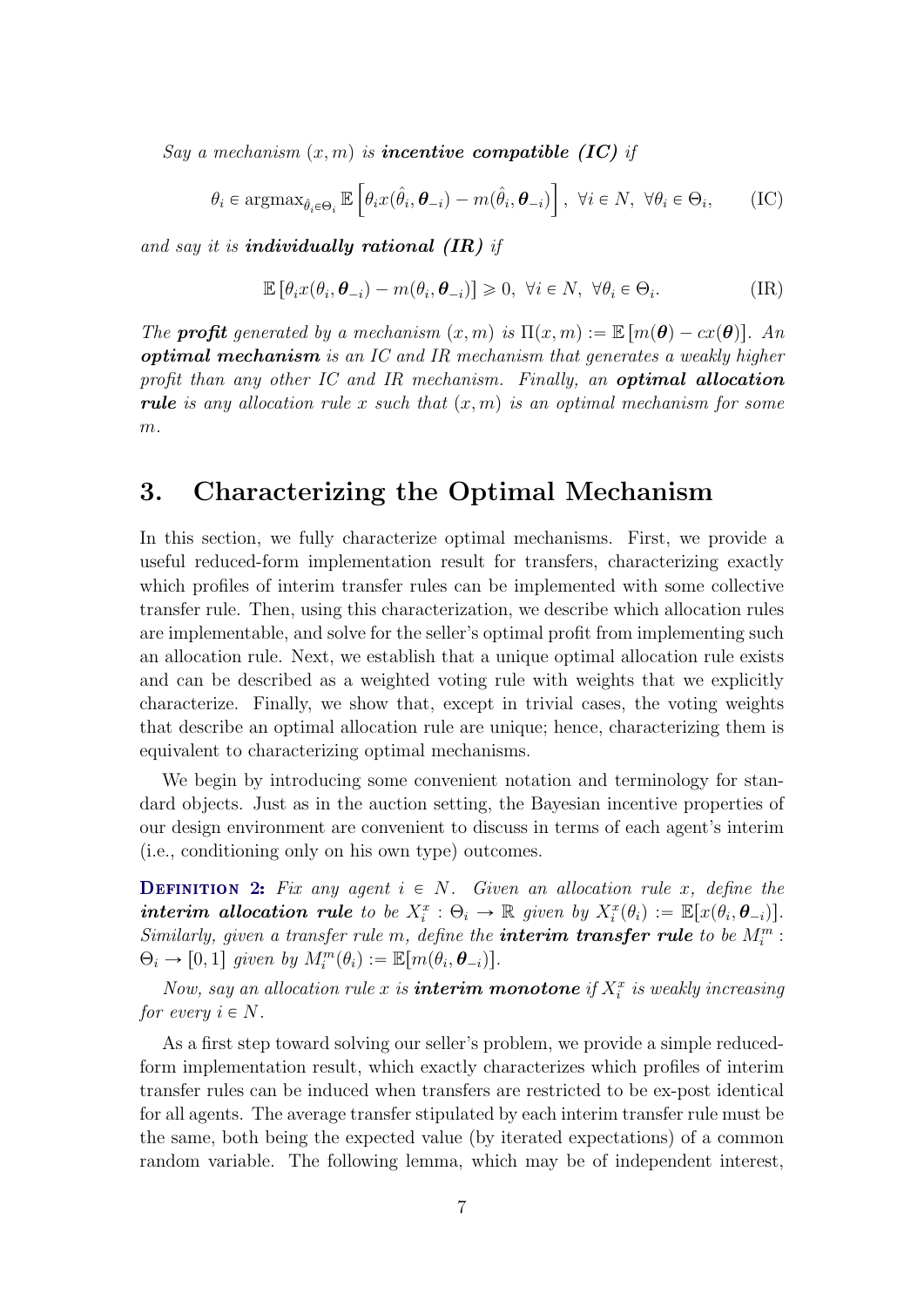shows this necessary condition is sufficient. Moreover, it shows that if transfers are restricted to be nonnegative, pairing that necessary condition with the another obviously necessary condition (that all interim transfers be nonnegative) is again sufficient for implementability.

<span id="page-7-1"></span>**LEMMA 1** (Reduced-form transfer rules): Let  $M_i^* : \Theta_i \to \mathbb{R}$  be a bounded measurable function for each  $i \in N$ . Then, the following are equivalent:

- 1. Some transfer rule m exists such that each  $i \in N$  has  $M_i^m = M_i^*$ .
- 2. The expectations  $\{\mathbb{E}[M_i^*(\theta_i)]\}_{i\in\mathbb{N}}$  all coincide.

Moreover, m can be taken to be nonnegative if and only if each of  $\{M_i^*\}_{i\in\mathbb{N}}$  is.

The straightforward proof of the above lemma is constructive and resembles previous constructions in the literature (e.g., [Makowski and Mezzetti,](#page-27-1) [1994;](#page-27-1) [d'Aspremo](#page-26-1)nt [et al.,](#page-26-1) [2004;](#page-26-1) Börgers and Norman, [2009\)](#page-26-2) that convert ex-ante budget-balanced mechanisms into ex-post budget-balanced mechanisms, while preserving the players' interim transfer rules. Although we apply this result to collective transfers, we imagine future applications could benefit from Lemma [1,](#page-7-1) treating its nonnegative version as a reduced-form implementability result for (unbounded) public good provision.

Leveraging the above result, the following lemma characterizes allocation rules that are implementable with some transfer rule, as well as the seller's profit from implementing such an allocation rule.

<span id="page-7-0"></span>**LEMMA 2** (Implementable allocations): Let  $x$  be some allocation rule.

- 1. Mechanism  $(x, m)$  is IC and IR for some transfer rule m if and only if x is interim monotone.
- 2. If some transfer rule m exists such that mechanism  $(x, m)$  is IC and IR, then a maximally profitable such mechanism exists, with resulting profit

$$
\min_{i\in N}\mathbb{E}\left[x(\boldsymbol{\theta})(\boldsymbol{\varphi}_i-c)\right].
$$

Classic results [\(Myerson,](#page-27-0) [1981\)](#page-27-0) would imply interim monotonicity fully characterizes implementability, if the seller could freely choose the interim transfer rule that each agent faces. However, our seller is constrained in that different agents' interim transfers must be derived from a common ex-post transfer rule. Nevertheless, Lemma [1](#page-7-1) tells us the sole constraint that collective transfers place on these interim transfer rules is that they stipulate the same transfer on average. Hence, after modifying the transfer rules by a player-dependent flat subsidy (which does not affect IC), they can be implemented by some ex-post transfer rule. Consequently, interim monotonicity fully characterizes implementability of an allocation rule, as in the setting with separable payments.

Given that an allocation rule is implementable, the reasoning behind [Myer](#page-27-0)[son'](#page-27-0)s [\(1981\)](#page-27-0) result determines each agent's interim transfer rule up to a constant.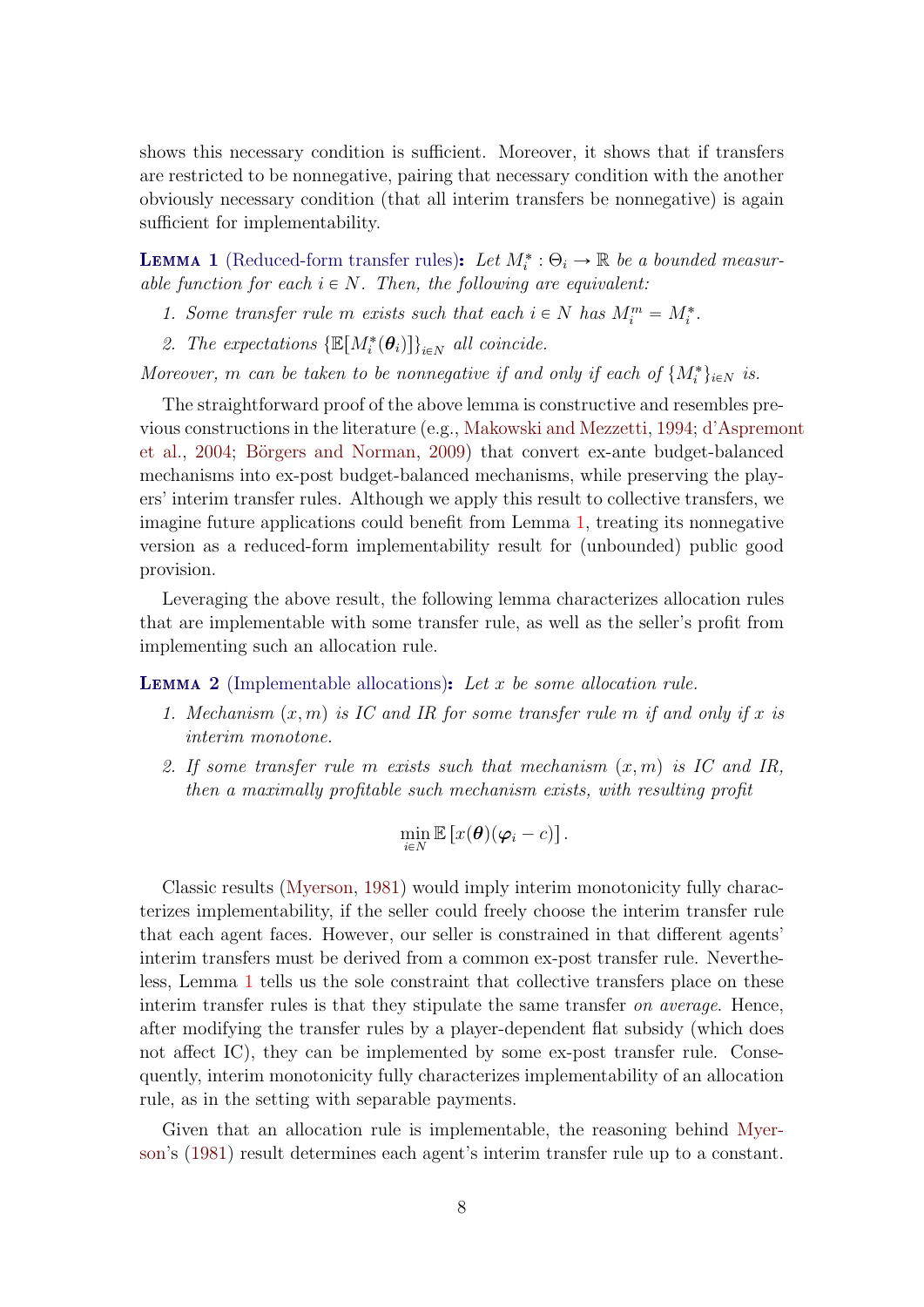However, that each agent must pay the same transfer on average (because they do so ex post) determines the entire profile of such constants up to a single scalar parameter. Analogous to how an optimal auction would optimize the transfer rule by setting each agent's IR constraint to bind, our remaining constant is solved out by imposing that one agent's IR binds (and the others' are satisfied). Hence, in contrast to the implementability question, the seller's maximum (IC and IR) profit from a given allocation rule is affected by the fact that interim transfer rules cannot be separably designed.

With Lemma [2](#page-7-0) in hand, our seller's problem can be recast directly as an optimization over allocation rules, with the associated profit of such a rule being pinned down by revenue equivalence and the principle that IR binds for the worst-off low type. Formally, the seller's optimization over allocation rules is

!<br>!

$$
\max_{x \in \mathcal{X}} \left\{ \min_{i \in N} \mathbb{E} \left[ x(\boldsymbol{\theta}) (\boldsymbol{\varphi}_i - c) \right] \right\}
$$
 (SP)  
s.t. *x* is interim monotone.

<span id="page-8-1"></span> $\mathbf{r}$ 

Our main result is a complete characterization of the solution to the program [\(SP\)](#page-8-1). To this end, we define a class of allocation rules that play a special role in our analysis and results.

**DEFINITION 3:** Given  $\omega \in \Delta N$ , the  $\omega$ -voting rule is the allocation rule  $x_{\omega}$ :=  $\mathbb{1}_{\omega \cdot \varphi \geqslant c}$ . Say an allocation rule is **a voting rule** if it is a  $\omega$ -voting rule for some  $\omega \in \Delta N$ .

We now state our main characterization theorem.

<span id="page-8-0"></span>**THEOREM 1** (Optimal allocation): An essentially unique optimal allocation rule exists and is a voting rule.<sup>[5](#page-0-0)</sup> Namely, the  $\omega$ -voting rule is optimal for any  $\omega \in \Delta N$ that satisfies either of the following two equivalent conditions (and some such  $\omega$ exists):

- 1.  $\omega \in \operatorname{argmin}_{\tilde{\omega} \in \Delta N} \mathbb{E}[(\tilde{\omega} \cdot \boldsymbol{\varphi} c)_+]$ .
- 2.  $supp(\omega) \subseteq \operatorname{argmin}_{i \in N} \mathbb{E} \left[ \varphi_i \mathbb{1}_{\omega \cdot \varphi \geq c} \right]$ .

Moreover, an optimal mechanism exists with nonnegative transfers.

The proof of Theorem [1](#page-8-0) studies a relaxed program [\(RSP\)](#page-29-0) in which the interimmonotonicity constraint is ignored. To solve the relaxed program, we consider an auxiliary two-player zero-sum game in which the Maximizer chooses an allocation rule  $x$ , the Minimizer chooses an agent  $i$  whose IC and IR constraints must be satisfied, and the objective of the game is  $\mathbb{E}[x(\theta)(\varphi_i - c)]$ —the seller's highest possible profit from the chosen allocation, subject to the "revenue equivalence" formula and the chosen agent's IR constraint.<sup>[6](#page-0-0)</sup> Observe that an allocation rule

<sup>&</sup>lt;sup>5</sup>By "essentially unique," we mean any alternative optimal allocation rule x has  $x(\theta) = x_{\omega}(\theta)$ almost surely.

<sup>6</sup>So if the Maximizer's chosen allocation rule happens to be interim-monotone, the objective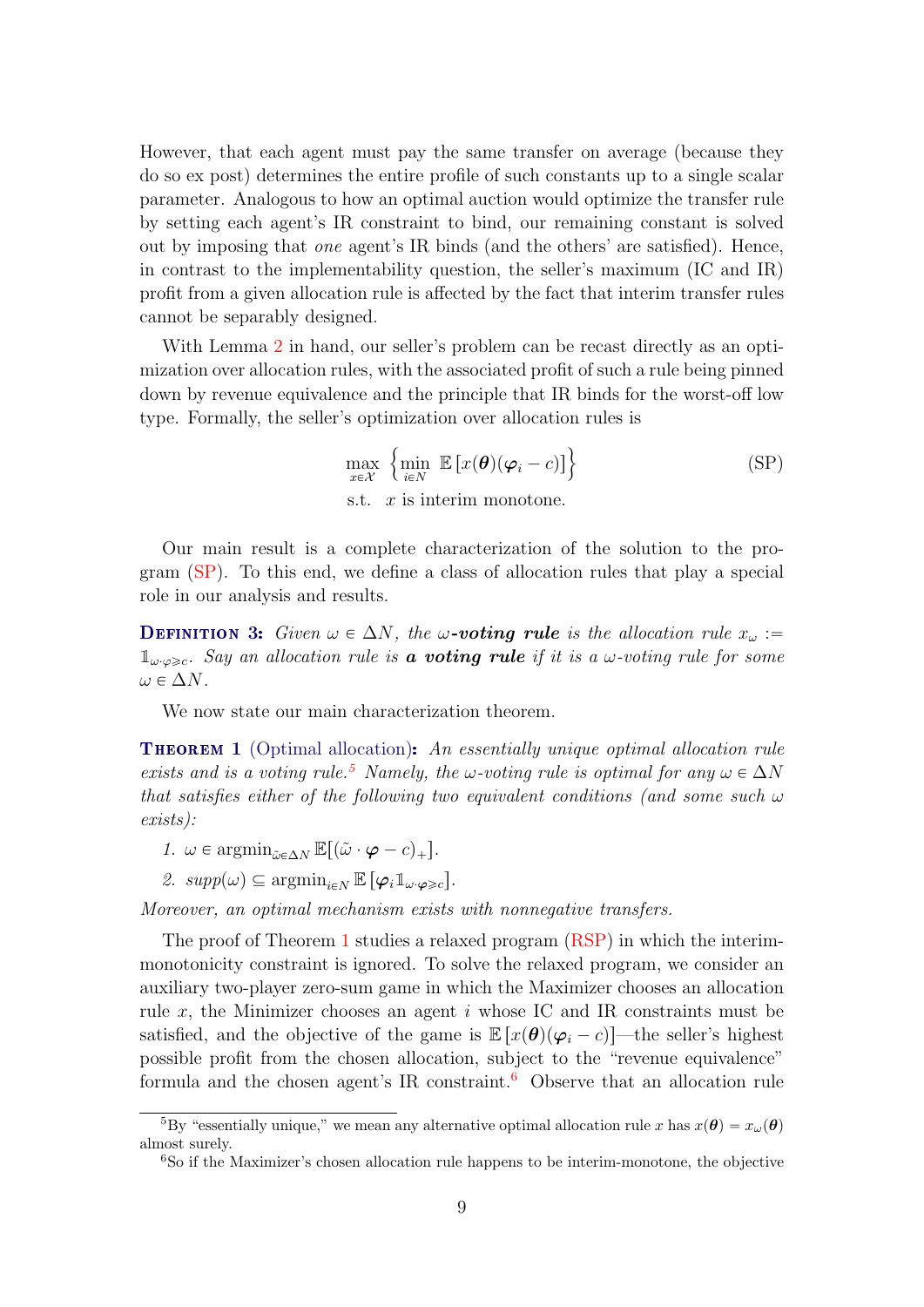solves [\(RSP\)](#page-29-0) if and only if it is a cautious optimum for the Maximizer in the auxiliary game, that is, a "maximin" strategy. Moreover, standard results on zero-sum games imply a maximin strategy is a Nash equilibrium strategy for the Maximizer, and vice versa, as long as some Nash equilibrium exists. Hence, we turn to characterizing Nash equilibria of the auxiliary game.

We first show that if the Minimizer is allowed to choose a mixture, some Nash equilibrium of this auxiliary game exists by a minimax theorem (for infinite games), and every mixed strategy  $\omega$  for the Minimizer exhibits a unique (up to almost-everywhere equality) best response  $x_{\omega}$  for the Maximizer. Because the set of Nash equilibria of a two-player zero-sum game exhibits a product structure, it follows that an essentially unique allocation rule can be an optimal strategy for the Maximizer of the auxiliary game. Specifically, this allocation rule is equal to the  $\omega$ -weighted sum of agents' virtual values, where  $\omega \in \Delta N$  is a Nash equilibrium strategy for the Minimizer. The pair of conditions characterizing such  $\omega$  are standard to zero-sum games: the mixed strategy  $\omega$  is a cautious optimum for the Minimizer (the first condition) if and only if it a best response to some Maximizer best response to  $\omega$  (the second condition, once Maximizer's best response to  $\omega$  is substituted in). Now, observe that the essentially unique Nash equilibrium strategy for the Maximizer is actually interim monotone: because virtual values are increasing, a cutoff rule for the  $\omega$ -weighted virtual value is monotone, hence interim monotone. The result is a characterization of the unique optimal allocation rule, solving not only [\(RSP\)](#page-29-0) but also [\(SP\)](#page-8-1).

Finally, we turn to the form of optimal transfer rules. Having solved for the optimal allocation rule and the expected revenue that the seller garners, each agent's interim expected transfer rule is fully determined by the classic [Myerson](#page-27-0) [\(1981\)](#page-27-0) payment formula. Moreover, direct computation shows these interim transfers are always nonnegative; that is, no agent expects (even conditioning on realizing his lowest possible type) to be subsidized on average. Although infinitely many ex-post transfer rules implement these interim transfers, and some will indeed specify a negative payment for some type profile realizations, Lemma [1](#page-7-1) shows by construction that at least one such transfer rule does not. The theorem follows.

Given Theorem [1,](#page-8-0) we can characterize optimal mechanisms by characterizing which voting weights solve the two equivalent conditions listed in the theorem. This goal justifies the following definition.

**DEFINITION 4:** Say  $\omega \in \Delta N$ , is an **optimal** vector of voting weights if it is in  $\operatorname{argmin}_{\tilde{\omega}\in\Delta N} \mathbb{E}[(\tilde{\omega}\cdot\boldsymbol{\varphi}-c)_+]$  or, equivalently, has  $\mathbb{E}[\varphi_i\mathbb{1}_{\omega\cdot\boldsymbol{\varphi}\geqslant c}]\leqslant \mathbb{E}[\varphi_j\mathbb{1}_{\omega\cdot\boldsymbol{\varphi}\geqslant c}]$  for every  $i, j \in N$  with  $\omega_i > 0$ .

In light of Theorem [1](#page-8-0) (together with revenue equivalence), understanding optimal selling mechanisms amounts to understanding which voting weights  $\omega \in \Delta N$ 

is the seller's highest possible profit from the chosen allocation, subject to IC and IR for the Minimizer's chosen agent.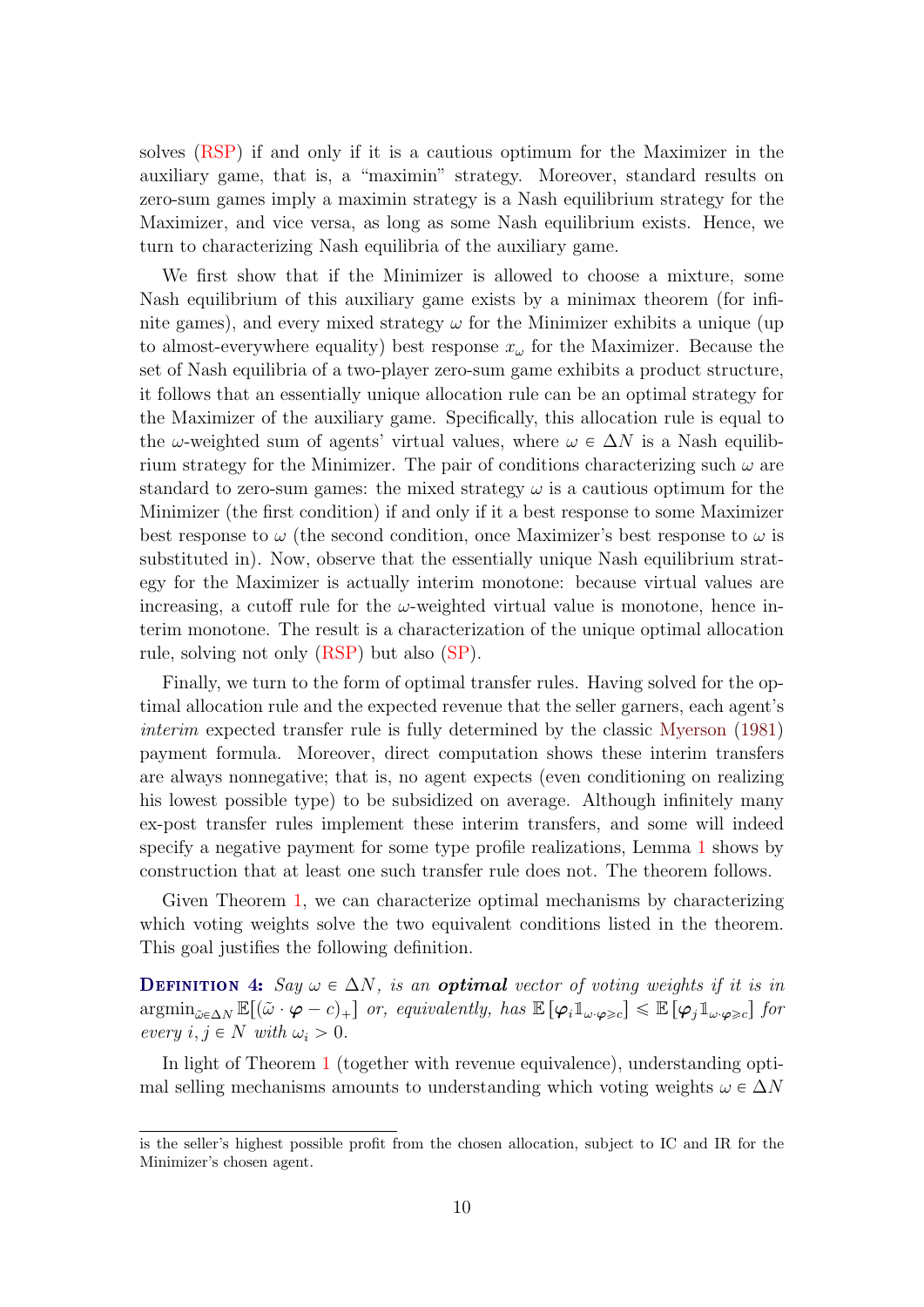are optimal.[7](#page-0-0)

Whereas Theorem [1](#page-8-0) delivered the uniqueness of the optimal allocation rule, it is straightforward to see that an optimal  $\omega$  need not be unique in trivial cases. For example, if  $\max_{i \in N} \bar{\theta}_i \leq c$ , observe that every choice  $\omega \in \Delta N$  of voting weights is optimal, each inducing a mechanism in which trade never occurs. Similarly, optimal weights may not be unique when the optimal mechanism stipulates that trade always occurs. This observation motivates the following definition.

**DEFINITION 5:** The **never-trade** mechanism is given by  $(x, m) = (0, 0)$ . The **always-trade** mechanism is given by  $(x, m) = (1, \min_{i \in N} \underline{\theta}_i)$ . A mechanism  $p(x, m)$  or an allocation rule x is **trivial** if  $E[x(\theta)] \in \{0, 1\}$  and **nontrivial** if  $0 < \mathbb{E}[x(\theta)] < 1.$ 

The next result shows the above multiplicity happens only when either never trading or always trading is optimal, and characterizes when these cases arise. In all other (and so in all interesting) cases, the optimal  $\omega$  is unique.

<span id="page-10-0"></span>**PROPOSITION 1** (Trivial optimal mechanisms and uniqueness of weights):

- 1. The never-trade mechanism is optimal if and only if  $\min_{j \in N} \bar{\theta}_j \leq c$ .
- 2. The always-trade mechanism is optimal if and only if some  $i \in \operatorname{argmin}_{j \in N} \underline{\theta}_j$ exists such that  $\varphi_i(\underline{\theta}_i) \geq c$ .
- 3. In all other cases, a nontrivial mechanism is optimal and a unique  $\omega \in \Delta N$ exists such that  $x_{\omega}$  is optimal.

Because the never-trade and always-trade mechanisms are obviously optimal among mechanisms that never or always allocate, respectively, the real content of the first two statements of the proposition is a characterization of when each of the  $x = 0$  and  $x = 1$  allocation rules is optimal.<sup>[8](#page-0-0)</sup> Given Theorem [1,](#page-8-0) it suffices to check when an optimal voting-weight vector exists that generates each of these allocations—a straightforward computation.

The third statement provides further comfort in directly interpreting  $\omega$  as voting weights, because it delivers (in all nontrivial cases) a one-to-one correspondence between the optimal allocation rule and the weights that describe it. Using that the profile of virtual values has convex support, the proof shows that distinct voting weights that generate nontrivial allocation rules must generate distinct allocations with positive probability. Hence, the result follows from the uniqueness part of Theorem [1.](#page-8-0)

<span id="page-10-1"></span><sup>7</sup>As a trivial observation, note an optimal (indirect) mechanism exists in which each bidder submits a vote from a bounded interval, with the good being provided if and only if the weighted sum of votes exceeds a threshold.

<sup>8</sup>Although Theorem [1](#page-8-0) enables a unified simple proof of this and related results, note the characterization of when the never-trade mechanism is optimal is easy to establish directly. If  $\bar{\theta}_i \leq c$  for some  $i \in N$ , one can show agent i's IR constraint implies  $\mathbb{E}[m(\theta)] \leq c \mathbb{E}[x(\theta)]$ , precluding positive profit. If  $\min_{i \in N} \bar{\theta}_i > c$ , posting a price strictly between these two quantities, and requiring unanimous agreement to buy, generates positive profit.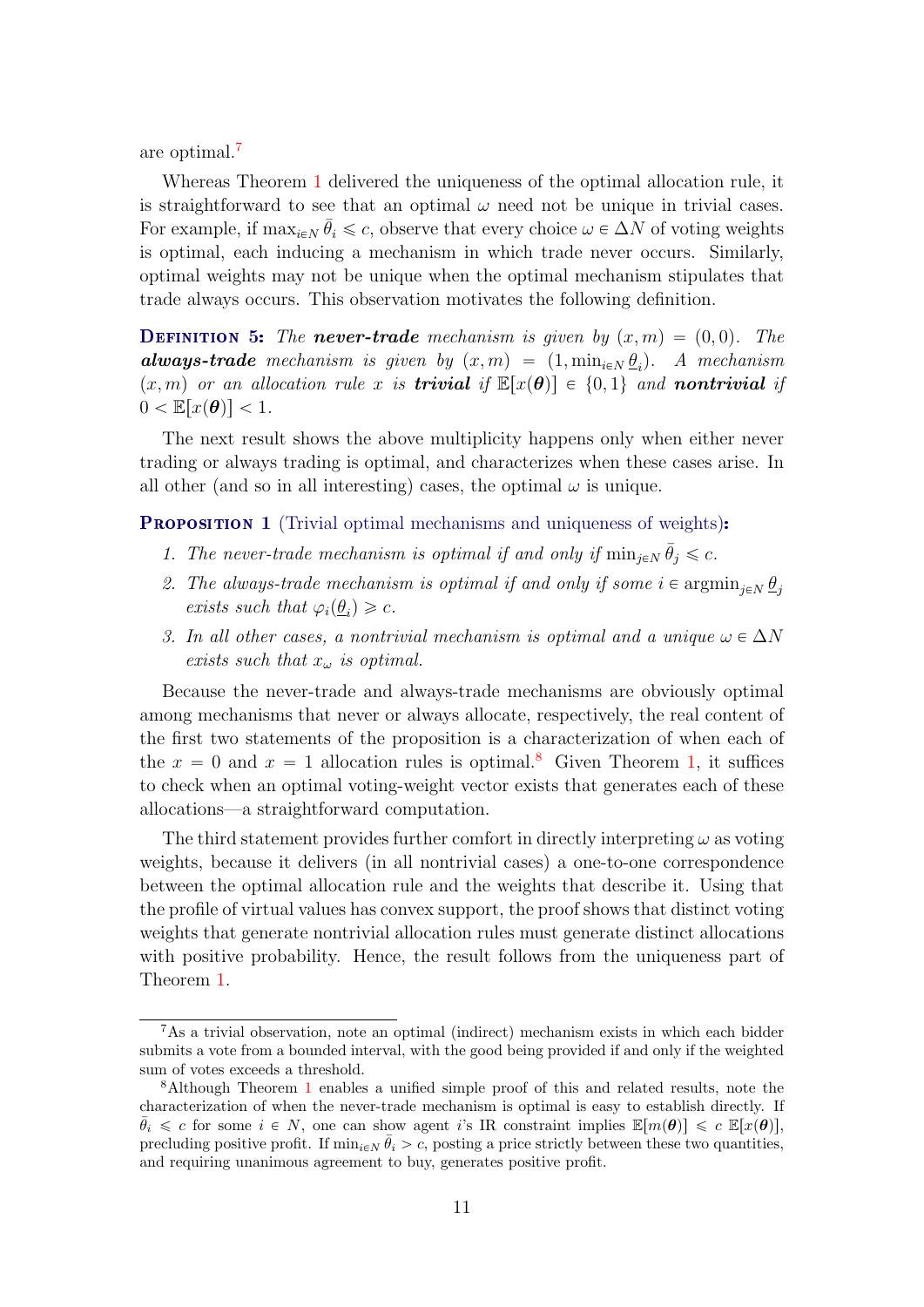## 4. The Role of Heterogeneity

Because optimal mechanisms take the form of a weighted voting rule, considering the relative voting weights of different agents is natural. This section asks which agents are assigned a high weight in determining the trade decision.

In a relaxed program in which the seller can observe agents' types (but is still subject to IR), trade occurs if and only if the lowest-value agent's type exceeds the production cost. Hence, a reasonable intuition is that agents with the lowest value distribution (in some sense) will be overweighted in the decision. Indeed, examining whether the extreme always-trade and never-trade mechanisms are optimal shows that when one agent has a stochastically lowest value distribution, that agent alone determines the (sub)optimality of said mechanism.

<span id="page-11-1"></span>**COROLLARY** 1 (Low-value agents and the extensive margin): Suppose  $i \in N$  is such that  $\theta_i$  is (weakly) first-order stochastically dominated by  $\theta_j$  (i.e.,  $F_i \geq F_j$ ) for each  $j \in N$ . Then, the never-trade [resp. always-trade] mechanism is optimal if and only if  $\bar{\theta}_i \leq c$  [resp.  $\varphi_i(\underline{\theta}_i) \geq c$ ].

The above corollary follows directly from Proposition [1,](#page-10-0) once one observes that an agent with a (first-order stochastically) lowest value distribution necessarily has a lowest high type, a lowest low type, and a lowest low virtual valuation among those who have the lowest low type.

Although Corollary [1](#page-11-1) provides a sense in which a weak agent is pivotal to the nature of the allocation, it is a weak result. In particular, conditional on one of these trivial mechanisms being used, all agents are treated equally—facing the same ex-post outcome and all having their type realization ignored. Understanding, more generally, when an agent is pivotal to determining the allocation would be desirable. A particularly strong notion of pivotality is captured by the following definition.

**DEFINITION 6:** Given an agent  $i \in N$ , let i-dictatorship refer to the vector  $\omega \in \Delta N$  of voting weights in which all agents other than i are ignored, that is, with  $\omega_j = \mathbb{1}_{i=j}$  for each  $j \in N$ .

The following corollary characterizes when an  $i$ -dictatorship mechanism is optimal for the seller. Such an allocation rule can be implemented by posting a price  $p \in [\underline{\theta}_i, \overline{\theta}_i]$  that ensures trade occurs if and only if i's virtual value exceeds the production cost. The next result, a nearly immediate consequence of Theorem [1,](#page-8-0) shows such a mechanism is optimal if and only if this price is such that *every* type of every other agent would happily trade at that price.

<span id="page-11-0"></span>**COROLLARY 2** (Dictatorship): Given  $i \in N$ , the following are equivalent:

- 1. The i-dictatorship voting rule is optimal.
- 2. Either no price  $p \in (c, \bar{\theta}_i)$  exists, or the optimal posted price p when facing only *i* satisfies  $p \leq \underline{\theta}_j$  for every agent  $j \neq i$ .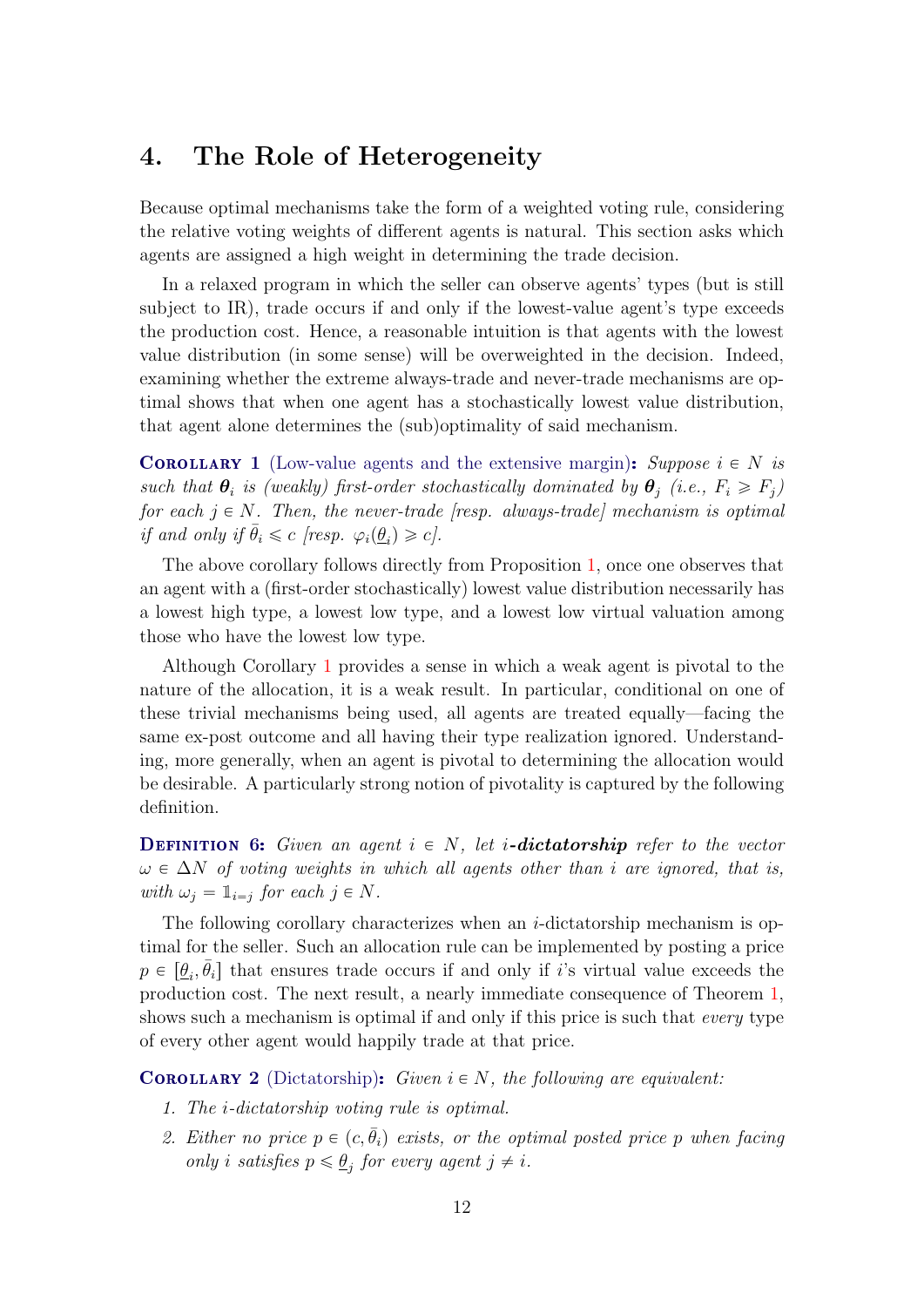3. Either  $\bar{\theta}_i \leq c$ , or  $\bar{\theta}_i > c$  and  $\mathbb{E}[\varphi_j] \geq \mathbb{E}[\varphi_i | \varphi_i \geq c]$  for every agent  $j \neq i$ .

Hence, the case of dictatorship is very special, requiring extreme asymmetry between the agents. If the optimal mechanism is nontrivial, observe  $i$ -dictatorship violates IR if other agents have the same lowest type as agent  $i$  (or lower). The next result strengthens this observation, suggesting the typical optimal mechanism pays some attention to all agents. Indeed, in the nontrivial case, if the lowest possible value is zero for each agent, the result implies the unique optimal allocation is responsive to every agent's private information.

<span id="page-12-0"></span>Corollary 3 (Not ignoring the lowest types): Suppose the optimal allocation rule is nontrivial. If  $i \in N$  has  $\theta_i \leq \theta_j$  for every  $j \in N$ , then the unique optimal voting weights  $\omega \in \Delta N$  have  $\omega_i > 0$ . In particular, if  $\underline{\theta} = \vec{0}$ , then  $\omega_i > 0$  for every  $i \in N$ .

The proof of the above corollary is nearly immediate from Theorem [1.](#page-8-0) In the auxiliary zero-sum game that characterizes optimal allocation rules, we show that any agent whose lowest type is (weakly) lower than everybody else's will necessarily be a unique best response for the Minimizer to any allocation rule that ignores his type.

The previous results of this section have all spoken to the choice of which agents will exert some influence over the eventual trade decision in the optimal mechanism, but they have been silent on the degree of such influence. For the remainder of this section, we pursue a quantitative analysis of the optimal voting weights. Specifically, we seek conditions on primitives under which we can rank  $\omega_i$  and  $\omega_j$  for two agents i and j (and under which we can quantify a wedge between these two weights). To state our main condition, we invest in the following distributional ranking definition.

**DEFINITION 7:** Given two real random variables **v** and **w** with respective CDFs given by  $G$  and  $H$ , say  $v$  is smaller than  $w$  in the hazard-rate order if  $\sup[supp(\mathbf{v})] \leqslant \sup[supp(\mathbf{w})]$ , and  $\frac{1-H}{1-G}$  is weakly increasing on  $(-\infty, \sup[supp(\mathbf{v})])$ .

The above distributional ranking is a useful strengthening of first-order stochastic dominance. Intuitively, the ranking requires that the conditional distributions, when conditioned on lying above any common threshold, are stochastically ranked. This ranking condition has been fruitful in past work in mechanism design. Specifically, in the literature on asymmetric auctions (e.g., [Maskin and Riley,](#page-27-13) [2000;](#page-27-13) [Kirkegaard,](#page-27-14) [2012\)](#page-27-14), ranking bidders' value distributions via the hazard-rate order has enabled the ranking of equilibrium bidding behavior, which in turn has been used to provide revenue rankings for alternative auction formats.<sup>[10](#page-0-0)</sup> In our set-

<sup>&</sup>lt;sup>9</sup>If **v** and **w** both admit continuous densities on their supports, the monotonicity of the function  $\frac{1-H}{1-G}$  can be equivalently expressed (taking a derivative) as requiring that the hazard rate of **v** is weakly below that of **w** on the same interval.

<sup>&</sup>lt;sup>10</sup>These papers rank bidders' value distributions according to the *reverse* hazard-rate order, which, by Theorem 1.B.41 of [Shaked and Shanthikumar](#page-27-15) [\(2007\)](#page-27-15), amounts to a hazard-rate or-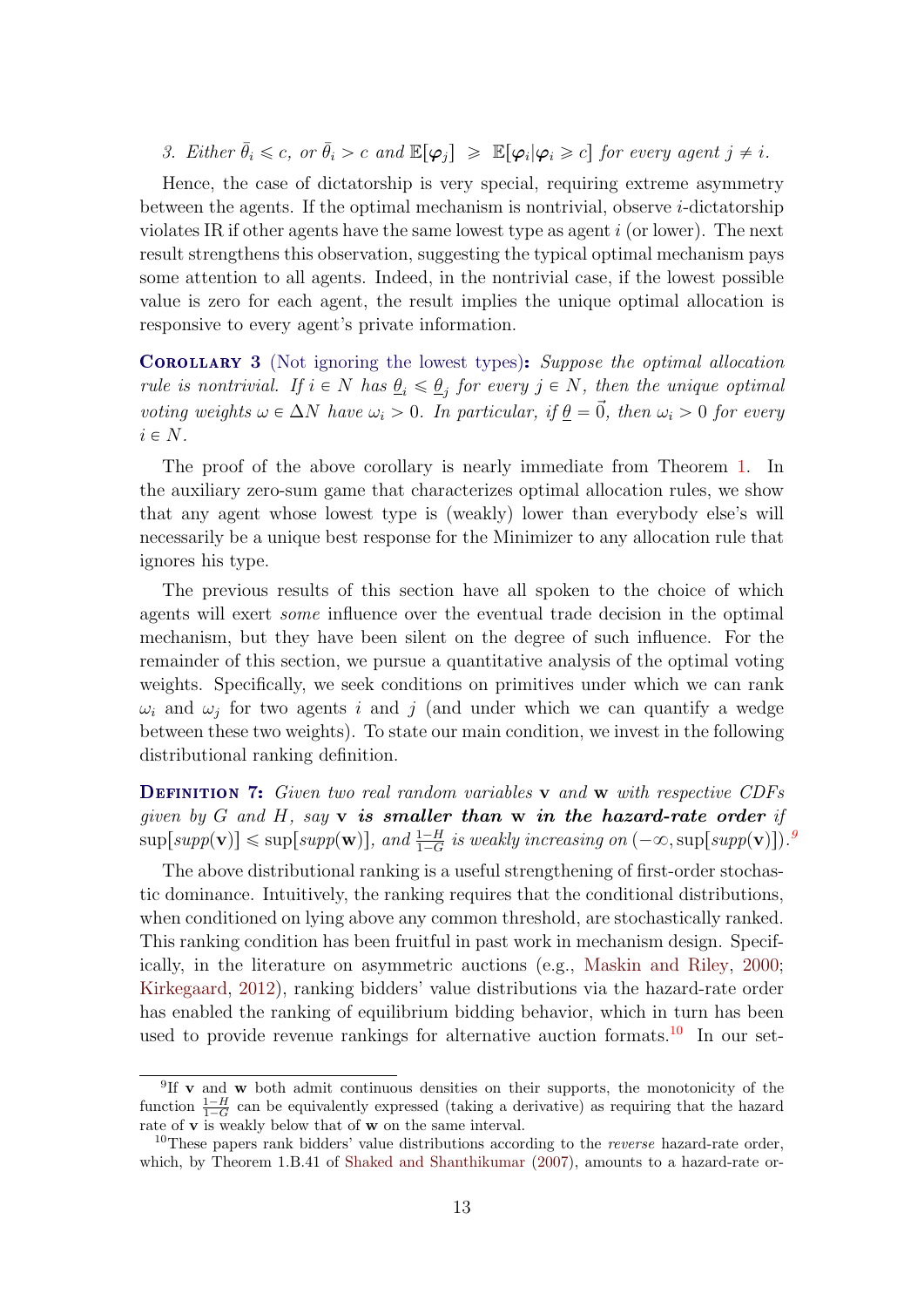ting, as the following theorem shows, a hazard-rate order on agents' virtual value distributions is of relevance in designing optimal selling mechanisms.

<span id="page-13-0"></span>**THEOREM 2** (Ranking voting weights): If  $\varphi_i$  is smaller than  $\alpha \varphi_i$  in the hazardrate order, where  $\alpha \in (0, 1]$ , and the optimal allocation rule is nontrivial, then the unique optimal vector of voting weights  $\omega$  satisfies  $\omega_i \geqslant \frac{1}{\alpha}$  $\frac{1}{\alpha}\omega_j$ .<sup>[11](#page-0-0)</sup>

We prove the theorem by contradiction, assuming some optimal voting weights fail to satisfy the desired ranking property. Modifying the weights on agents  $i$ and  $j$ , we construct an alternative vector of voting weights for the seller to use. Importantly, the original weight vector is more assortative with the virtual value distributions than the rearranged weight vector. Hence, we can apply known results that translate hazard-rate orders on random variables to increasing convex orders on their weighted sums, inferring that the rearranged weight vector must also be optimal. Although the new optimum we construct may not itself satisfy the  $\alpha$ -ranking property that the theorem requires, we still derive a contradiction with the uniqueness of optimal voting weights that Proposition [1](#page-10-0) guarantees. The theorem follows.

We conclude the section with two different classes of examples to which Theorem [2](#page-13-0) applies. One is a rigid ranking of value distributions, where the distribution of a given agent's values can be arbitrary (subject to our standing regularity conditions) but different agents' distributions are assumed proportional. The other is the full class of uniform distributions. In either case, we note the agents' distributions of virtual values inherits the same structure, making the proposition straightforward to apply.

<span id="page-13-1"></span>**EXAMPLE 2** (Proportional value distributions): Suppose  $\theta_i/\bar{\theta}_i$  and  $\theta_j/\bar{\theta}_j$  are identically distributed; for example, this property would hold if  $\theta_i$  and  $\theta_j$  were uniformly distributed on  $[0, \bar{\theta}_i]$  and  $[0, \bar{\theta}_j]$ , respectively. A direct computation shows  $\varphi_i/\bar{\theta}_i$ and  $\varphi_j/\bar{\theta}_j$  are identically distributed too in this case. Theorem [2](#page-13-0) then implies, if  $\bar{\theta}_i \leq \bar{\theta}_j$ , that (in the nontrivial case) the optimal voting-weight vector  $\omega \in \Delta N$  has  $\omega_i \geqslant (\bar{\theta}_j/\bar{\theta}_i) \omega_j.$ 

**EXAMPLE 3** (Uniform value distributions): Suppose  $\theta_i$  and  $\theta_j$  are both uniformly distributed on their respective supports. Direct computation shows  $\varphi_i$  and  $\varphi_j$  are then uniformly distributed on  $[2\underline{\theta}_i - \overline{\theta}_i, \overline{\theta}_i]$  and  $[2\underline{\theta}_j - \overline{\theta}_j, \overline{\theta}_j]$ , respectively. Hence, within this parametric class, the distributional ranking of  $\varphi_i$  and  $\alpha \varphi_j$  reduces to  $\bar{\theta}_i \leq \alpha \bar{\theta}_j$  and  $2\underline{\theta}_i - \bar{\theta}_i \leq \alpha(2\underline{\theta}_j - \bar{\theta}_j)$  $2\underline{\theta}_i - \bar{\theta}_i \leq \alpha(2\underline{\theta}_j - \bar{\theta}_j)$ . Applying Theorem 2 tells us (in the nontrivial case) the optimal voting weight vector  $\omega \in \Delta N$  has either  $\omega_i = \omega_j = 0$  or  $\omega_i > \omega_j$ , if  $2(\underline{\theta}_j - \underline{\theta}_i) > \bar{\theta}_j - \bar{\theta}_i > 0.$ 

<span id="page-13-2"></span>dering of their negative value distributions.

<sup>&</sup>lt;sup>11</sup>One can easily show the conclusion also holds for *some* optimal voting-weight vector, in the case in which the optimal allocation rule is trivial.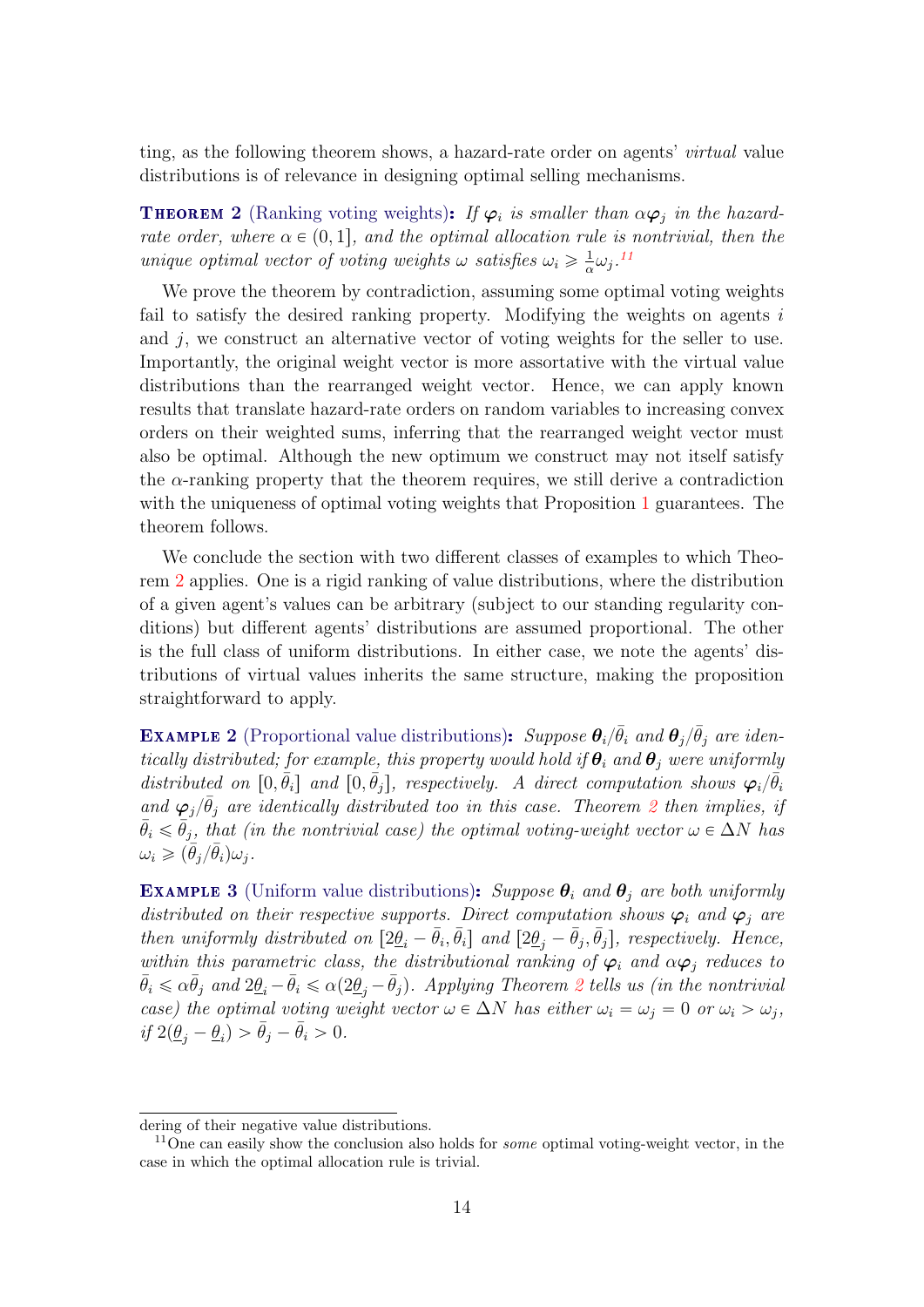## 5. Simple Mechanisms

In this section, we study simple mechanisms. We first formulate a permissive class of posted-price mechanisms in which the allocation rule is potentially flexible but the price is fixed, and show a unanimous posted-price mechanism is maximally profitable within this class. Next, we show that in all interesting cases of our model, no optimal mechanism is dominant-strategy incentive compatible. Finally, we compare optimal mechanisms to simple ones as the number of agents grows, showing unanimous posted-pricing profit can perform arbitrarily poorly relative to optimal profit.

### <span id="page-14-0"></span>5.1. Posted-price mechanisms

An influential result in the mechanism design literature is that a take-it-or-leave-it posted price is the optimal mechanism for selling a single indivisible good to a single agent [\(Myerson,](#page-27-0) [1981;](#page-27-0) [Riley and Zeckhauser,](#page-27-7) [1983\)](#page-27-7). This type of mechanism is ubiquitous and simple and enjoys appealing computational properties. Moreover, beyond the single-agent setting, environments have been identified in which such pricing mechanisms remain approximately optimal [\(Chawla et al.,](#page-26-6) [2010;](#page-26-6) [Chawla](#page-26-7) [et al.,](#page-26-7) [2015;](#page-26-7) [Hart and Nisan,](#page-27-8) [2017;](#page-27-8) [Babaioff et al.,](#page-26-8) [2020\)](#page-26-8). A natural question, then, is whether posted-price mechanisms remain optimal for our seller. Having focused on characterizing optimal implementable allocation rules, with relatively little attention paid to the exact implementing transfers, our analysis to this point has left this question unaddressed.

Logically prior to the above question about optimal mechanisms is the question of how one should define a posted-price mechanism. In the one-agent setting, the IC direct mechanisms that correspond to a posted price are exactly those satisfying two properties. First, the transfer is directly proportional to the allocation probability. And second, the allocation probability is 1 for types above the price and 0 for those below it. The first condition—which we can interpret as a restriction that money never changes hands if the good is not sold and that the price at which trade occurs is constant when it does—generalizes immediately. But the second condition—which we can interpret as the agent freely deciding whether to execute trade—is less immediate to generalize to the multi-agent setting. Who decides whether trade occurs? Once the seller announces a price for the good, a complex negotiation process could ensue between the agents in deciding whether to buy. Might eventual trade outcomes arise from a mixed-strategy equilibrium of the resulting bargaining game between the agents? Can the seller intervene and aid the bargaining process?

In light of these difficulties, we define a collective posted price rather permissively, only incorporating the first of the two conditions mentioned in the previous paragraph.[12](#page-0-0) We also introduce a specific, interpretable pricing mechanism that

<sup>&</sup>lt;sup>12</sup>As will be clear, any more restrictive definition of a collective posted price would leave the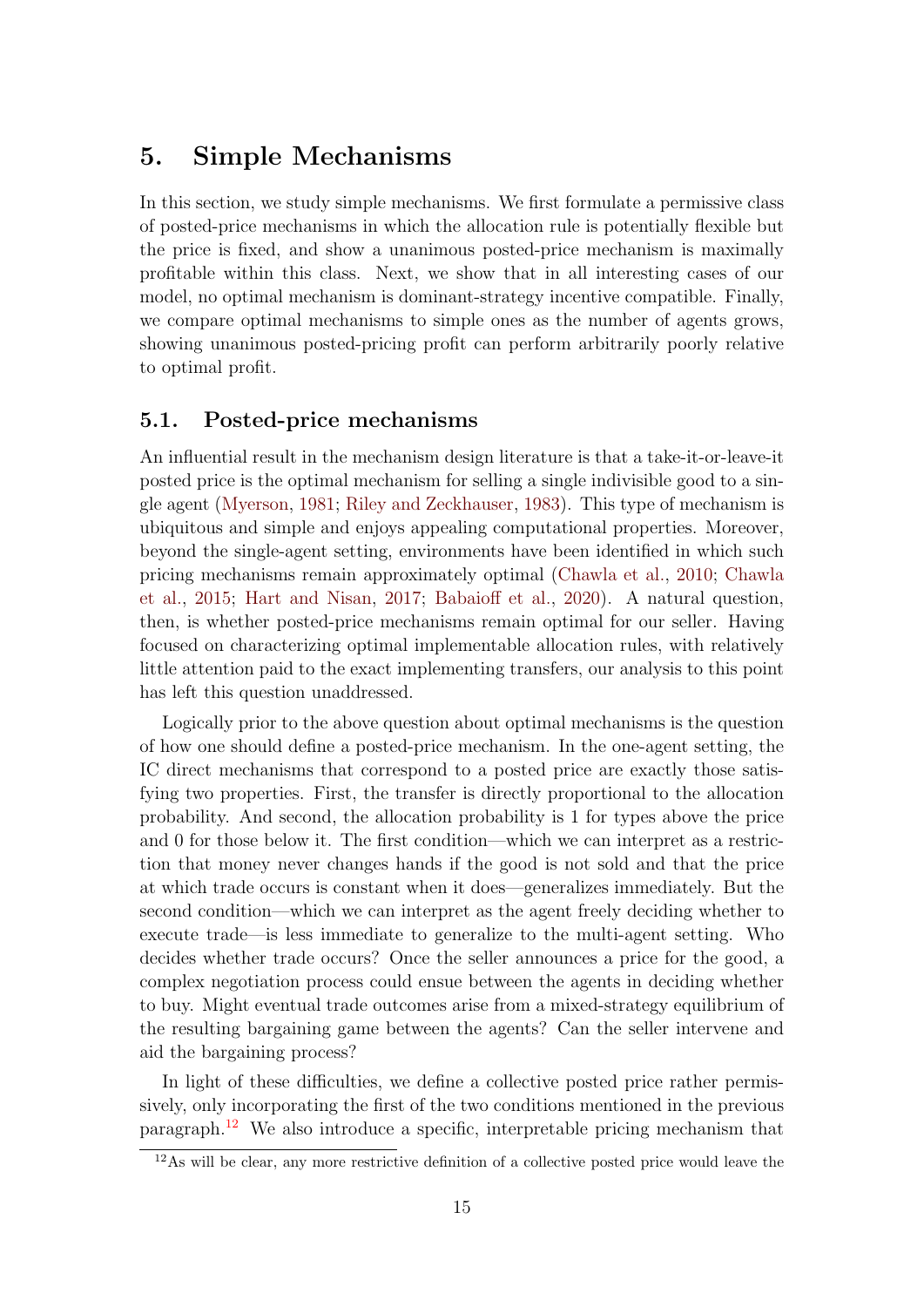will be important for our results.

**DEFINITION 8:** A mechanism  $(x, m)$  is a **collective posted-price** mechanism if some  $p \in \mathbb{R}_+$  exists such that  $m = px$ . Say it is a **unanimous posted-price** mechanism if it is a collective posted-price mechanism in which  $x(\theta) = 1_{\min_{i\in N} \theta_i \geqslant p}$ for every  $\theta \in \Theta$ .

One can envision several examples of collective posted-price mechanisms. For example, the seller could set a price  $p$  and execute a sale if and only if all agents agree to the purchase—defined above as a unanimous posted price. Alternatively, the principal could post a price and select an agent, or even a subset of agents, perhaps randomly, and sell the good if all the agents in this chosen subset agree to the purchase. Another mechanism would post the price and execute trade if and only if at least one agent, or perhaps some majority of agents, champions the sale.

Although the space of all collective posted-price mechanisms is rather rich, the next result shows that (perhaps) the simplest example is optimal among them.

<span id="page-15-0"></span>**PROPOSITION 2** (Optimal price is unanimous): A unanimous posted-price mechanism, with price p that solves

$$
\max_{p \geq c} \left\{ (p - c) \prod_{j \in N} [1 - F_j(p)] \right\},\,
$$

generates the highest profit among all IC and IR collective posted-price mechanisms.

Toward establishing this result, observe that IR implies an agent's interim allocation is zero whenever the agent's type is below the price. Therefore, trade has zero probability conditional on any agent having a realized valuation below the price. From this observation, it follows that any collective posted-price mechanism is outperformed by some unanimous one. Indeed, if the price were weakly below the production cost c, profit would be nonpositive, and a unanimous posted price of c would be at least as good; and if the price were  $p > c$ , a unanimous posted price of p would generate profitable trade with a higher probability.

Having characterized the optimal form of collective posted-price mechanism, we are poised to answer the question that motivated this subsection: When are collective posted-price mechanisms optimal? The result below establishes that they never are, restricted to interesting instances of our model. Specifically, whenever factoring in multiple agents' information at all is optimal (that is, the optimal allocation rule is non-dictatorial), using their reports to fine-tune the price of trade is optimal.

results of this subsection unchanged, as long as it had unanimous posted pricing as a special case.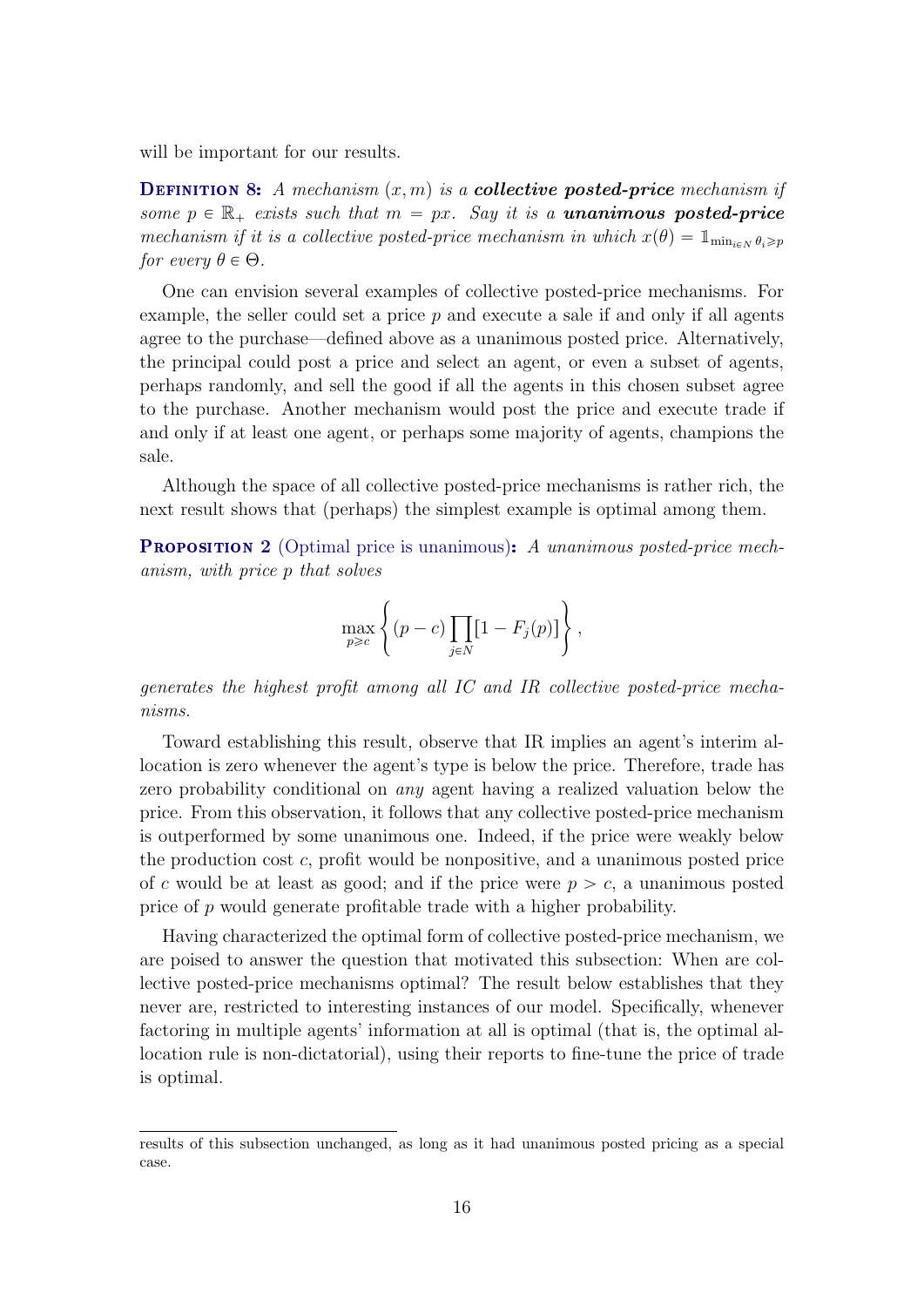<span id="page-16-0"></span>**PROPOSITION 3** (Posted prices are suboptimal): The following are equivalent.

1. Some optimal mechanism  $(x, m)$  is a collective posted-price mechanism.

2. An *i*-dictatorship is optimal for some  $i \in N$ .

Because an optimal i-dictatorship mechanism is a posted price (and this price is below other agents' lowest types by Corollary [2\)](#page-11-0), we need only show a non-dictatorship optimal mechanism is not a collective posted price.<sup>[13](#page-0-0)</sup> Because the never-trade and always-trade mechanisms are special instances of dictatorship mechanisms, we need only focus on nontrivial mechanisms. Moreover, in light of Proposition [2,](#page-15-0) it suffices to show it is not a unanimous posted price. Thus, consider an agent who receives weight  $\omega_i \in (0, 1)$  in the optimal allocation rule. His interim allocation probability is non-constant and varies smoothly with his type, and therefore cannot be a step function. But a unanimous posted price would make this interim allocation rule a step function, so that the two cannot coincide.

### <span id="page-16-1"></span>5.2. Dominant strategies

The notion of incentive compatibility we have used so far in our analysis is Bayesian incentive compatibility (BIC, which we denoted as IC earlier in the paper), which requires only that agents' reports be best responses in expectation, given their own realized types. Similarly, as a participation constraint, we required that each agent (knowing his own type) prefers in expectation to interact with the mechanism rather than walk away. Here, we consider more demanding incentive and participation constraints, which we formalize through direct mechanisms below (in light of the revelation principle).

**DEFINITION 9:** Say a mechanism  $(x, m)$  is **dominant-strategy incentive com**patible (DIC) if

$$
\theta_i \in \operatorname{argmax}_{\hat{\theta}_i \in \Theta_i} \left\{ \theta_i x(\hat{\theta}_i, \theta_{-i}) - m(\hat{\theta}_i, \theta_{-i}) \right\}, \ \forall i \in N, \ \forall \theta \in \Theta; \tag{DIC}
$$

and say it is **ex-post individually rational (epIR)** if

$$
\theta_i x(\theta) - m(\theta) \ge 0, \ \forall i \in N, \ \forall \theta \in \Theta.
$$
 (eplR)

A mechanism is DIC if an agent finds truthful reporting dominant in the direct revelation game; that is, he would willingly report truthfully even if he knew others' reported types. Likewise, the mechanism is epIR if an agent (knowing his own type) would rather interact with the mechanism than take an outside option of zero, even if he knew others' reported types.

We showed in Lemma [2](#page-7-0) that for a given allocation rule, interim montonicity is

<sup>13</sup>One can alternatively derive this result as a direct consequence of Propositions [2](#page-15-0) and [4.](#page-17-0) Because the proof of the latter is somewhat involved, we prefer to include a simpler direct proof.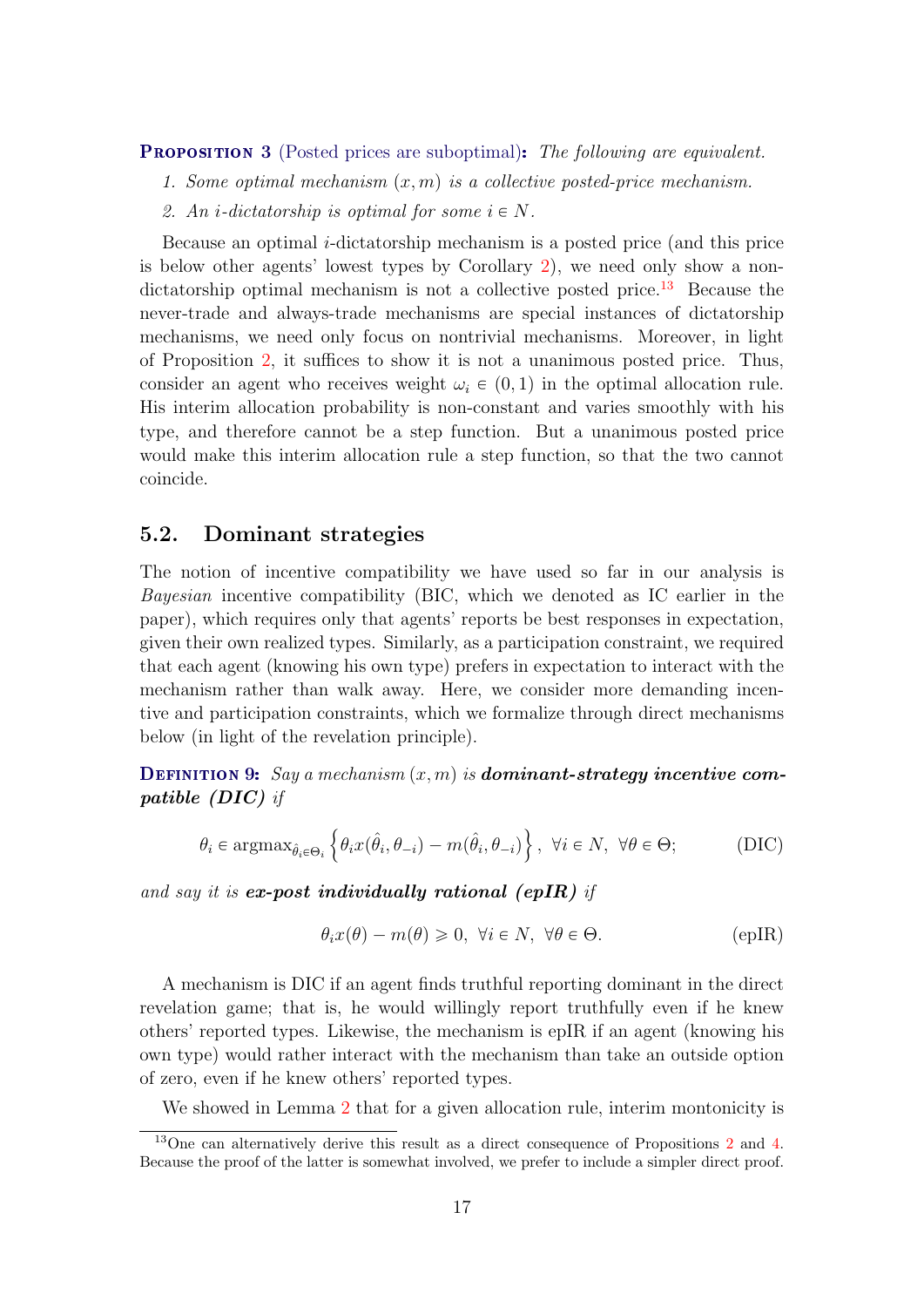equivalent to BIC implementability. Said differently, we showed that being able to BIC implement an allocation rule with agent-specific transfers is equivalent to being able to do so with only collective transfers. Moreover, Theorem [1](#page-8-0) explicitly characterizes the allocation rule from optimal BIC and IR mechanisms, showing it stipulates trade if and only if an player-weighted virtual value exceeds the cost of production. Notice, though, that this allocation rule is monotone in the agents' profile of types. If our seller could engage in agent-specific transfers, such monotonicity would render the same allocation rule DIC implementable too. Therefore, a natural conjecture is that (as in single-good auction settings) our seller can attain DIC at no additional cost.

The following result shows the above natural conjecture is false: in all interesting cases of our model, the restriction to DIC mechanisms is with loss of optimality for the seller. If multiple agents must be consulted, optimal mechanisms must leverage agents' uncertainty about others' realized types.

#### <span id="page-17-0"></span>**PROPOSITION 4** (Dominance binds): The following are equivalent:

- 1. An optimal IC, IR mechanism exists that is also DIC and epIR.
- 2. An optimal IC, IR mechanism exists that is also DIC.
- 3. An *i*-dictatorship mechanism is optimal for some  $i \in N$ .

Because a dictatorship conditions only on one agent's private information, it is immediate that implementing transfers can be chosen (e.g. with a posted price) to ensure DIC and epIR are satisfied. The main content of the proposition, then, is that the second condition implies the third. Suppose the optimal allocation rule x characterized in Theorem [1](#page-8-0) is DIC when paired with some transfer rule; we aim to show it is a dictatorship.

To prove this feature, we leverage the fact that the essentially unique allocation rule is bang-bang—every type profile leads to a deterministic trade outcome. The main thrust of our proof is a structural lemma that characterizes the full class of DIC bang-bang mechanisms, as summarized in two properties. The first property concerns the transfer: It can be decomposed into a price  $(p \in \mathbb{R}_+)$  that will be collected if and only if trade occurs and a subsidy ( $s \in \mathbb{R}$ ) that will be granted to the agents whether or not trade occurs. The second property gives a representation of the allocation rule: trade is determined by the price and  $\mathcal{J}$ , a collection of subsets of N such that the good is sold if and only if, for some  $J \in \mathcal{J}$ , every agent in J agrees to the purchase at price p.

The proof of the structural lemma proceeds in two steps. First, we show the transfer rule is constant among type profiles leading to certain trade, and constant among type profiles leading to non-trade, which leads directly to the price/subsidy form. To prove this property, consider any two type profiles  $\theta$  and  $\theta'$  such that  $x(\theta) = x(\theta')$ ; say this trade probability is equal to 1, the alternative case being analogous. Letting  $\theta^*$  be a type profile that is coordinatewise higher than both  $\theta$ and  $\theta'$ , we construct a finite sequence of type profiles such that the first type profile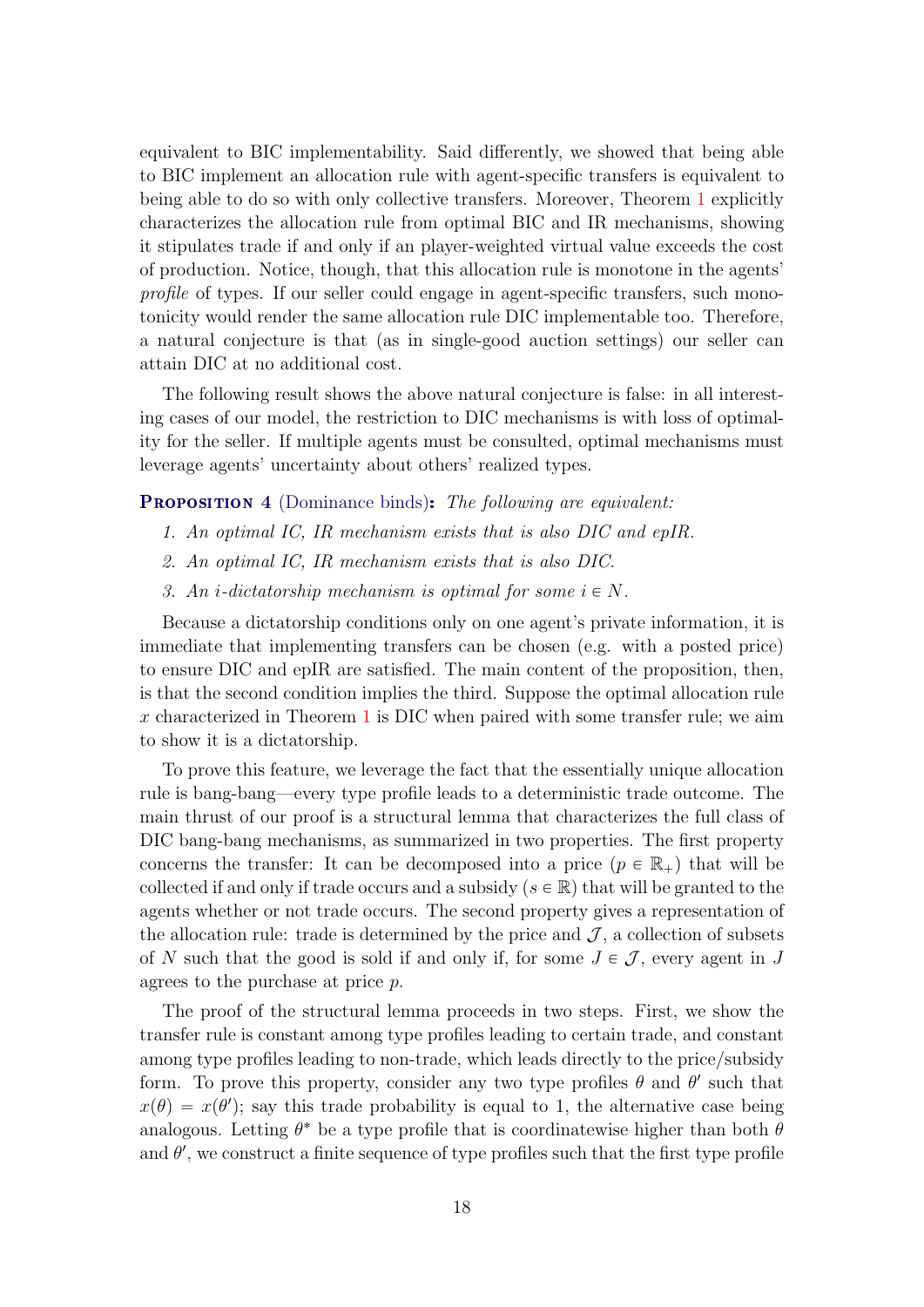in the sequence is  $\theta$  and the last is  $\theta^*$ , the type profiles get coordinatewise higher as the sequence progresses, and consecutive entries in the sequence differ in only one agent's type. But then, because DIC (for the agent whose type is raised in a given increment of the sequence) implies  $x$  must be monotone, it follows that every type profile in the sequence generates probability 1 of trade. Hence, DIC (again, for the agent whose type is incremented) implies consecutive sequence members yield an identical transfer. A symmetric argument applies to  $\theta'$ , so that  $m(\theta') =$  $m(\theta^*) = m(\theta)$ . Hence, any DIC-implementing transfer takes the given pricesubsidy form. The second property that the structural lemma establishes is the structure on the allocation rule. Given that the mechanism is incentive-equivalent to a collective posted price of  $p$ , DIC implies (fixing a realization of others' types) the trade decision must be identical for all types of agent  $i$  below  $p$  and for all types of agent i above p. Hence, the allocation rule is essentially an increasing  $\{0, 1\}$ valued transformation of the set-valued function  $\theta \mapsto (\mathbb{1}_{\theta_i \geq p})_{j \in N}$ . The "coalitional" property amounts to a more explicit description of such increasing functions.

To prove the optimal allocation must be a dictatorship if it is DIC implementable, we apply the structural lemma. Specifically, let the set of possible virtual value profiles be  $Z := \prod_{j \in N} [\varphi_j(\underline{\theta}_j), \varphi_j(\overline{\theta}_j)]$ , and the set of profiles at which trade occurs be  $Z^* := \bigcup_{J \in \mathcal{J}} \bigcap_{j \in J} \{z \in Z : z_j \geq \varphi_j(p)\}\.$  Because x is equivalent to  $x_{\omega}$  for some weight vector  $\omega \in \Delta N$ , it follows that  $Z^*$  and  $Z\backslash Z^*$  are both convex. However, looking at averages of virtual value profiles near the boundary of  $Z^*$ reveals  $Z^*$  cannot be convex if  $\mathcal J$  contains two different minimally sufficient coalitions, and  $Z\backslash Z^*$  cannot be convex if some minimal coalition in  $\mathcal J$  contains at least two agents. It follows that the mechanism is equivalent to either the never-trade mechanism  $(\mathcal{J} = \emptyset)$ , the always-trade mechanism  $(\mathcal{J} = {\emptyset})$ , or a nontrivial *i*-dictatorship  $(\mathcal{J} = \{i\})$  for some  $i \in N$ . The result follows.

### <span id="page-18-0"></span>5.3. Many agents and suboptimality of posted pricing

Our model, with each agent needing to approve the mechanism (captured by our IR constraint), is perhaps best suited to model bargaining with a small or moderate group of agents. Nevertheless, because our seller's optimum typically combines the private information of multiple agents in a detailed way, it is natural to study the behavior of our model in the limiting case in which the number of agents is large. Doing so is the goal of the present subsection.

Suppose all agents are identical, with  $\underline{\theta}_i = \underline{\theta}_1$ ,  $\overline{\theta}_i = \overline{\theta}_1$ , and  $F_i = F_1$  for every  $i \in N$ . Holding fixed these parameters and the cost of production, we can think of our model as being parameterized by the number of agents,  $N \in \mathbb{N}$ .

The result below characterizes the limiting profit that our seller derives from employing an optimal mechanism, in the many-agent limit. Also, because simple mechanisms seem especially appealing when many agents are collectively deciding, we record the asymptotic profit of using a posted price.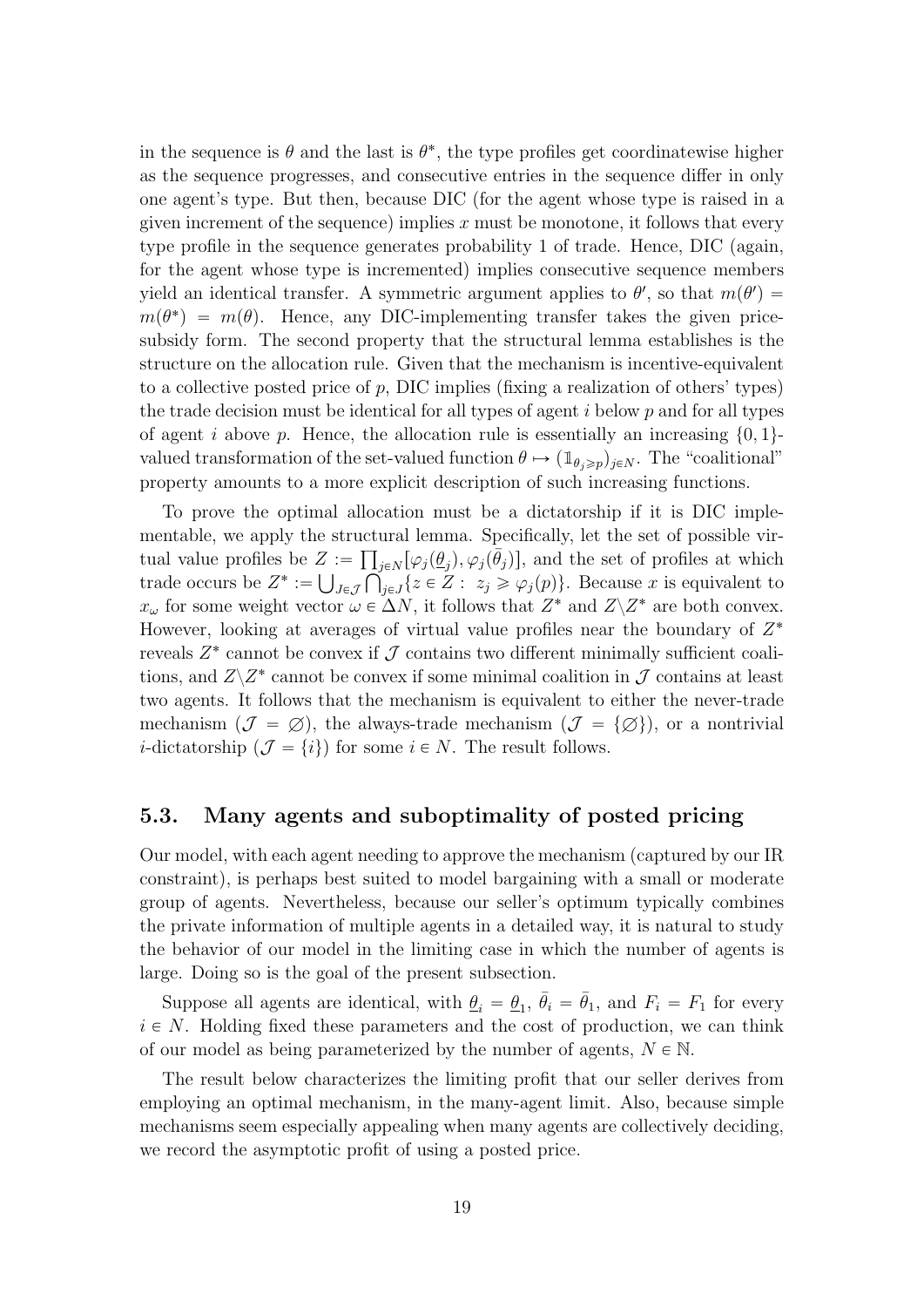<span id="page-19-0"></span>**PROPOSITION 5** (Asymptotically optimal mechanisms): Suppose all agents are *identical, with types drawn via*  $F_1$ . Then, as  $N \to \infty$ :

- 1. If  $c \neq \underline{\theta}_1$ , then the optimal profit converges to  $(\underline{\theta}_1 c)_+$ , and the highest profit among collective posted-price mechanisms converges to the same.
- 2. If  $c = \underline{\theta}_1$ , then the optimal profit converges to  $\max_{p \in \mathbb{R}_+} (p-c)[1-F_1(p)] > 0$ , and the highest profit from a collective posted-price converges to zero.

To prove the proposition, first note the set of optimal voting weights is convex and invariant to coordinate permutations, and hence, the uniform weight vector is optimal. But then, trade occurs in the optimal allocation rule if and only if the (unweighted) average virtual value exceeds the cost. Because agents' virtual values are independent (and bounded), the distribution of their average converges to a degenerate distribution on their expectation,  $\mathbb{E}[\varphi_1] = \underline{\theta}_1$ . From here, the proposition's first point is straightforward. The probability of trade converges to 1 if  $\theta_1 > c$  and to 0 if  $\theta_1 < c$ . Hence, in these two special cases, the alwaystrade mechanism or never-trade mechanism is asymptotically optimal. But both of these asymptotically optimal mechanisms are specific instances of unanimous posted-price mechanisms, and so this restricted class of mechanisms has the same asymptotic payoff.

All that remains is the specific case in which  $c = \underline{\theta}_1$ . This case is in some sense canonical, capturing the case of revenue maximization with no a priori lower bound on the potential gains from trade. First, consider posted-price mecha-nisms; by Proposition [2,](#page-15-0) we can focus on unanimous posted prices. Let  $p$  be any asymptotically profit-maximizing posted price, that is, any limit point of profitmaximizing unanimous posted prices as  $N \to \infty$ . If  $p \leq c$ , the asymptotic profit per trade is nonpositive; and if  $p > c = \underline{\theta}_1$ , the asymptotic probability of trade is  $\lim_{N\to\infty}[1-F_1(p)]^N = 0$ . In either case, positive profit is not attainable in the limit with a posted price.

Now, if  $c = \underline{\theta}_1$ , let us consider the optimal (IC and IR) mechanism. Our limit characterization relies on the fact that a representative agent (agent 1) faces a very predictable average of other agents' virtual values. Therefore, the centered random variable  $\mathcal{L}$ į,

$$
\boldsymbol{\kappa} := \frac{N-1}{N} \left( c - \sum_{j \neq 1} \frac{1}{N-1} \boldsymbol{\varphi}_j \right)
$$

is independent of agent 1's private information, and it is very concentrated around zero. Because this concentration is strong enough (as quantified by a Hoeffding bound) and trade occurs if and only if  $\frac{1}{N}(\varphi_1-c)\geq \kappa$ , it follows that the allocation probability conditional on  $\theta_1$  is very close to  $\mathbb{1}_{\varphi_1 \geq c}$ . Therefore, the profit of the optimal mechanism approaches the profit from a one-agent problem with a virtual value cutoff of  $c$ —exactly the optimal profit of the monopolist problem with one buyer whose value has a CDF of  $F_1$ . The proposition follows.

Specializing Proposition [5](#page-19-0) to the case of revenue maximization with no a priori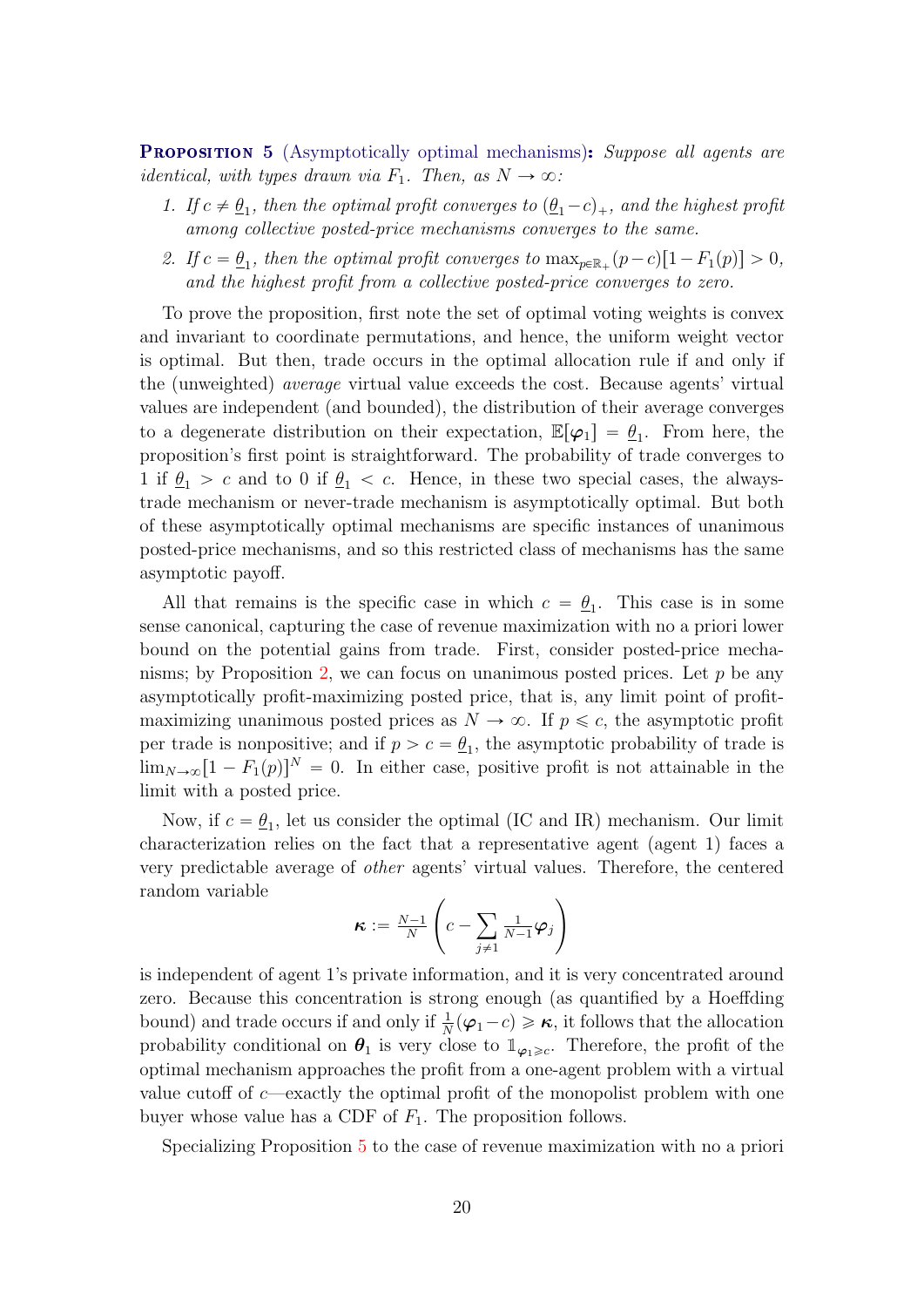lower bound on agents' valuations ( $c = \underline{\theta}_1 = 0$ ) is instructive. In this canonical case, unanimous posted pricing yields a limit expected revenue of zero as the number of agents grows, whereas the optimal mechanism yields a strictly positive limit profit. Hence, in the many-agent limit, a restriction to simple pricing mechanisms is unboundedly costly to the seller.

## <span id="page-20-0"></span>6. Alternative Bargaining Arrangements

In this section, we consider variants of the bargaining arrangement in our main model. First, we study the full range of Pareto-optimal mechanisms and show the analysis we used to derive our seller-optimal mechanism can be applied to understand the entire Pareto frontier. Then, we consider how one might relax the veto bargaining constraint on the agents, and discuss the consequences of various modeling choices for optimal mechanisms. Next, we observe a fixed cost-sharing rule among the members of a buyer group can provide a foundation for our assumption that transfers are collective, and explain how our results on heterogeneity can be applied to study asymmetric cost-sharing rules. Finally, we briefly contrast our results with a more traditional model of public good provision in which agent-specific transfers are permitted.

### 6.1. Pareto-optimal mechanisms

To this point, we have focused on mechanisms that maximize the seller's expected profit. Although this objective is a natural benchmark, it implicitly assumes the seller has extreme bargaining power relative to the buyer group. In this section, we ask what mechanisms might naturally arise with different allocations of bargaining rights. Specifically, we ask which trade outcomes can arise in a Pareto-optimal mechanism. Our characterization of implementable allocation rules, along with the analytical approach we adopt in developing Theorem [1,](#page-8-0) proves useful in settling this more general question.

Any mechanism  $(x, m)$  generates a vector  $v_{x,m}$  of  $N + 1$  payoffs:  $v_{x,m}^i =$  $\mathbb{E}[\theta_i x(\theta) - m(\theta)]$  for each agent  $i \in N$ , and  $v_{x,m}^{N+1} = \mathbb{E}[m(\theta) - cx(\theta)]$  for the seller. Say a mechanism is  $(x, m)$  is **Pareto optimal** if it is IC and IR, and any alternative IC and IR mechanism  $(\tilde{x}, \tilde{m})$  with  $v_{\tilde{x}, \tilde{m}} \geq v_{x,m}$  has  $v_{\tilde{x}, \tilde{m}} = v_{x,m}$ .

In the following theorem, we show how the seller-optimal allocation rule generalizes to other Pareto optima. Whereas profit maximization entails allocating the good if and only if a weighted average of virtual values exceeds the cost, general Pareto optimality requires that the good be allocated if and only if a weighted average of virtual and true values exceeds the cost.

<span id="page-20-1"></span>**THEOREM 3** (Pareto-efficient allocations): An interim-monotone allocation rule  $x^*$  is part of some Pareto-optimal mechanism if and only if some  $\gamma \in [0, 1]$  and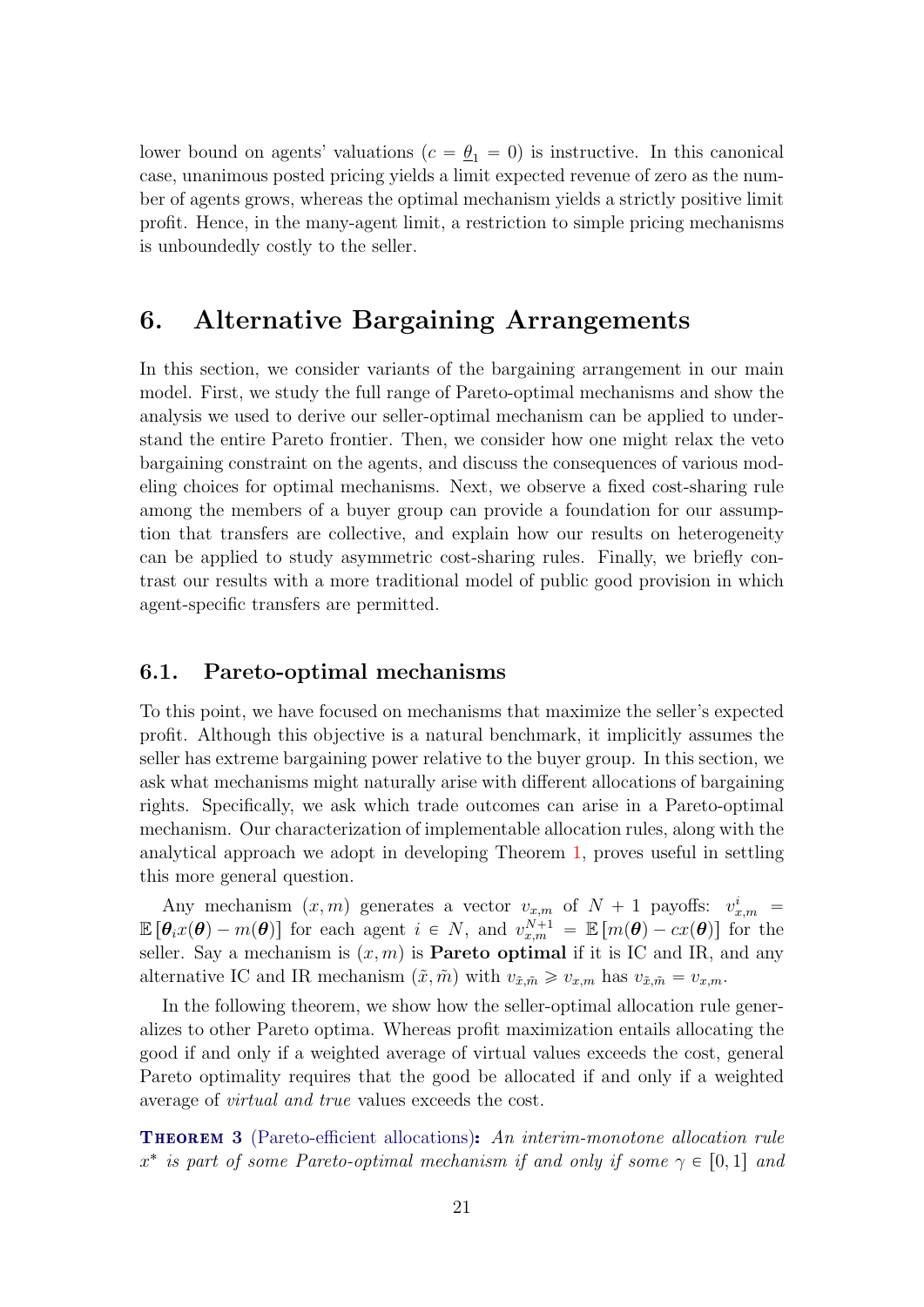$\lambda, \omega \in \Delta N$  exist such that

$$
x^*(\boldsymbol{\theta}) = \mathbb{1}_{(1-\gamma)\omega \cdot \boldsymbol{\varphi} + \gamma\lambda \cdot \boldsymbol{\theta} \geq c}
$$

almost surely, and  $supp(\omega) \subseteq \operatorname{argmin}_{i \in N} \mathbb{E}$ "  $\langle \boldsymbol{\varphi}_i \mathbb{1}_{(1-\gamma)\omega \cdot \boldsymbol{\varphi} + \gamma \lambda \cdot \boldsymbol{\theta} \geqslant c} \rangle$ ‰ .

Toward a proof, we first observe, given any  $\gamma \in [0, 1]$  and  $\lambda$ , that an essentially unique interim-monotone allocation rule  $x$  maximizes the quantity

$$
g^{\gamma,\lambda}(x) := \min_{i \in N} \mathbb{E} \left\{ x(\boldsymbol{\theta}) \left[ (1-\gamma) \boldsymbol{\varphi}_i + \gamma \lambda \cdot \boldsymbol{\theta} - c \right] \right\},\
$$

and that it takes the form described in the above theorem. Indeed, this result can be proven by following identically the proof of Theorem [1](#page-8-0) but modifying the objective in the auxiliary zero-sum game. Given this observation, we need only show Pareto-optimal allocation rules are exactly those that maximize  $g^{\gamma,\lambda}$  for some  $\gamma \in [0, 1]$  and  $\lambda \in \Delta N$ .

First, suppose  $x^*$  is part of a Pareto-optimal mechanism, and let  $v^* \in \mathbb{R}^{N+1}$ denote the vector of expected payoffs it generates. Pareto optimality tells us  $v^*$  is on the boundary of  $\hat{V}$ , the set of payoff vectors weakly below one generated by an IC and IR mechanism. Hence, one can find a supporting hyperplane for  $\hat{V}$  at  $v^*$ —a nonzero  $\tilde{\lambda} \in \mathbb{R}^{N+1}$  such that  $v^*$  maximizes  $\tilde{\lambda} \cdot v$  over all  $v \in \hat{V}$ . That  $\hat{V}$  is downward comprehensive immediately implies all Pareto weights are nonnegative, and that uniformly decreasing the transfer preserves IC and IR implies the Pareto weight on the seller is at least as high as the sum of weights on the agents. Rescaling the weight vector if needed, we may write  $\lambda = (\gamma \lambda, 1)$  for some  $\gamma \in [0, 1]$  and  $\lambda \in \Delta N$ . For any interim-monotone allocation rule x, then, we can construct an implementing transfer rule (as in Lemma [2\)](#page-7-0) with the property that IR binds for some agent; the result is a payoff vector v satisfying  $\tilde{\lambda} \cdot v = g^{\gamma,\lambda}(x)$ . Hence, that  $\tilde{\lambda}$  supports  $\hat{V}$  at  $v^*$  implies  $x^*$  maximizes  $g^{\gamma,\lambda}$ .

Conversely, suppose  $x^*$  maximizes  $g^{\gamma,\lambda}$  for some  $\gamma \in [0, 1]$  and  $\lambda \in \Delta N$ , and fix an implementing transfer rule in which some agent's IR constraint binds. Then, because we proved (following the uniqueness part of Theorem [1\)](#page-8-0) this maximizer is essentially unique, it follows that any alternative IC and IR mechanism either generates the same payoff vector or generates a strictly lower  $(\gamma \lambda, 1)$ -weighted sum of payoffs. Because this latter weight vector has only nonnegative entries, it follows that the alternative mechanism generates a strictly lower payoff to some player unless it yields an identical payoff vector.

### <span id="page-21-0"></span>6.2. Beyond veto bargaining

An important feature of our environment is that any agent can unilaterally veto the mechanism. This feature is captured by the requirement that the mechanism be individually rational for all of the agents. Whereas many institutions, especially those comprising a small group of parties, assign veto rights to individual actors,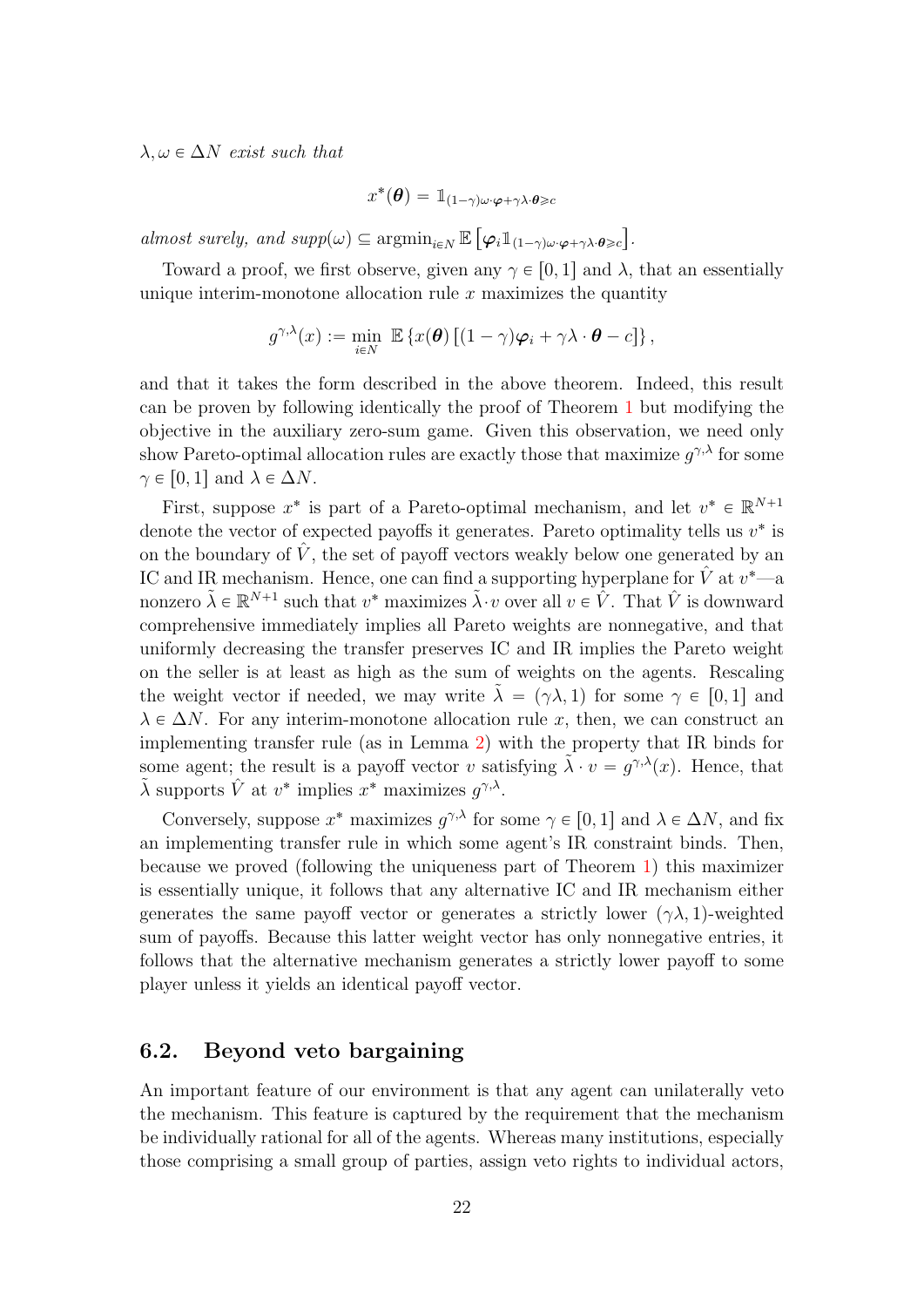a more permissive bargaining arrangement may be more appropriate for modeling some contexts. For example, rather than unanimity, a buyer group might require that the terms of trade be approved by at least  $n$  agents, where the parameter  $n \in \{1, ..., N\}$  could have  $n < N$ .<sup>[14](#page-0-0)</sup> This flexibility raises new modeling questions concerning how, exactly, one determines whether a mechanism has sufficient approval.

One possible formulation is that at least  $n$  agents must agree, independent of their type realizations, to interact with the seller. This modeling choice might be appropriate, for instance, if we interpret the relationship between the buyer group and seller as an ongoing one, whereas the payoff shocks are idiosyncratic to a particular good or product. This formulation reduces nearly immediately to the analysis in our main model. Indeed, one need only replace the IR constraint (which we imposed for all N agents in our model) with a weaker assumption that at least n agents' IR constraints are satisfied. Because the seller has no reason to condition on the types of agents facing no IR constraint, her problem reduces to an n-agent specification of our main model. The optimal mechanism allocates the good if and only if a weighted sum of the chosen  $n$  agents' virtual values exceeds the production cost. The seller would then choose to tailor the mechanism to the n agents she finds most favorable to interact with ex-ante—for instance, the  $n$ agents with the highest virtual value distributions if these distributions are firstorder stochastically ranked.[15](#page-0-0)

However, considering the case in which the seller can engage in "coalition building" is also reasonable. That is, the seller could gather support from agents based on their realized willingness to pay for the good at the interim stage. Observe, however, that formalizing a specific protocol to meaningfully capture such a seller's constraints is not straightforward. For example, suppose the seller could require that the agents submit "yes" or "no" votes, and she could commit to the terms of trade as long as at least n agents vote yes. When  $n \leq N$ , this ostensibly natural model enables the seller to extract arbitrarily large profits by offering a mechanism that collects transfer  $m \gg 0$  and never provides the good. Following standard reasoning, if all agents vote yes, no agent is pivotal, resulting in an equilibrium. Moreover, the mechanism can be modified to make such a voting outcome trembling-hand perfect (hence, not weakly dominated) by setting the transfer equal to  $m + 1$  if the vote passes non-unanimously. Although this view is subjective, we feel such constructions sidestep the strategic tradeoffs that should inform the optimal design of selling mechanisms to a buyer group with heterogeneous preferences.

Toward relaxing the veto-bargaining constraint while retaining the strategic

<sup>14</sup>A more general bargaining structure, allowing for asymmetry in agents' veto rights, would specify a nonempty  $\mathcal{J} \subseteq 2^{N \setminus \{\emptyset\}}$  and require that the mechanism be approved by all  $j \in J$  for at least one  $J \in \mathcal{J}$ .

 $^{15}$ If the virtual values are even ranked according to the hazard-rate order, then, following Theorem [2,](#page-13-0) the agent with the  $n<sup>th</sup>$  highest distribution would have the highest voting weight.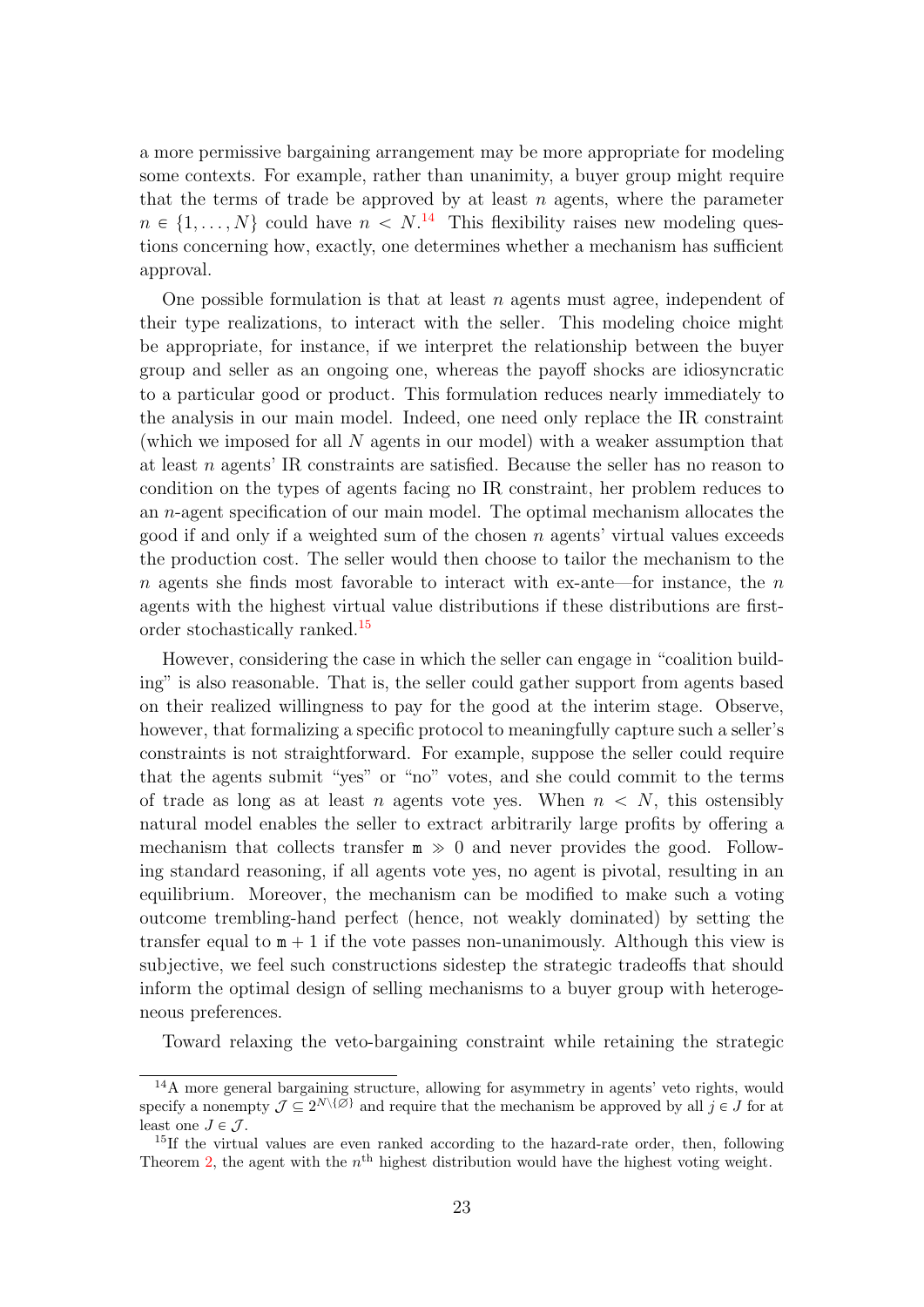tradeoffs of our prior analysis, consider the following ad hoc protocol. Agents (having observed their own types) first submit a yes or no vote to a mediator. The mediator informs the seller and agents whether the vote has passed, that is, whether at least n agents voted yes. If the vote passes, the seller's mechanisman allocation and a transfer as a function of messages the agents send—is implemented. Notice the seller does not observe the profile of votes in this formulation, and so cannot extract arbitrarily large revenue with the construction described above. However, analyzing this protocol is potentially challenging, requiring substantively different analytical techniques, for another reason. When an agent learns the vote has passed, his conditional belief about other agents' types depends on how he voted, bringing us outside of the independent private values setting. Agents' reporting incentives will generally depend on their conditional beliefs about others' values (which will exhibit correlation), and therefore on their beliefs about other agents' beliefs, and so on.

The broader point of the above discussion is that we know of no canonical, tractable bargaining framework that relaxes the veto-bargaining constraint while preserving the spirit of our framework. Nevertheless, one may reasonably expect that any such framework would allow the seller to employ the following "postedprice" mechanism: the seller posts a price p and asks agents to vote "yes" or "no." If and only if at least  $n$  agents are in favor, the good is sold at a price  $p$ . Let us observe this mechanism can, in some circumstances, perform strictly better than if the seller had no ability to pursue contingent coalition building. For instance, suppose  $n = 1$ , all agents have the same highest possible value, and the production cost is strictly lower than this highest value so that positive profit is possible. In this case, a best mechanism among those guaranteeing IR for some fixed agent is a posted price of  $p$  for the consulted agent. Clearly, the seller attains a strictly higher profit by setting the same price and selling if and only if at least one of the N agents wants to buy.

As the above example illustrates, even simple mechanisms can sometimes yield a higher profit for the seller when she does not face the stringent veto-bargaining constraint. However, formulating a satisfactory framework to capture richer bargaining environments and possible forms of coalition building within a buyer group seems nontrivial. We view the development and analysis of such models as an exciting avenue for future research.

### 6.3. Fixed-share payment rules

In our model, agents derive heterogeneous private benefits from the buyer group receiving the good, but the cost of transfers is experienced jointly. Our leading interpretation is that the agents are jointly making decisions about how to spend an organization's funds, and that the variable  $\theta_i$  represents agent i's privately known marginal rate of substitution between the seller's good and the organization's money.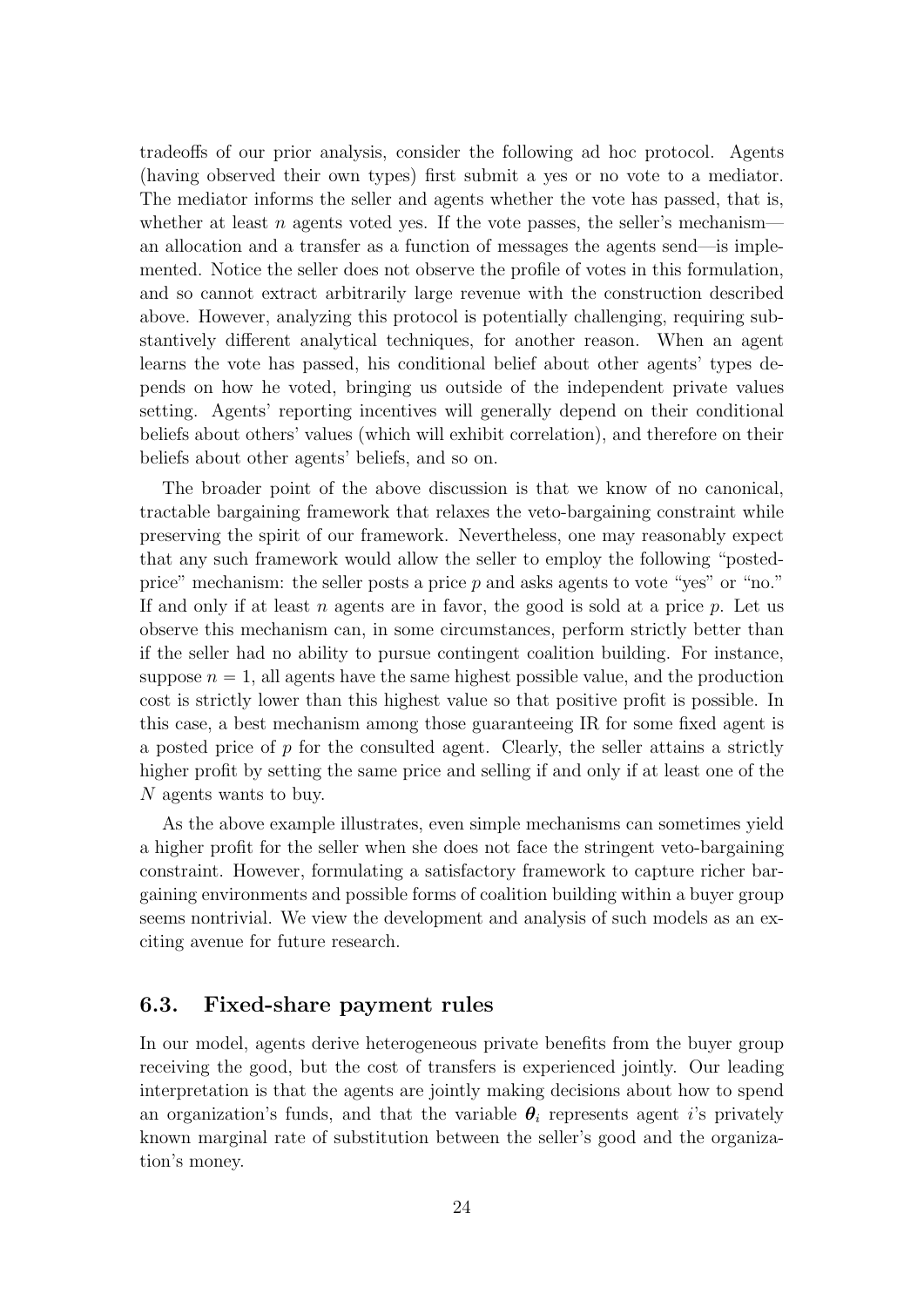An alternative payoff setting is one in which each agent pays private funds to the seller, but mechanisms are restricted—for unmodeled institutional reasons to follow a fixed cost-sharing rule. Specifically, one could consider a contracting environment in which a physical outcome consists of a probability  $x \in [0, 1]$  with which the good is sold to the buyer group and a vector  $\vec{m} \in \mathbb{R}^N$  of (signed) transfers, where  $\mathbf{m}_i$  is paid to the seller by agent *i*; and  $\sigma \in \Delta N$  is a fixed sharing rule, with all entries strictly positive, such that only transfer vectors  $\vec{m}$  with  $m_i = \sigma_i \sum_{j \in N} m_j$ are permitted.<sup>[16](#page-0-0)</sup> For example, such a contracting environment might describe a condominium complex interacting with a maintenance company, with a fixed cost-sharing rule prespecified by the homeowner association's rules.

Inspection of the seller's and agents' objective functions shows the above payoff environment is, up to rescaling agent values, equivalent to the model we have studied in our main analysis. If  $(v_i)_{i\in\mathbb{N}}$  are the agents' respective values for the good being provided, and we assume  $\{v_i\}_{i\in\mathbb{N}}$  are independent with regular distributions, all of our reported results apply readily when agents' types are reparameterized as  $\theta_i = \mathbf{v}_i/\sigma_i$  agent i's marginal rate of substitution between the seller's good and the buyer group's total expenditure.

As a special case, consider fixed cost sharing when agents' values  $\{v_i\}_{i\in\mathbb{N}}$  are identically distributed, and assume without loss that  $\sigma_1 \leq \cdots \leq \sigma_N$ . Letting  $\tilde{F}$ and  $\tilde{f}$  denote the cumulative distribution function and density, respectively, for  $\mathbf{v}_i$ , we can define the scaled virtual value  $\psi_i := \mathbf{v}_i - \frac{1-\tilde{F}(\mathbf{v}_i)}{\tilde{f}(\mathbf{v}_i)}$  $\frac{-F(\mathbf{v}_i)}{\tilde{f}(\mathbf{v}_i)}$ . Direct computation shows agent i's virtual value is  $\varphi_i = \bar{\theta}_i \psi_i$ , so that  $\mathbf{v}_i$  is an increasing transformation of  $\psi_i$ . Following Theorem [1,](#page-8-0) the optimal mechanism allocates the good if and only if  $\psi_{i\in N}(\omega_i \bar{\theta}_i)\psi_i$  exceeds the cost for some  $\omega \in \Delta N$ , and this weight vector is unique in the nontrivial case.

If the cost-sharing rule  $\sigma$  is asymmetric—that is,  $\sigma \neq (1/N, \ldots, 1/N)$ —the random variables  $\{\theta_i\}_{i\in\mathbb{N}}$  have proportional but non-identical distributions. Consequently, our results on agent heterogeneity (e.g., Theorem [2\)](#page-13-0) can be directly applied to assess the affects of heterogeneity of the cost-sharing rule. Theorem [2](#page-13-0) tells us  $\omega_1 \bar{\theta}_1 \geqslant \cdots \geqslant \omega_N \bar{\theta}_N$ , and our leading example illustrates that these inequalities may be strict. Hence, the endogenous voting weights are ranked in accordance with the exogenous cost-sharing weights, with agents that bear a greater fraction of the cost having greater influence over realized trade decisions.

### 6.4. Agent-specific payments

A substantive restriction of our environment is that our seller cannot collect individual payments from separate agents. In this section, we briefly contrast our setting with that of Güth and Hellwig [\(1986\)](#page-26-4), in which a profit-maximizing seller offers a mechanism to provide a public good with agent-specific transfers. Of

<sup>&</sup>lt;sup>16</sup>If some share  $\sigma_i$  were zero, the optimal mechanism would ignore agent i; hence, we omit this possibility for notational simplicity.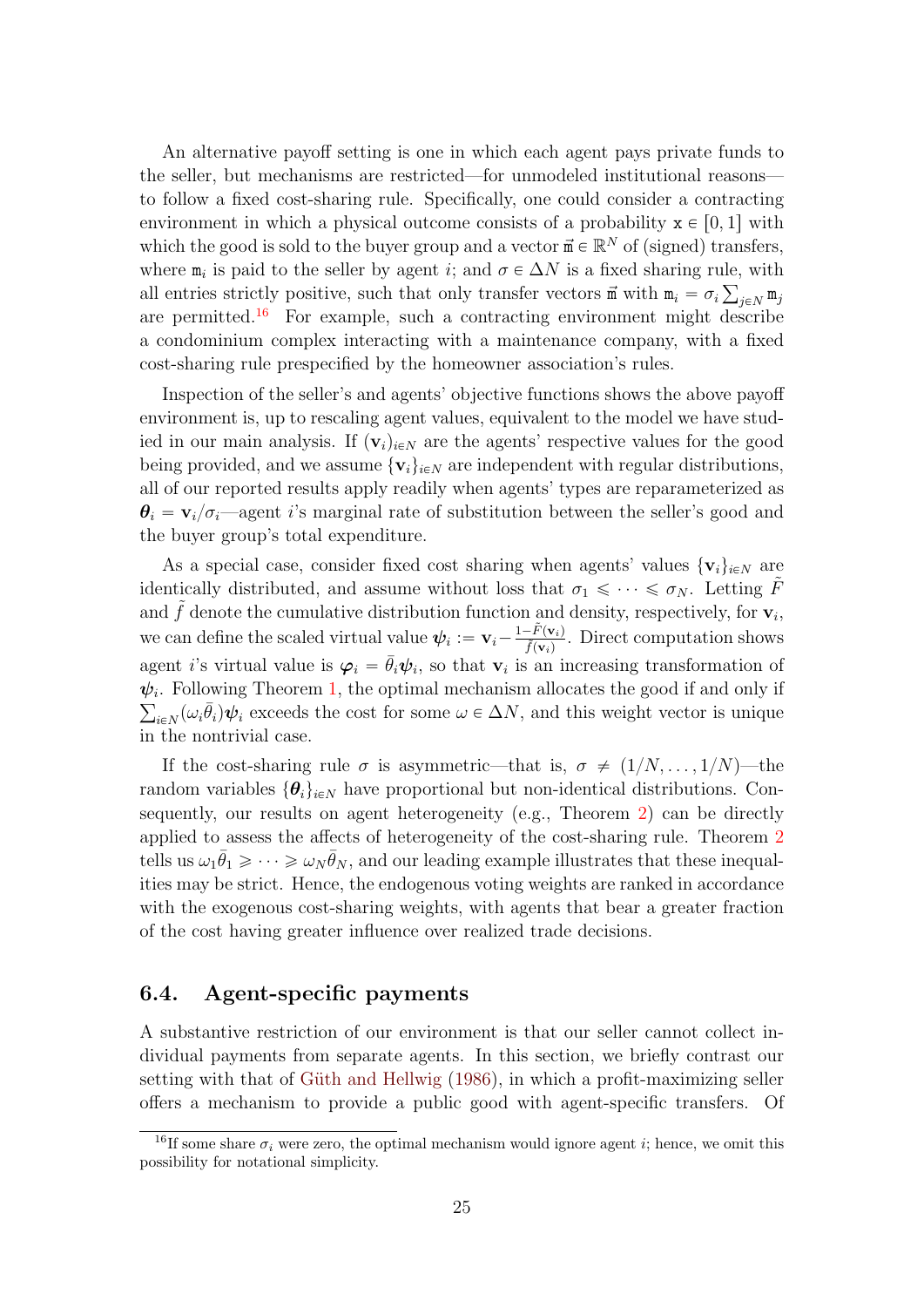course, the models with and without separable transfers are appropriate for studying different applications. To see that the difference affects the formal mechanism design setting as well, let us now observe two different ways in which the results differ across these two settings.

First, optimal mechanisms enjoy different robustness properties. Indeed, the equivalence result of [Gershkov et al.](#page-26-13) [\(2013\)](#page-26-13) tells us an equivalence between BIC implementability and DIC implementability is a general feature of mechanism design settings with unidimensional independent types, linear utilities, and agent-specific transfers. This result applies directly to the setting of Güth and Hellwig [\(1986\)](#page-26-4), so that implementation in dominant strategies is without loss of optimality for their seller. By contrast, our results show dominant-strategy implementation is with loss of optimality in every interesting instance of our model (Proposition [4\)](#page-17-0). Hence, a restriction to collective transfers substantially changes the available robustness properties of optimal mechanisms, even in the canonical setting of the provision of a single good.

Even restricting attention to Bayesian incentive compatibility—for which, given Lemma [2,](#page-7-0) collective transfers impose no restrictions on implementable allocation rules—allowing for agent-specific transfers substantively changes the form of optimal mechanism.

To contrast the two allocation rules, focusing on a special case of the model, namely that of proportional distributions (Example [2\)](#page-13-1), is instructive. Suppose  $\bar{\theta}_1 < \cdots < \bar{\theta}_N$ , and suppose the agents' scaled valuations  $\mathbf{v}_i := \theta_i / \bar{\theta}_i$  are identically distributed. Thus, the agents are labeled from lowest to highest in terms of their value distributions. Constructing  $\psi_i$  from  $v_i$  exactly as in the previous subsection, the variables  $\{\psi_i\}_i$  are identically distributed, with  $\theta_i$  being an increasing transformation of  $\psi_i$  for each  $i \in N$ .

With agent-specific transfers, the good is optimally allocated if and only if  $\varphi_i = \sum_{i \in N} \bar{\theta}_i \psi_i$  exceeds the production cost (see Güth and Hellwig, [1986,](#page-26-4) Proposition 4.3). By contrast, in our collective-transfers model, it is allocated if Proposition 4.3). By contrast, in our collective-transfers model, it is allocated if and only if  $\sum_{i \in N} (\omega_i \bar{\theta}_i) \psi_i$  exceeds the cost for some  $\omega \in \Delta N$ . Given that  $\bar{\theta}_1$  <  $\cdots < \bar{\theta}_N$ , Theorem [2](#page-13-0) tells us  $\omega_1 \bar{\theta}_1 \geqslant \cdots \geqslant \omega_N \bar{\theta}_N$ . Thus, our optimal mechanism overweights agents with lower value distributions, whereas admitting agent-specific transfers induces the opposite ranking for agents' relative influence. Hence, a restriction to collective transfers substantively changes the allocative properties of optimal mechanisms.

## References

<span id="page-25-0"></span>S. Alaei, H. Fu, N. Haghpanah, J. Hartline, and A. Malekian. Efficient computation of optimal auctions via reduced forms. Mathematics of Operations Research, 44(3):1058–1086, 2019.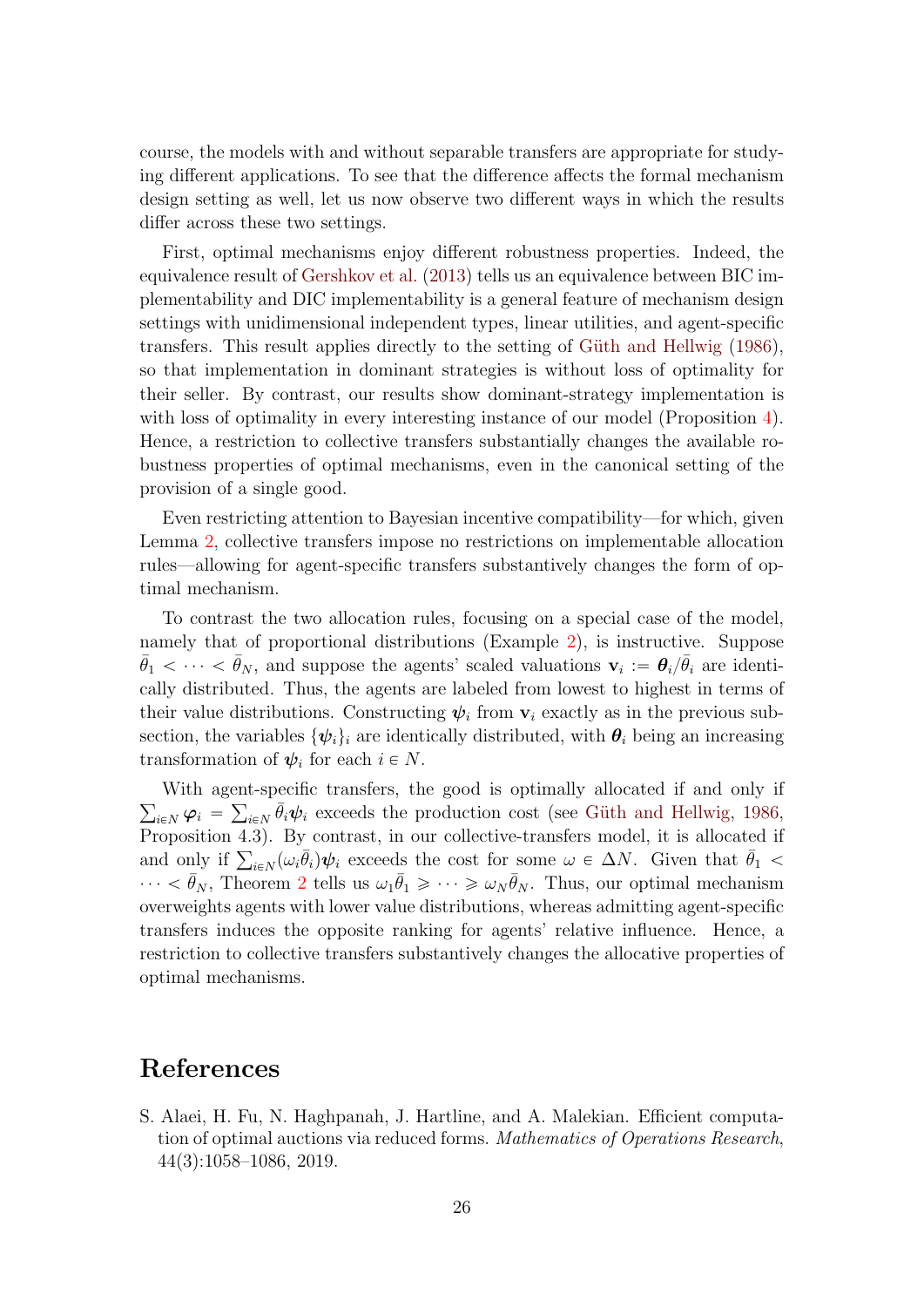- <span id="page-26-5"></span>Y. Azrieli and S. Kim. Pareto efficiency and weighted majority rules. International Economic Review, 55(4):1067–1088, 2014.
- <span id="page-26-8"></span>M. Babaioff, N. Immorlica, B. Lucier, and S. M. Weinberg. A simple and approximately optimal mechanism for an additive buyer. Journal of the ACM (JACM), 67(4):1–40, 2020.
- <span id="page-26-9"></span>K. C. Border. Implementation of reduced form auctions: A geometric approach. Econometrica: Journal of the Econometric Society, pages 1175–1187, 1991.
- <span id="page-26-2"></span>T. Börgers and P. Norman. A note on budget balance under interim participation constraints: the case of independent types. Economic Theory, 39(3):477–489, 2009.
- <span id="page-26-10"></span>Y. Cai, C. Daskalakis, and S. M. Weinberg. An algorithmic characterization of multi-dimensional mechanisms. In *Proceedings of the forty-fourth annual ACM* symposium on Theory of computing, pages 459–478, 2012.
- <span id="page-26-6"></span>S. Chawla, J. D. Hartline, D. L. Malec, and B. Sivan. Multi-parameter mechanism design and sequential posted pricing. In Proceedings of the forty-second ACM symposium on Theory of computing, pages 311–320, 2010.
- <span id="page-26-7"></span>S. Chawla, D. Malec, and B. Sivan. The power of randomness in bayesian optimal mechanism design. Games and Economic Behavior, 91:297–317, 2015.
- <span id="page-26-11"></span>Y.-K. Che, J. Kim, and K. Mierendorff. Generalized reduced-form auctions: A network-flow approach. Econometrica, 81(6):2487–2520, 2013.
- <span id="page-26-3"></span>P. Cramton, R. Gibbons, and P. Klemperer. Dissolving a partnership efficiently. Econometrica: Journal of the Econometric Society, pages 615–632, 1987.
- <span id="page-26-0"></span>C. d'Aspremont and L.-A. Gérard-Varet. Incentives and incomplete information. Journal of Public economics, 11(1):25–45, 1979.
- <span id="page-26-1"></span>C. d'Aspremont, J. Crémer, and L.-A. Gérard-Varet. Balanced bayesian mechanisms. Journal of Economic Theory, 115(2):385–396, 2004.
- <span id="page-26-13"></span>A. Gershkov, J. K. Goeree, A. Kushnir, B. Moldovanu, and X. Shi. On the equivalence of bayesian and dominant strategy implementation. Econometrica, 81(1):197–220, 2013.
- <span id="page-26-14"></span>A. Gershkov, B. Moldovanu, and X. Shi. Optimal voting rules. The Review of Economic Studies, 84(2):688–717, 2017.
- <span id="page-26-12"></span>P. Gopalan, N. Nisan, and T. Roughgarden. Public projects, boolean functions, and the borders of border's theorem. ACM Transactions on Economics and Computation (TEAC), 6(3-4):1–21, 2018.
- <span id="page-26-4"></span>W. Güth and M. Hellwig. The private supply of a public good. *Journal of Eco*nomics, 46(1):121–159, 1986.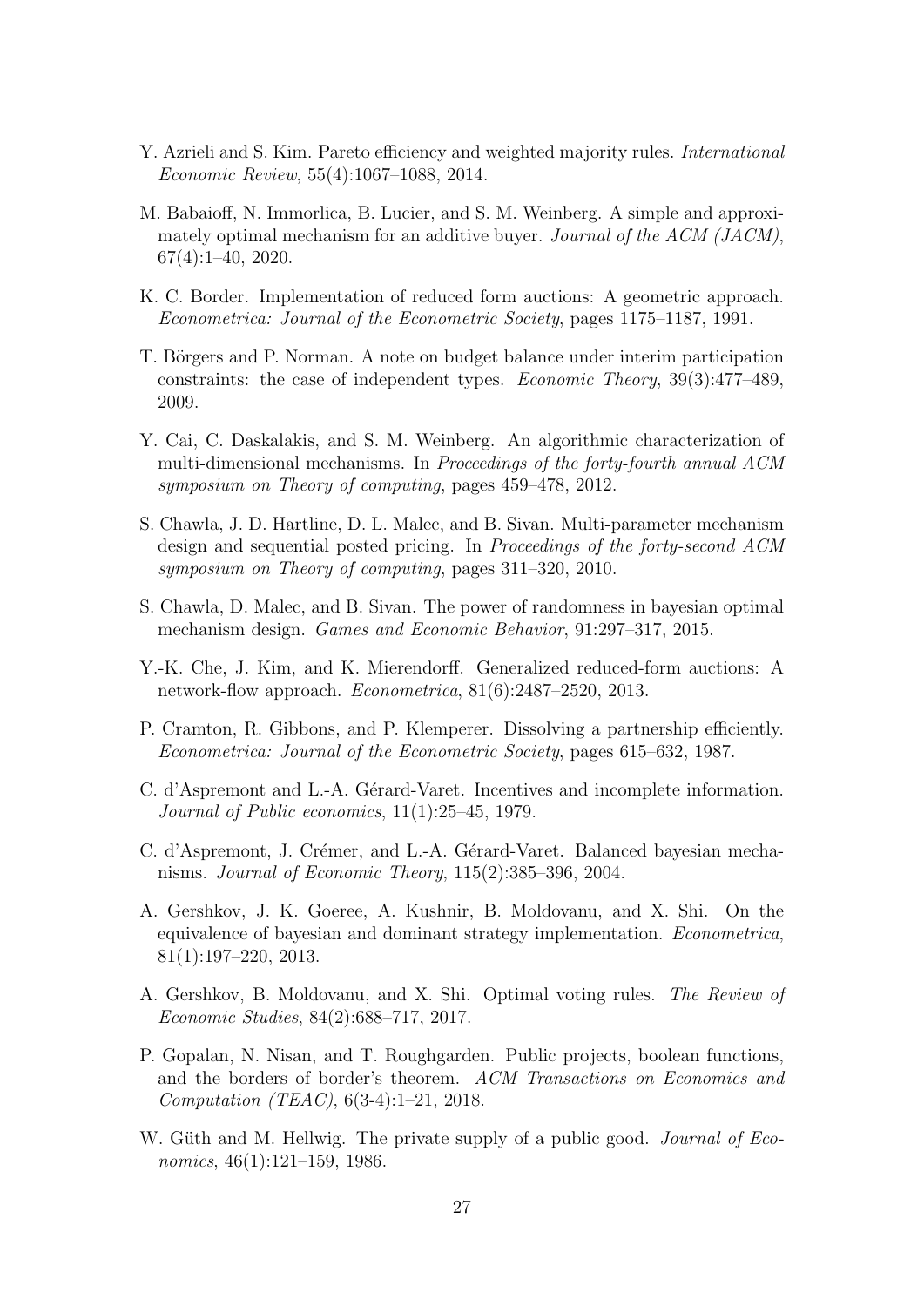- <span id="page-27-8"></span>S. Hart and N. Nisan. Approximate revenue maximization with multiple items. Journal of Economic Theory, 172:313–347, 2017.
- <span id="page-27-10"></span>P. Jehiel, B. Moldovanu, and E. Stacchetti. Multidimensional mechanism design for auctions with externalities. Journal of economic theory, 85(2):258–293, 1999.
- <span id="page-27-14"></span>R. Kirkegaard. A mechanism design approach to ranking asymmetric auctions. Econometrica, 80(5):2349–2364, 2012.
- <span id="page-27-6"></span>V. Krishna and J. Morgan. Majority rule and utilitarian welfare. American Economic Journal: Microeconomics, 7(4):339–75, 2015.
- <span id="page-27-3"></span>G. J. Mailath and A. Postlewaite. Asymmetric information bargaining problems with many agents. The Review of Economic Studies, 57(3):351-367, 1990.
- <span id="page-27-1"></span>L. Makowski and C. Mezzetti. Bayesian and weakly robust first best mechanisms: characterizations. Journal of Economic Theory, 64(2):500–519, 1994.
- <span id="page-27-9"></span>A. M. Manelli and D. R. Vincent. Bayesian and dominant-strategy implementation in the independent private-values model. Econometrica, 78(6):1905–1938, 2010.
- <span id="page-27-12"></span>A. M. Manelli and D. R. Vincent. Dominant-strategy and bayesian incentive compatibility in multi-object trading environments. Journal of Mathematical Economics, 82:214–226, 2019.
- <span id="page-27-13"></span>E. Maskin and J. Riley. Asymmetric auctions. The review of economic studies, 67 (3):413–438, 2000.
- <span id="page-27-0"></span>R. B. Myerson. Optimal auction design. Mathematics of operations research, 6 (1):58–73, 1981.
- <span id="page-27-16"></span>M. J. Osborne and A. Rubinstein. A course in game theory. MIT press, 1994.
- <span id="page-27-4"></span>D. W. Rae. Decision-rules and individual values in constitutional choice. The American Political Science Review, 63(1):40–56, 1969.
- <span id="page-27-7"></span>J. Riley and R. Zeckhauser. Optimal selling strategies: When to haggle, when to hold firm. *The Quarterly Journal of Economics*,  $98(2):267-289$ , 1983.
- <span id="page-27-2"></span>R. Rob. Pollution claim settlements under private information. Journal of Economic Theory, 47(2):307–333, 1989.
- <span id="page-27-5"></span>P. W. Schmitz and T. Tröger. The (sub-) optimality of the majority rule. Games and Economic Behavior, 74(2):651–665, 2012.
- <span id="page-27-15"></span>M. Shaked and J. G. Shanthikumar. Stochastic orders. Springer Science & Business Media, 2007.
- <span id="page-27-11"></span>A. C.-C. Yao. Dominant-strategy versus bayesian multi-item auctions: Maximum revenue determination and comparison. In Proceedings of the 2017 ACM Conference on Economics and Computation, pages 3–20, 2017.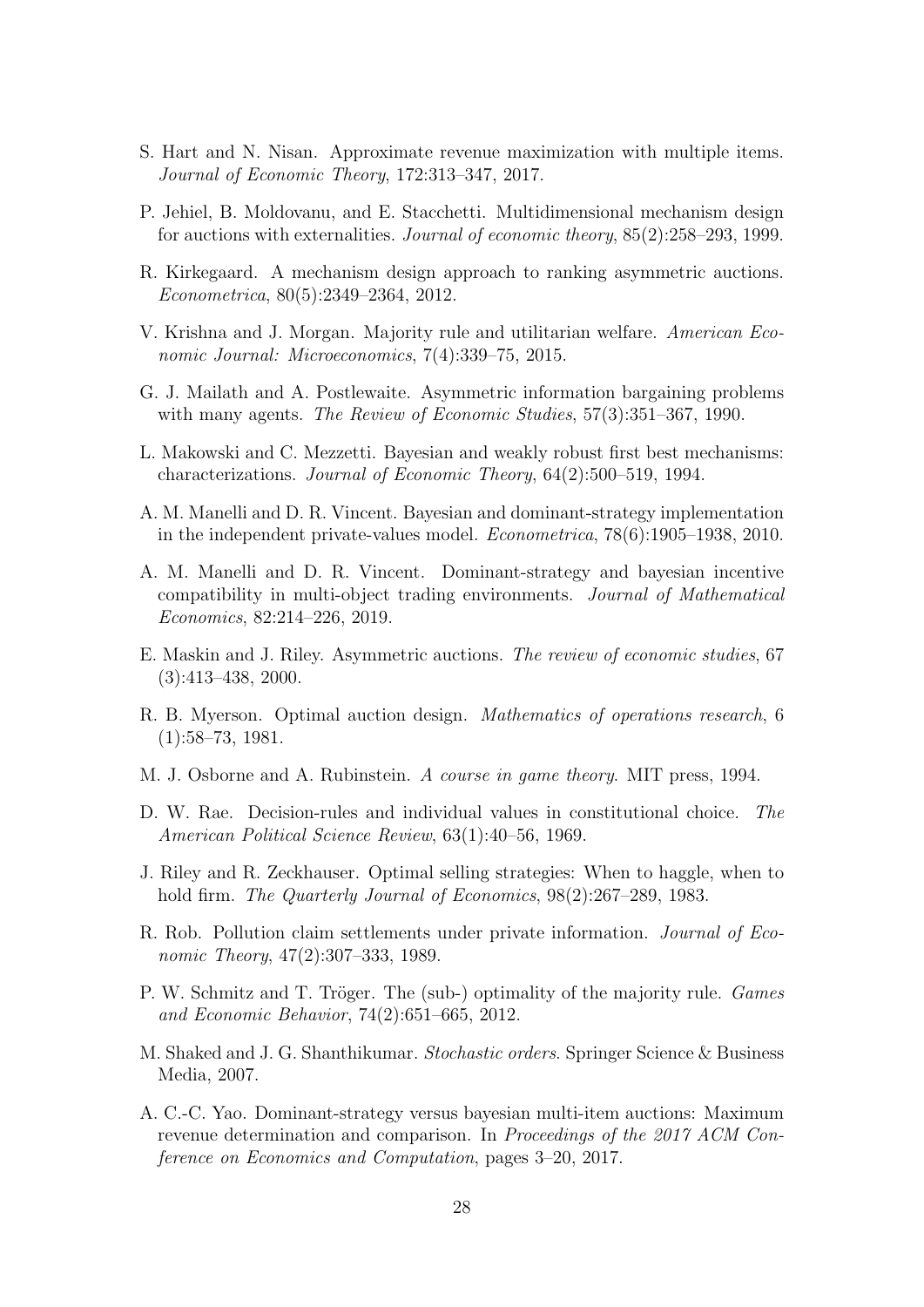## A. Appendix: Proofs

#### A.1. Proofs for Section [3](#page-6-0)

*Proof of Lemma [1.](#page-7-1)* If transfer rule m has  $M_i^m = M_i^*$  for each  $i \in N$ , then iterated expectations implies

$$
\mathbb{E}[M_i^*(\boldsymbol{\theta}_i)] = \mathbb{E}[m(\boldsymbol{\theta})] = \mathbb{E}[M_j^*(\boldsymbol{\theta}_j)] \ \forall i,j \in N.
$$

Conversely, suppose  $\bar{m} \in \mathbb{R}$  is such that  $\mathbb{E}[M_i^*(\theta_i)] = \bar{m}$  for every  $i \in N$ . It then follows immediately from independence of  $\{\boldsymbol{\theta}_i\}_{i\in\mathbb{N}}$  that the following transfer rule generates the desired interim versions for any constant  $\mathbf{m}_0 \in \mathbb{R} \setminus \{ \bar{m} \}$ :

$$
m: \Theta \rightarrow \mathbb{R}
$$
  

$$
\theta \rightarrow \mathbf{m}_0 + \frac{1}{(\bar{m}-\mathbf{m}_0)^{N-1}} \prod_{i\in N} \left[ M_i^*(\theta_i) - \mathbf{m}_0 \right].
$$

Now, we turn to the final assertion. If nonnegative transfer rule m has  $M_i^m =$  $M_i^*$  for  $i \in N$ , then monotonicity of integration implies  $M_i^*(\theta_i) \geq 0$  for every  $\theta_i \in$  $\Theta_i$ . Conversely, suppose each of  $\{M_i^*\}_{i \in N}$  is nonnegative, and their expectations are all equal to  $\bar{m} \in \mathbb{R}$ . Monotonicity of integration then implies  $\bar{m} \geq 0$ . If  $\bar{m} > 0$ [resp.  $\bar{m} = 0$ ], then the above-constructed transfer rule is nonnegative when for  $m_0 = 0$  [resp.  $m_0 = -1$ ].<sup>[17](#page-0-0)</sup>  $\Box$ 

*Proof of Lemma [2.](#page-7-0)* Let  $X_i := X_i^x$  for each  $i \in N$ . Given a transfer rule m, stan-dard arguments [\(Myerson,](#page-27-0) [1981\)](#page-27-0) show that  $(x, m)$  is IC if and only if each  $i \in N$ has  $X_i$  weakly increasing and

$$
M_i^m(\theta_i) = X_i(\theta_i)\theta_i - \int_{\underline{\theta}_i}^{\theta_i} X_i(\tilde{\theta}_i) \, d\tilde{\theta}_i - \underline{U}_i, \ \forall \theta_i \in \Theta_i
$$
 (1)

for some constant  $U_i \in \mathbb{R}$ ; that such a mechanism is IR if and only if  $U_i \geq 0$  for each  $i \in N$ ; and that any  $M_i : \Theta_i \to \mathbb{R}$  satisfying equation [\(1\)](#page-28-0) has  $\mathbb{E}[M_i(\theta_i)] =$  $\mathbb{E}\left[X_i(\theta_i)\varphi_i\right] - \underline{U}_i$ . The latter expression implies that, by iterated expectations, any transfer rule m such that  $(x, m)$  is IC has

<span id="page-28-1"></span><span id="page-28-0"></span>
$$
\mathbb{E}\left[m(\boldsymbol{\theta})\right] = \mathbb{E}\left[x(\boldsymbol{\theta})\boldsymbol{\varphi}_i\right] - \underline{U}_i \,\forall i \in N. \tag{2}
$$

Let us now observe how the two parts of the lemma follow from the above standard observations. For the necessity of interim-monotonicity in the first part, nothing remains to show. To see that the payoff expression in the second part is an upper bound on attainable profits, note that every IR and IC mechanism  $(x, m)$  generates, by equation  $(2)$ , a profit of

$$
\Pi(x,m) = \min_{i \in N} \left\{ \mathbb{E} \left[ x(\boldsymbol{\theta}) (\boldsymbol{\varphi}_i - c) \right] - \underline{U}_i \right\} \leqslant \min_{i \in N} \mathbb{E} \left[ x(\boldsymbol{\theta}) (\boldsymbol{\varphi}_i - c) \right].
$$

<sup>&</sup>lt;sup>17</sup>We should note that our proof does not use any of our regularity assumptions on the type spaces and their distributions: Types can be independently drawn from any probability spaces whatsoever. Moreover, boundedness can be replaced with integrability, in which case the implementing  $m$  need not be bounded. Further, under an appropriate absolute continuity condition, independence is also dispensable for this result.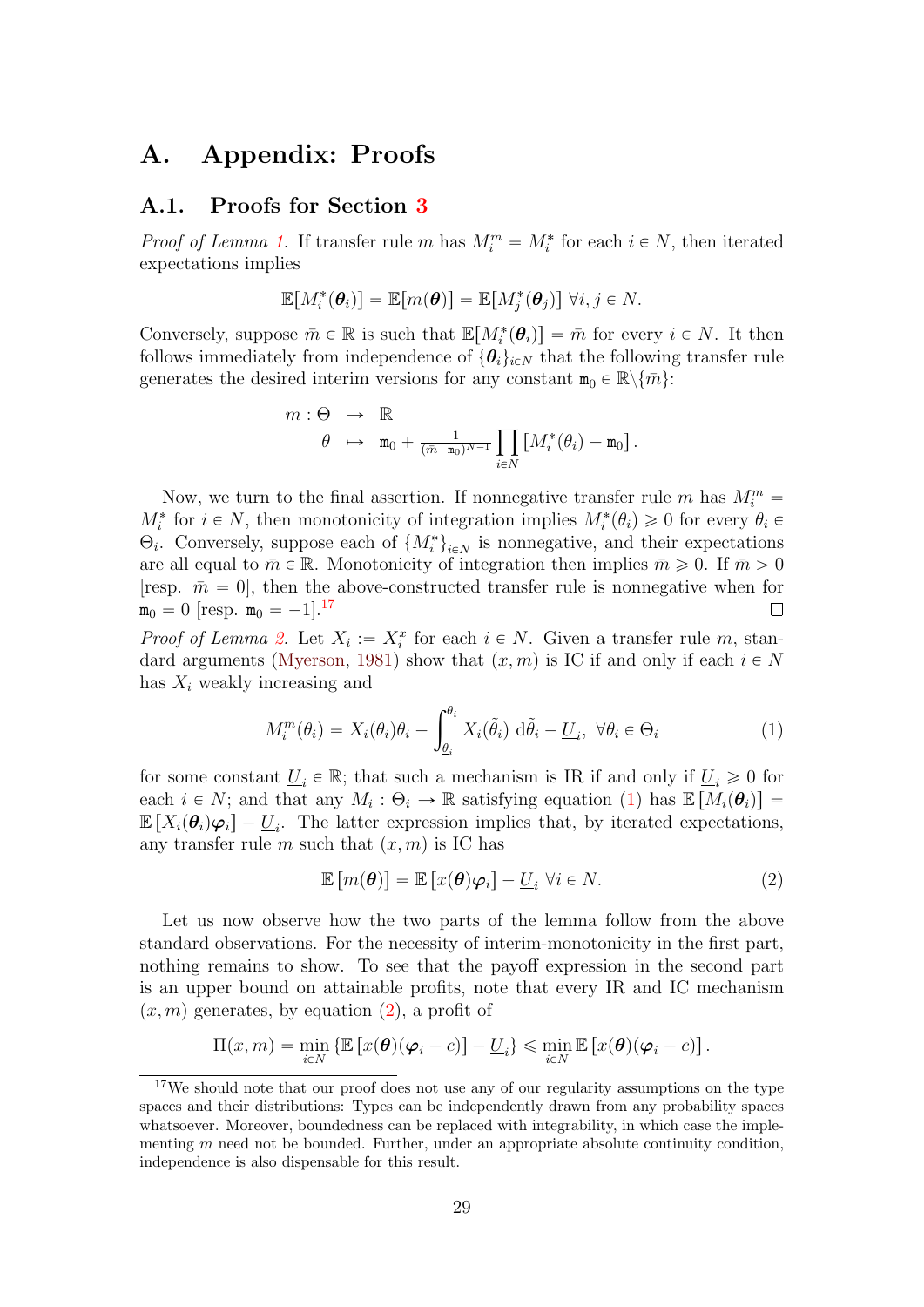So the lemma will follow if we can construct, given an arbitrary allocation rule  $x$ whose induced interim allocation rules  $\{X_i\}_{i\in\mathbb{N}}$  are all weakly increasing, a transfer rule m such that  $(x, m)$  is IC and IR with  $\Pi(x, m) = \min_{i \in N} \mathbb{E} [x(\theta)(\varphi_i - c)].$ To that end, fix some  $i_* \in \operatorname{argmin}_{i \in N} \mathbb{E} [x(\theta) \varphi_i]$ . For each  $i \in N$ , define the hypothetical payoff lower bound  $\underline{U}_i := \mathbb{E}[x(\theta)(\varphi_i - \varphi_{i_*})]$  and hypothetical interim transfer rule

$$
M_i^* : \Theta_i \rightarrow \mathbb{R}
$$
  

$$
\theta_i \rightarrow X_i(\theta_i)\theta_i - \int_{\underline{\theta}_i}^{\theta_i} X_i(\tilde{\theta}_i) d\tilde{\theta}_i - \underline{U}_i.
$$

Observe every  $i \in N$  has

$$
\mathbb{E}[M_i^*(\boldsymbol{\theta}_i)] = \mathbb{E}\left[x_i(\boldsymbol{\theta}_i)\boldsymbol{\varphi}_i\right] - \underline{U}_i = \mathbb{E}\left[x_{i_*}(\boldsymbol{\theta}_{i_*})\boldsymbol{\varphi}_{i_*}\right] = \mathbb{E}[M_{i_*}^*(\boldsymbol{\theta}_{i_*})],
$$

and so Lemma [1](#page-7-1) delivers a transfer rule  $m$  whose interim transfer rules satisfy  $M_i^m = M_i^*$   $\forall i \in N$ . Let us now observe  $(x, m)$  is as desired. Indeed, interim-monotonicity of x and equation [\(1\)](#page-28-0) implies IC; that  $\{\underline{U}_i\}_{i\in N}$  are all nonnegative implies IR; and that  $\underline{U}_{i*} = 0$  implies  $\Pi(x, m) = \mathbb{E}[x(\theta)(\varphi_{i*} - c)] = \min_{i \in \mathbb{N}} \mathbb{E}[x(\theta)(\varphi_i - c)]$ . The lemma follows.  $\min_{i \in \mathbb{N}} \mathbb{E} [x(\theta)(\varphi_i - c)].$  The lemma follows.

*Proof of Theorem [1.](#page-8-0)* Let  $\tilde{\mathcal{X}}$  denote the set  $\mathcal{X}$ , modulo the F-almost everywhere equivalence relation. One can view  $\tilde{\mathcal{X}}$  as subset of  $L^{\infty}(\Theta, F)$ , and the Banach-Alaoglu theorem then implies  $\tilde{\mathcal{X}}$  is weak<sup>\*</sup>-compact.<sup>[18](#page-0-0)</sup> Consider the optimization problem,

<span id="page-29-0"></span>
$$
\max_{x \in \tilde{\mathcal{X}}} \left\{ \min_{i \in N} \ \mathbb{E} \left[ x(\boldsymbol{\theta}) (\boldsymbol{\varphi}_i - c) \right] \right\},\tag{RSP}
$$

which is our seller's problem without the monotonicity constraint. In what follows, we will pursue a solution to this relaxed problem. As we will show, this program is solved by a unique  $x^* \in \tilde{\mathcal{X}}$ , and this  $x^*$  happens to exhibit monotone interim allocation probabilities. Hence, it will follow that  $x^*$  is the unique solution to our seller's problem.

Toward solving [\(RSP\)](#page-29-0), consider a two-player zero-sum game where the maximizer (Max) chooses  $x \in \tilde{\mathcal{X}}$  and the minimizer (Min) chooses  $\omega \in \Delta N$ . The objective (that is, the payoff to Max) is  $\mathbb{E}[x(\theta)(\omega \cdot \varphi - c)]$ . Because  $\tilde{\mathcal{X}}$  is weak<sup>\*</sup>compact and convex (the space  $\Delta N$  obviously is as well), and the objective as weak\*-continuous in the strategy profile, it follows from Sion's minimax theorem that

$$
\max_{x \in \tilde{\mathcal{X}}} \min_{\omega \in \Delta N} \mathbb{E}\left[x(\boldsymbol{\theta})(\omega \cdot \boldsymbol{\varphi} - c)\right] = \min_{\omega \in \Delta N} \max_{x \in \tilde{\mathcal{X}}} \mathbb{E}\left[x(\boldsymbol{\theta})(\omega \cdot \boldsymbol{\varphi} - c)\right],
$$

where all maxima/minima in the equation are attained by Berge's theorem.

Because the auxiliary game is zero-sum (Proposition 22.2, [Osborne and Ru](#page-27-16)[binstein,](#page-27-16) [1994\)](#page-27-16), the Nash equilibria are exactly the pairs  $(x^*, \omega^*) \in \tilde{\mathcal{X}} \times \Delta N$  for

<sup>&</sup>lt;sup>18</sup>As is standard,  $L^{\infty}(\Theta, F)$  is isometrically isomorphic to the dual of  $L^{1}(\Theta, F)$ .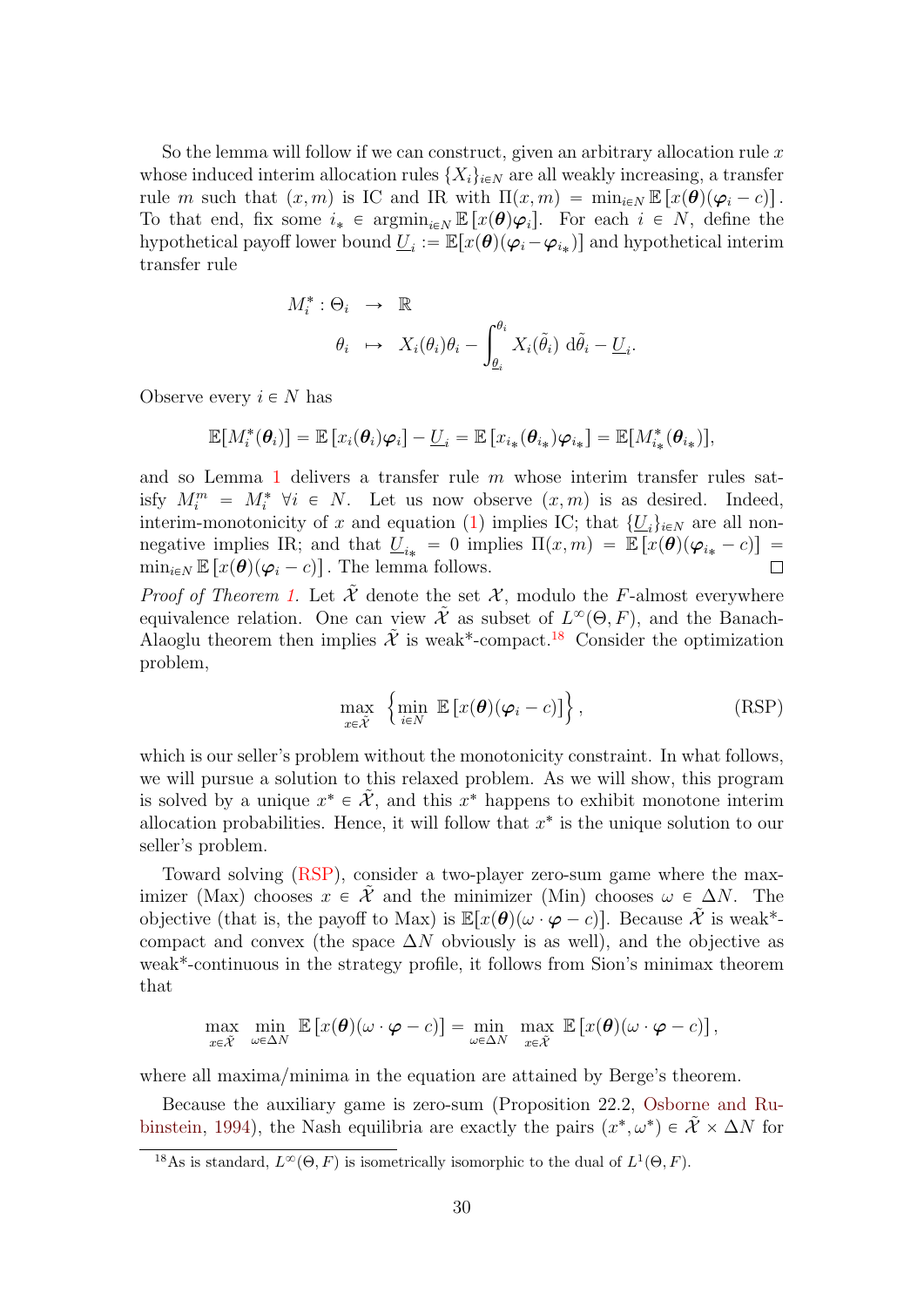which

$$
x^* \in \operatorname{argmax}_{x \in \tilde{\mathcal{X}}} \min_{\omega \in \Delta N} \mathbb{E} \left[ x(\boldsymbol{\theta}) (\omega \cdot \boldsymbol{\varphi} - c) \right] \text{ and}
$$
  

$$
\omega^* \in \operatorname{argmin}_{\omega \in \Delta N} \max_{x \in \tilde{\mathcal{X}}} \mathbb{E} \left[ x(\boldsymbol{\theta}) (\omega \cdot \boldsymbol{\varphi} - c) \right].
$$

Observe, though, that  $\min_{\omega \in \Delta N} \mathbb{E} [x(\theta)(\omega \cdot \varphi - c)] = \min_{i \in N} \mathbb{E} [x(\theta)(\varphi_i - c)]$  for each  $x \in \tilde{\mathcal{X}}$ . Hence,  $x^*$  maximizes this quantity if and only if  $x^*$  solves [\(RSP\)](#page-29-0). Moreover,  $\max_{x \in \tilde{\mathcal{X}}} \mathbb{E} [x(\theta)(\omega \cdot \varphi - c)] = \max_{x \in \tilde{\mathcal{X}}} \mathbb{E} [(\omega \cdot \varphi - c)_+]$  for each  $\omega \in$  $\Delta N$ , so that maximizing the two expressions is equivalent. Finally, because these maxima/minima are obtained, some Nash equilibrium exists.

To summarize our progress so far, we know that a Nash equilibrium exists for the zero-sum game, and Nash equilibria are exactly the pairs  $(x^*, \omega^*) \in \tilde{\mathcal{X}} \times \Delta N$ for which  $x^*$  solves [\(RSP\)](#page-29-0) and  $\omega^*$  solves  $\min_{\omega \in \Delta N} \max_{x \in \tilde{\mathcal{X}}} \mathbb{E} \left[ (\omega \cdot \boldsymbol{\varphi} - c)_+ \right]$ .

Now, for an arbitrary  $\omega \in \Delta N$ . Because  $\{\theta_i\}_{i\in N}$  are atomless and independent and  $\{\varphi_i\}_{i\in\mathbb{N}}$  are all strictly increasing, it follows that  $\mathbb{P}\{\omega\cdot\boldsymbol{\varphi}=c\}=0$ , so that the  $\omega$ -voting rule  $x_{\omega}$  is Minimizer's unique best response to  $\omega$ . From the product structure of the set of Nash equilibria, then, it follows that Maximizer has a unique Nash equilibrium strategy  $x^*$ , which is then the unique solution to  $(RSP)$ . Moreover, because a voting rule is obviously interim-monotone (given independent types and increasing virtual values), it follows that the unique solution to [\(RSP\)](#page-29-0) is also the unique solution to the seller's problem [\(SP\)](#page-8-1).

All that remains for our characterization of optimal allocation rules is to show the equivalence of the two conditions in the theorem's statement for a given  $\omega \in$  $\Delta N$ , and that these conditions imply  $x_{\omega}$  is optimal. We have argued above that the first condition is equivalent to  $\omega$  being a Nash equilibrium strategy for Minimizer. Meanwhile, because we have argued  $x_{\omega} = \mathbb{1}_{\omega \cdot \varphi \geq c}$  is a unique Maximizer best response to  $\omega$ , it follows readily that the second condition is equivalent to  $\omega$  being a Nash equilibrium strategy for Minimizer. Hence the first and second conditions are equivalent. Moreover, we have argued that, if  $\omega$  is a Nash equilibrium strategy for Minimizer, then the  $\omega$ -voting rule is an optimal allocation rule. Therefore, if  $\omega$  satisfies (1) or (2), then  $x_{\omega}$  is an optimal allocation rule.

We now address the theorem's final statement—that transfers are without loss taken to be nonnegative. If the never-trade mechanism is optimal, there is nothing to show. So focus on the complementary case in which an optimal mechanism generates strictly positive revenue.

We have proved that the optimal allocation rule is  $x = x_{\omega}$  for some optimal  $\omega \in \Delta N$ . Let  $\{M_i^*\}_{i \in N}$  denote interim transfer rules, constructed in the proof of Lemma [2,](#page-7-0) that implement x at maximum possible profit. By Lemma [1,](#page-7-1) it suffices to show  $M_i^*$  is nonnegative for each  $i \in N$ . To see this feature, note that (given the functional form of its construction)  $M_i^*$  is always weakly increasing and is constant if  $X_i^x$  is constant. With this observation, we can establish that  $M_i^* \geq 0$ in two exhaustive cases. First, if  $\omega_i = 0$ , then  $X_i^x$  is constant and so  $M_i^*$  is constant, hence equal to  $\mathbb{E}[m(\theta)|\geq c\mathbb{E}[x(\theta)]\geq 0$ , where the first inequality holds because an optimal mechanism is weakly better for the seller than the never-trade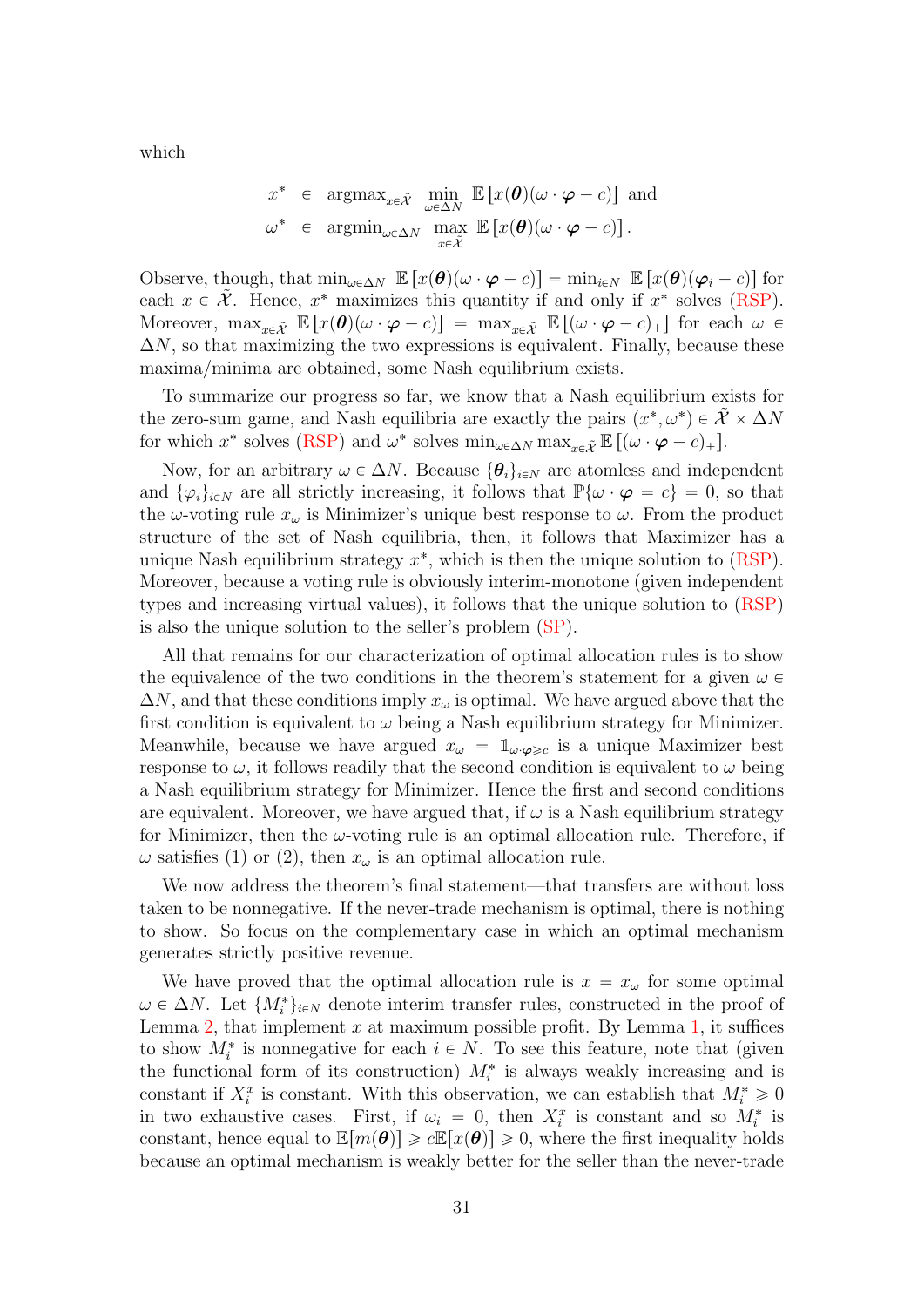mechanism. Second, if  $\omega_i > 0$ , optimality of  $\omega$  implies  $i \in \operatorname{argmin}_{i \in N} \mathbb{E} [\varphi_i x(\theta)]$ . But, in this case the constructed transfer rules satisfy

$$
0 = \underline{\theta}_i X_i^x(\underline{\theta}_i) - M_i^*(\underline{\theta}_i) \geq -M_i^*(\underline{\theta}_i),
$$

 $\Box$ 

so that  $M_i^* \geqslant 0$ .

Proof of Proposition [1.](#page-10-0) First, it is immediate that the never-trade [resp. alwaystrade] mechanism is optimal among all IC and IR mechanisms using allocation rule  $x = 0$  [resp.  $x = 1$ ]. Hence, for the first two items, it suffices to show the given condition characterizes when  $x = 0$  [resp.  $x = 1$ ] solves [\(SP\)](#page-8-1).

Now, we characterize when the never-trade allocation rule is optimal. If  $\theta_i \leq c$ for some  $i \in N$ , then choosing  $\omega \in \Delta N$  with  $\omega_j = \mathbb{1}_{i=j}$  for each  $j \in N$  satisfies the first condition in Theorem [1,](#page-8-0) so that the zero allocation rule  $x_{\omega}$  is optimal. Conversely, suppose  $\theta_i > c$  for every  $i \in N$ . Theorem [1](#page-8-0) says some optimal  $\omega \in \Delta N$ exists, and the  $\omega$ -voting rule is a uniquely optimal allocation rule—but observe this rule entails a positive trade probability for any  $\omega \in \Delta N$ .

Next, we characterize when the always-trade allocation rule is optimal. By Theorem [1,](#page-8-0) this allocation rule is optimal if and only if some  $\omega \in \Delta N$  exists such that  $x_{\omega}$  is the always-trade allocation rule and  $\text{supp}(\omega) \subseteq \text{argmin}_{i \in N} \mathbb{E} [\varphi_i \mathbb{1}_{\omega \cdot \varphi \geq c}]$ . If  $x_{\omega}$  is the always-trade allocation rule, though, observe that

$$
\mathbb{E}\left[\boldsymbol{\varphi}_i \mathbb{1}_{\omega \cdot \boldsymbol{\varphi} \geqslant c}\right] = \mathbb{E}\left[\boldsymbol{\varphi}_i\right] = \underline{\theta}_i.
$$

Moreover, for a given  $\omega \in \Delta N$ , note that  $x_{\omega}$  is the always-trade allocation rule if and only if  $\omega \cdot \varphi(\underline{\theta}) \geq c$ . Hence, the always-trade allocation rule is optimal if and only if some  $\omega \in \Delta \left( \operatorname{argmin}_{j \in N} \underline{\theta}_j \right)$  exists such that  $\omega \cdot \varphi(\underline{\theta}) \geqslant c$ . Because some degenerate such  $\omega$  maximizes  $\omega \cdot \varphi(\underline{\theta})$ , this property is equivalent to some  $i \in \operatorname{argmin}_{j \in \mathbb{N}} \underline{\theta}_j$  existing such that  $\varphi_i(\underline{\theta}_i) \geq c$ .

Finally, we turn to uniqueness. Suppose  $\omega, \tilde{\omega} \in \Delta N$  are such that  $x_{\omega}$  and  $x_{\tilde{\omega}}$ are both optimal. Theorem [1](#page-8-0) shows that  $x_{\tilde{\omega}}(\theta) = x_{\omega}(\theta)$  almost surely. Our aim is to show, assuming these allocation rules are nontrivial, that  $\omega = \tilde{\omega}$ . Toward establishing this equality, define  $G := \prod_{i \in N} (\varphi_i(\underline{\theta}_i) - c, \overline{\theta}_i - c)$ , the interior of the support of  $\varphi - c \mathbb{1}_N$ . Now, define the linear map  $L : \mathbb{R}^N \to \mathbb{R}^2$  by letting  $L(z) := (\omega \cdot z, \ \tilde{\omega} \cdot z)$  for each  $z \in \mathbb{R}^N$ .

Let us now observe some properties of G and L. First, that  $x_{\omega}$  and  $x_{\tilde{\omega}}$  are nontrivial implies  $L(G)$  is not a subset of  $\mathbb{R}_+ \times \mathbb{R}$ , of  $\mathbb{R}_- \times \mathbb{R}$ , of  $\mathbb{R} \times \mathbb{R}_+$ , or of  $\mathbb{R} \times \mathbb{R}_-$ . Second, that  $\mathbb{P} \{x_{\tilde{\omega}}(\theta) = x_{\omega}(\theta)\} = 1$  implies  $L(G)$  is a subset of  $\mathbb{R}_+^2 \cup \mathbb{R}_-^2$ . Third, because L is linear and G is convex, the set  $L(G)$  is convex. Combining these three observations tells us that  $L(G)$  is contained in a single line through the origin. Because G is open and L is linear, then,  $L(\mathbb{R}^N)$  is contained the same line. Said differently, the rank of the linear map L is 1, so that vectors  $\omega, \tilde{\omega} \in \mathbb{R}^N$ are proportional. Because  $||\omega||_1 = 1 = ||\tilde{\omega}||_1$ , it follows that  $\omega = \tilde{\omega}$ .  $\Box$ 

#### A.2. Proofs for Section [4](#page-10-1)

*Proof of Corollary [1.](#page-11-1)* The stochastic dominance hypothesis implies that  $\bar{\theta}_i \leq \bar{\theta}_j$ and  $\theta_i \leq \theta_j$  for each  $j \in N$ . Moreover, it implies that any  $j \in N$  with  $\theta_j = \theta_i$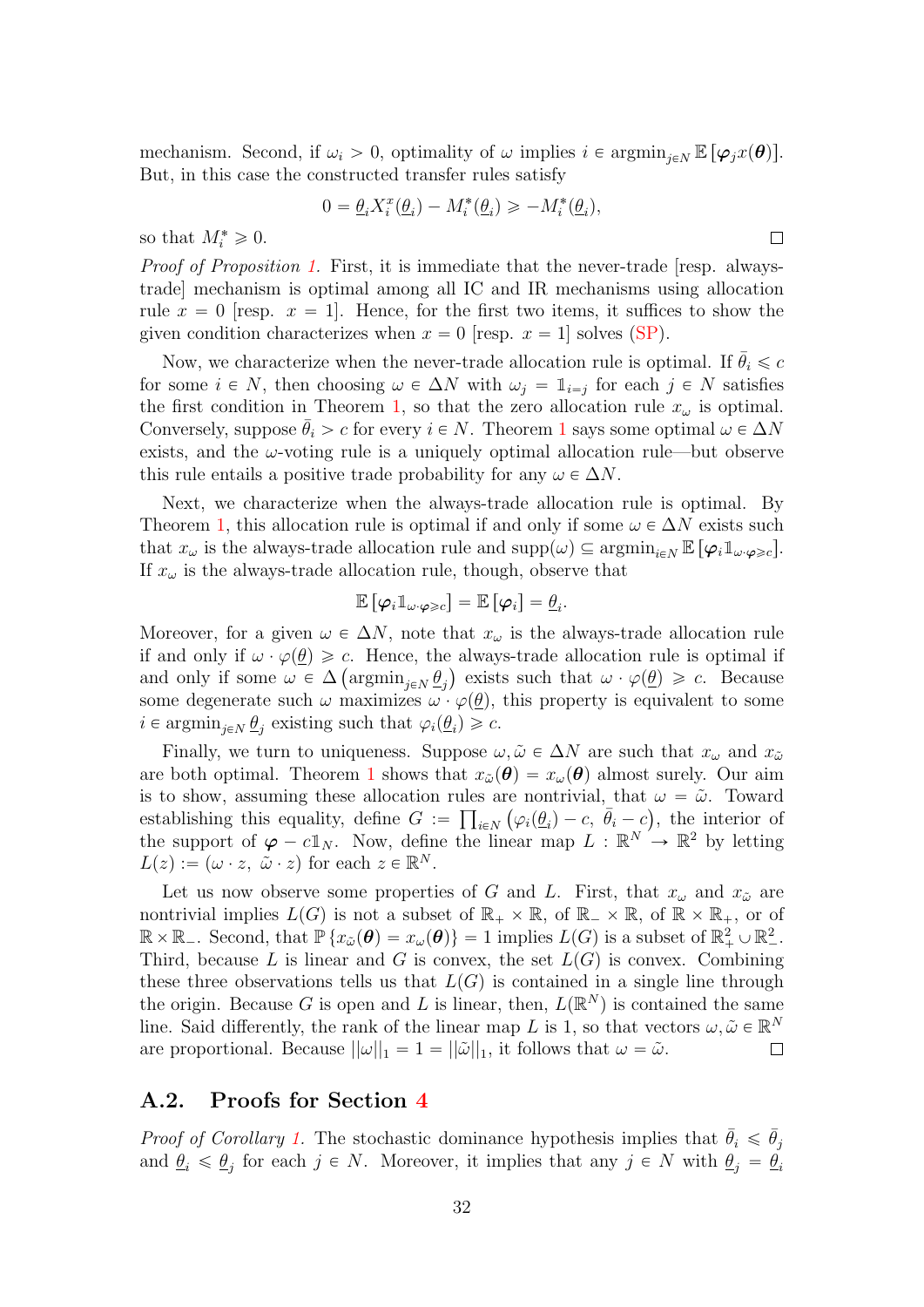has  $f_i(\underline{\theta}_i) \geq f_j(\underline{\theta}_i)$ , so that  $\varphi_i(\underline{\theta}_i) \geq \varphi_i(\underline{\theta}_j)$ . The result then follows directly from Proposition [1.](#page-10-0)  $\Box$ 

Proof of Corollary [2.](#page-11-0) The second and third conditions are equivalent, because the profit maximizing price for agent i induces allocation rule  $\theta \mapsto \mathbb{1}_{\varphi_i(\theta_i)\geq c}$ , and  $\mathbb{E}[\varphi_j] = \underline{\theta}_j$  for each  $j \in N$ . We now turn to showing the first and third conditions are equivalent.

By Theorem [1,](#page-8-0) this  $\omega$  is optimal if and only if i minimizes  $\mathbb{E}[\varphi_j \mathbb{1}_{\omega \cdot \varphi \geq c}]$  over all  $j \in N$ . But observe each  $j \in N$  has  $\mathbb{E}[\varphi_j \mathbb{1}_{\omega \cdot \varphi \geq c}] = \mathbb{E}[\varphi_j \mathbb{1}_{\varphi_i \geq c}]$ , which is (because  $\{\varphi_j\}_{j\in\mathbb{N}}$  are independent) equal to  $\mathbb{E}[\varphi_j] \mathbb{P}\{\varphi_i \geq c\}$  if  $j \neq i$ . Hence  $\omega$  is optimal if and only if each  $j \in N \setminus \{i\}$  has  $\mathbb{E}[\varphi_i] \mathbb{P} \{\varphi_i \geq c\} \geq \mathbb{E}[\varphi_i \mathbb{1}_{\varphi_i \geq c}]$ .

Consider now two exhaustive cases. First, if  $\bar{\theta}_i \leq c$ , then  $\mathbb{P}\{\varphi_i \geq c\}$  =  $\mathbb{E}[\varphi_i \mathbb{1}_{\varphi_i \geq c}] = 0$ , and so the inequalities are trivially satisfied. Second, if  $\bar{\theta}_i > c$ , then dividing the inequalities by  $\mathbb{P}\{\varphi_i \geq c\} > 0$  tells us  $\omega$  is optimal if and only if each  $i \in N \setminus \{i\}$  has  $\mathbb{E}[\varphi_j] \geq \mathbb{E}[\varphi_i | \varphi_i \geq c]$ .  $\Box$ 

*Proof of Corollary [3.](#page-12-0)* Consider any  $\omega \in \Delta N$  such that  $x_{\omega}$  is nontrivial and has  $\omega_i = 0$ . It suffices to show that  $\omega$  cannot be optimal.

Fixing some  $j \in \text{supp}(\omega)$ , observe that

$$
\mathbb{E}[\varphi_i | \omega \cdot \varphi \geq c] = \mathbb{E}[\varphi_i]
$$
  
\n
$$
= \frac{\theta_i}{\xi}
$$
  
\n
$$
\leq \frac{\theta_j}{\xi}
$$
  
\n
$$
\leq \mathbb{E}[\varphi_j]
$$
  
\n
$$
\leq \mathbb{E}[\varphi_j | \varphi_j \geq \frac{1}{\omega_j} (c - \sum_{k \in N \setminus \{j\}} \omega_k \varphi_k)]
$$
  
\n
$$
= \mathbb{E}[\varphi_j | \omega \cdot \varphi \geq c],
$$

where the first equality follows from  $\{\varphi_k\}_{k\in\mathbb{N}}$  being independent, and the strict inequality follows from the same and from the conditioning event having interior probability. Hence,  $\omega$  is not optimal.  $\Box$ 

Proof of Theorem [2.](#page-13-0) Assume for a contradiction that the unique (by Proposi-tion [1\)](#page-10-0) optimal vector of voting weights  $\omega$  satisfies  $\omega_i < \frac{1}{\alpha}$  $\frac{1}{\alpha}\omega_j$ . Let

$$
\beta := \frac{\alpha(\omega_i + \omega_j)}{\alpha^2 \omega_i + \omega_j} \in (0, 1],
$$

and define  $\tilde{\omega} \in \mathbb{R}^N$  by letting  $\tilde{\omega}_i := \frac{\beta}{\alpha}$  $\frac{\beta}{\alpha}\omega_j$  and  $\tilde{\omega}_j := \beta \alpha \omega_i$ , and letting  $\tilde{\omega}_k = \omega_k$  for every other  $k \in N$ . Notice that  $\tilde{\omega} \in \Delta N$  since  $\tilde{\omega}_i, \tilde{\omega}_j \geq 0$  and

$$
\tilde{\omega}_i + \tilde{\omega}_j = \beta \left( \frac{\omega_j}{\alpha} + \alpha \omega_i \right) = \frac{\alpha(\omega_i + \omega_j)}{\alpha^2 \omega_i + \omega_j} \left( \frac{\alpha^2 \omega_i + \omega_j}{\alpha} \right) = \omega_i + \omega_j.
$$

Also, note that  $\tilde{\omega} \neq \omega$ . Indeed, if  $\omega_i = 0$  then this fact follows from  $\tilde{\omega}_i = \frac{\beta}{\alpha}$  $\frac{\beta}{\alpha}\omega_j >$ 0; and otherwise, it follows from  $\frac{\tilde{\omega}_j}{\tilde{\omega}_i} = \alpha^2 \frac{\omega_i}{\omega_j}$  $\frac{\omega_i}{\omega_j} < \frac{\omega_j}{\omega_i}$  $\frac{\omega_j}{\omega_i}$ . Hence, it suffices to show  $\mathbb{E} \left[ (\omega \cdot \boldsymbol{\varphi} - c)_+ \right] \geqslant \mathbb{E} \left[ (\tilde{\omega} \cdot \boldsymbol{\varphi} - c)_+ \right]$ . Indeed, if we could show this ranking, then  $\tilde{\omega}$ would be optimal too—in contradiction to the unique optimality of  $\omega$ .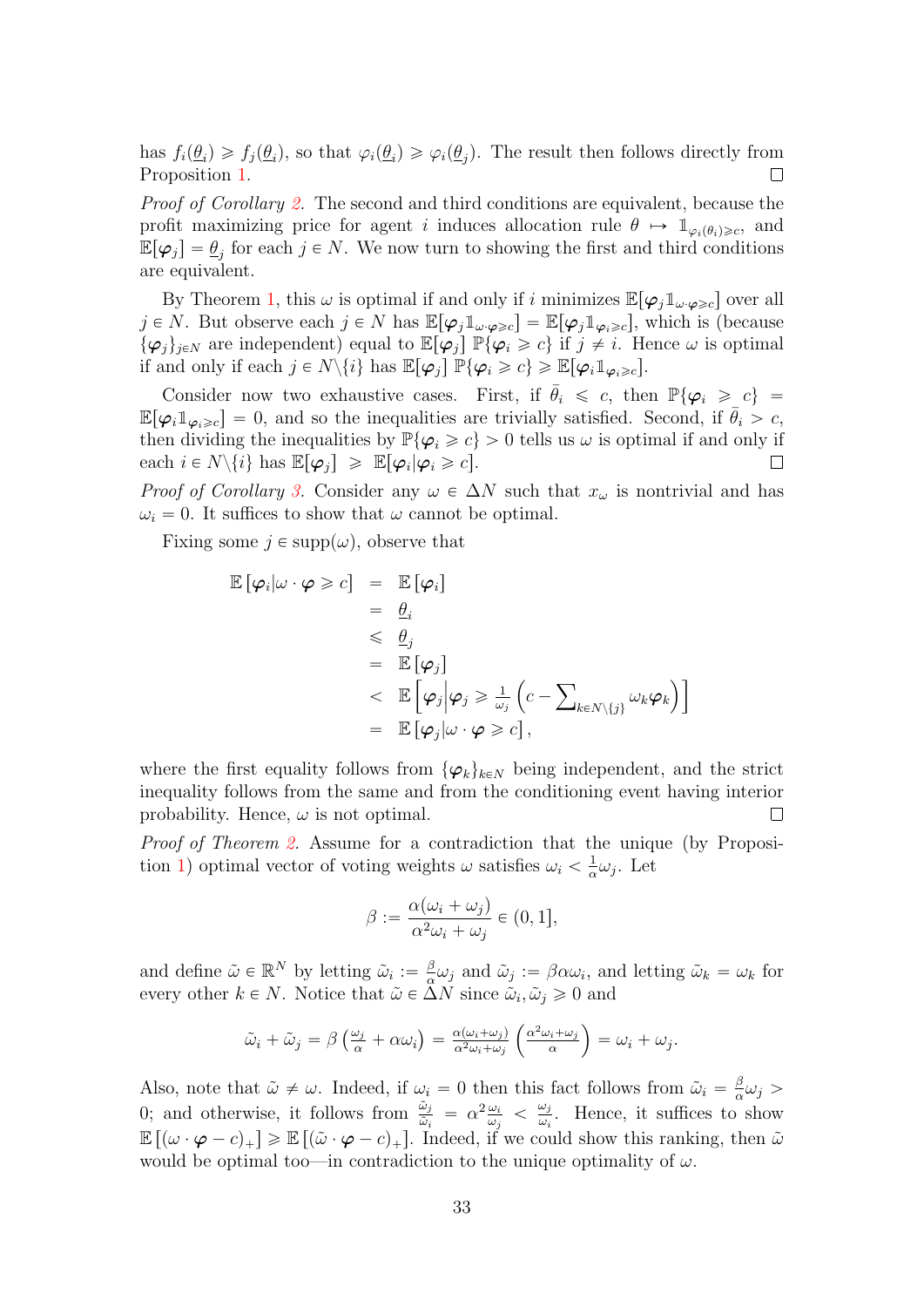So let us turn to showing that  $\mathbb{E}[(\omega \cdot \boldsymbol{\varphi} - c)_+] \geq \mathbb{E}[(\tilde{\omega} \cdot \boldsymbol{\varphi} - c)_+]$ . To prove the result, we invoke results from [Shaked and Shanthikumar](#page-27-15) [\(2007\)](#page-27-15). First, as  $\varphi_i$  is smaller than  $\alpha \varphi_j$  in the hazard rate order, it follows from Theorem 1.B.41 that  $-\alpha\varphi_j$  is smaller than  $-\varphi_i$  in the reverse hazard order. Hence, Theorem 4.A.37 implies that  $\omega_i(-\varphi_i) + \frac{1}{\alpha}\omega_j(-\alpha\varphi_j) = -(\omega_i\varphi_i + \omega_j\varphi_j)$  is smaller than  $\frac{1}{\alpha}\omega_j(-\varphi_i) +$  $\omega_i(-\alpha\varphi_j) = -(\frac{1}{\alpha}\omega_j\varphi_i + \alpha\omega_i\varphi_j)$  in the increasing and concave order. Therefore, by 4.A.1,  $\omega_i \varphi_i + \omega_j \varphi_j$  is larger than  $\frac{1}{\alpha} \omega_j \varphi_i + \alpha \omega_i \varphi_j = \frac{1}{\beta}$  $\frac{1}{\beta}(\tilde{\omega}_i \boldsymbol{\varphi}_i + \tilde{\omega}_j \boldsymbol{\varphi}_j)$  in the increasing and convex order. Moreover,  $\frac{1}{\beta}(\tilde{\omega}_i\varphi_i+\tilde{\omega}_j\varphi_j)$  is larger than  $\tilde{\omega}_i\varphi_i+\tilde{\omega}_j\varphi_j$ in the increasing and convex order since  $\beta \leq 1$ .<sup>[19](#page-0-0)</sup> Therefore,  $\mathbb{E} [\eta(\omega_i \varphi_i + \omega_j \varphi_j)] \geq$  $\mathbb{E} \left[ \eta(\tilde{\omega}_i \varphi_i + \tilde{\omega}_i \varphi_j) \right]$  for every (weakly) increasing and convex  $\eta : \mathbb{R} \to \mathbb{R}$ . The desired inequality then follows from applying this ranking to  $\eta$  given by

$$
\eta(y) := \mathbb{E}\left[\left(y - c + \sum_{k \in N \setminus \{i,j\}} \omega_k \varphi_k\right)_+\right],
$$

which is convex and increasing because  $(\cdot)_+$  is.

#### A.3. Proofs for Section [5](#page-13-2)

#### A.3.1. Proofs for Section [5.1](#page-14-0)

*Proof of Proposition [2.](#page-15-0)* Consider an arbitrary collective posted price mechanism  $(x, m)$  with price  $p \ge 0$ . We will show a unanimous posted price performs weakly better.[20](#page-0-0)

If  $p \leq c$ , then the profit associated with the mechanism is always non-positive, and so a unanimous posted price with price  $c$  is weakly better.

Now, suppose  $p > c$ . For any agent  $i \in N$  and  $\theta_i \in [\underline{\theta}_i, p)$ , IR implies  $X_i^x(\theta_i) =$ 0—and so  $x(\theta_i, \theta_{-i})$  must be zero almost surely. It follows that  $x(\theta) \leq x^{U}(\theta)$ almost surely, where  $x^U$  is the allocation rule

$$
x^U(\theta) := \mathbb{1}_{\theta_j \geqslant p \forall j \in N}
$$

associated with a unanimous posted price of p. Hence,  $(p-c)\mathbb{E}[x(\theta)] \leq (p-c)^n$ c) $\mathbb{E}[x^U(\theta)]$ —strictly so unless  $x(\theta) = x^U(\theta)$  almost surely. Therefore, the unanimous posted price mechanism  $(x^U, px^U)$  yields a higher profit.  $\Box$ 

Proof of Proposition [3.](#page-16-0) The equivalence is trivial in the case that the always-trade or never-trade mechanism is optimal. Hence, we restrict attention to the case that the optimal allocation rule is nontrivial; let  $\omega$  denote the unique (by Proposition [1\)](#page-10-0) optimal voting weights, and  $x := x_{\omega}$ . First, if  $\omega$  is an *i*-dictatorship for some  $i \in N$ , then a posted price mechanism with price  $p \in \Theta_i$  such that  $\varphi_i(p) = c$  is optimal.

 $\Box$ 

<sup>&</sup>lt;sup>19</sup>As the random variable  $\mathbf{v} := \frac{1}{\beta}(\tilde{\omega}_i \varphi_i + \tilde{\omega}_j \varphi_j)$  has nonnegative mean, any convex increasing  $\eta$  has  $\mathbb{E}\eta(\mathbf{v}) = (1 - \beta)\mathbb{E}\eta(\mathbf{v}) + \beta\mathbb{E}\eta(\mathbf{v}) \geq (1 - \beta)\eta(\mathbb{E}\mathbf{v}) + [\mathbb{E}\eta(\beta\mathbf{v}) - (1 - \beta)\eta(0)] \geq \mathbb{E}\eta(\beta\mathbf{v}).$ 

 $^{20}$ It follows from our proof that, if some IC and IR mechanism generates strictly positive profit, then this payoff ranking can be made strict unless the original mechanism is essentially a unanimous posted price.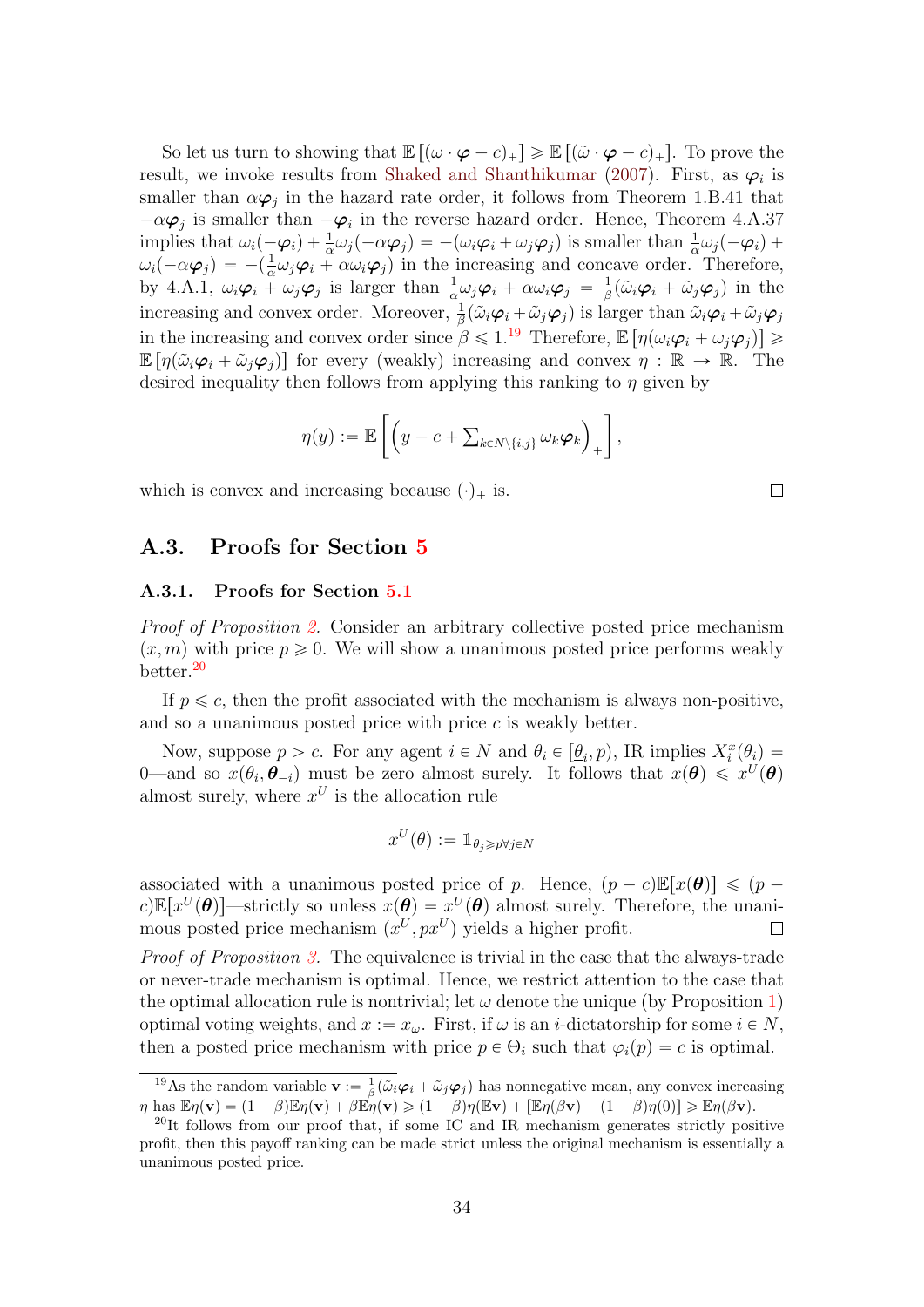Assume now for a contradiction that  $\omega$  is a dictatorship and some optimal mechanism is a collective posted price mechanism. By Proposition [1,](#page-10-0) some optimal mechanism is in fact a unanimous posted price mechanism, with price  $p$ . Now, let  $i \in N$  be such that  $0 < \omega_i < 1$ —some such i exists because  $\omega$  is not a dictatorship.

For each  $\theta_i \in \Theta_i$ , i's interim probability of trade is given by )

$$
X(\theta_i) = \mathbb{P}\left\{\sum\nolimits_{j \in N \setminus \{i\}} \omega_j \varphi_j(\boldsymbol{\theta}_j) \geqslant c - \omega_i \varphi_i(\theta_i)\right\}.
$$

Recall that  $\theta$  admits a density,  $\omega_{-i}$  and  $\omega_i$  are both nonzero, and  $\{\varphi_j\}_{j\in\mathbb{N}}$  are all continuous and strictly increasing. It follows that the random variable on the left side of the above inequality is atomlessly distributed, while the number on the right side varies continuously with  $\theta_i$ . Hence,  $X_i$  is continuous. Moreover,  $X_i$  is not constant, because the allocation rule is nontrivial while the random variable on the left side of the inequality has convex support.

Next, observe that uniqueness of the optimal allocation rule (by Theorem [1\)](#page-8-0) implies  $x(\theta) = \mathbb{1}_{\theta_i \geq p}$   $\forall j \in N$  almost surely. Hence, by iterated expectations,

 $X_i(\theta_i) = \bar{\mathbf{x}} \mathbb{1}_{\theta_i \geq n}$  almost surely,

where  $\bar{\mathbf{x}} := \mathbb{P}\{\theta_j \geqslant p \,\forall j \in N\setminus\{i\}\}\in [0,1].$  So the function  $X_i : \Theta_i \to [0,1]$  is continuous and not constant, and agrees almost everywhere with a  $\{0, \bar{x}\}$ -valued function—a contradiction. The proposition follows.  $\Box$ 

#### A.3.2. Proofs for Section [5.2](#page-16-1)

<span id="page-34-0"></span>**LEMMA 3:** Suppose that  $(x, m)$  is a DIC mechanism and  $\theta, \theta' \in \Theta$  have  $x(\theta) =$  $x(\theta') \in \{0, 1\}$ . Then  $m(\theta) = m(\theta')$ .

Proof. Define  $\theta^* := \theta \vee \theta'$  if  $x(\theta) = x(\theta') = 1$ , and  $\theta^* := \theta \wedge \theta'$  if  $x(\theta) = x(\theta') = 0$ . We will observe that  $m(\theta) = m(\theta^*) = m(\theta')$ ; by symmetry, it suffices to show  $m(\theta) = m(\theta^*)$ . To show it, define the type profile

$$
\theta^{\ell} := (\theta_i^* 1_{i \leq \ell} + \theta_i 1_{i > \ell})_{i \in N} \in \Theta \text{ for each } \ell \in \{0, \dots, N\} = N \cup \{0\}.
$$

Observe, either  $\theta^0 \leq \cdots \leq \theta^N$  and  $x(\theta^0) = 1$ , or  $\theta^0 \geq \cdots \geq \theta^N$  and  $x(\theta^0) = 0$ . In either case, because  $x$  is weakly increasing (due to DIC) and can only take values in [0, 1], it follows by induction that  $x(\theta^0) = \cdots = x(\theta^N)$ . For each  $i \in N$ , because  $\theta^i$  and  $\theta^{i-1}$  differ only in the *i* coordinate and  $x(\theta^{i-1}) = x(\theta^i)$ , it follows from DIC (for agent i) that  $m(\theta^{i-1}) = m(\theta^i)$ . Thus,  $m(\theta) = m(\theta^0) = \cdots = m(\theta^N) = m(\theta^*)$ , as desired.  $\Box$ 

**DEFINITION 10:** Say a mechanism  $(x, m)$  or an allocation rule x is **bang-bang** if  $x(\theta) \in \{0, 1\}$  almost surely.

<span id="page-34-1"></span>**LEMMA 4** (DIC mechanisms): Suppose  $(x, m)$  is a DIC bang-bang mechanism. Then, some  $p \in \mathbb{R}_+$ ,  $s \in \mathbb{R}$  and  $\mathcal{J} \subseteq 2^N$  exist such that, almost surely:

(1)  $m(\boldsymbol{\theta}) = px(\boldsymbol{\theta}) - s$ ;  $(2)$   $x(\theta) = 1$ <sub>U</sub>  $J\in\mathcal{J}$ ş  $_{j\in J}\{\boldsymbol{\theta}_j\!\geqslant\!p\}$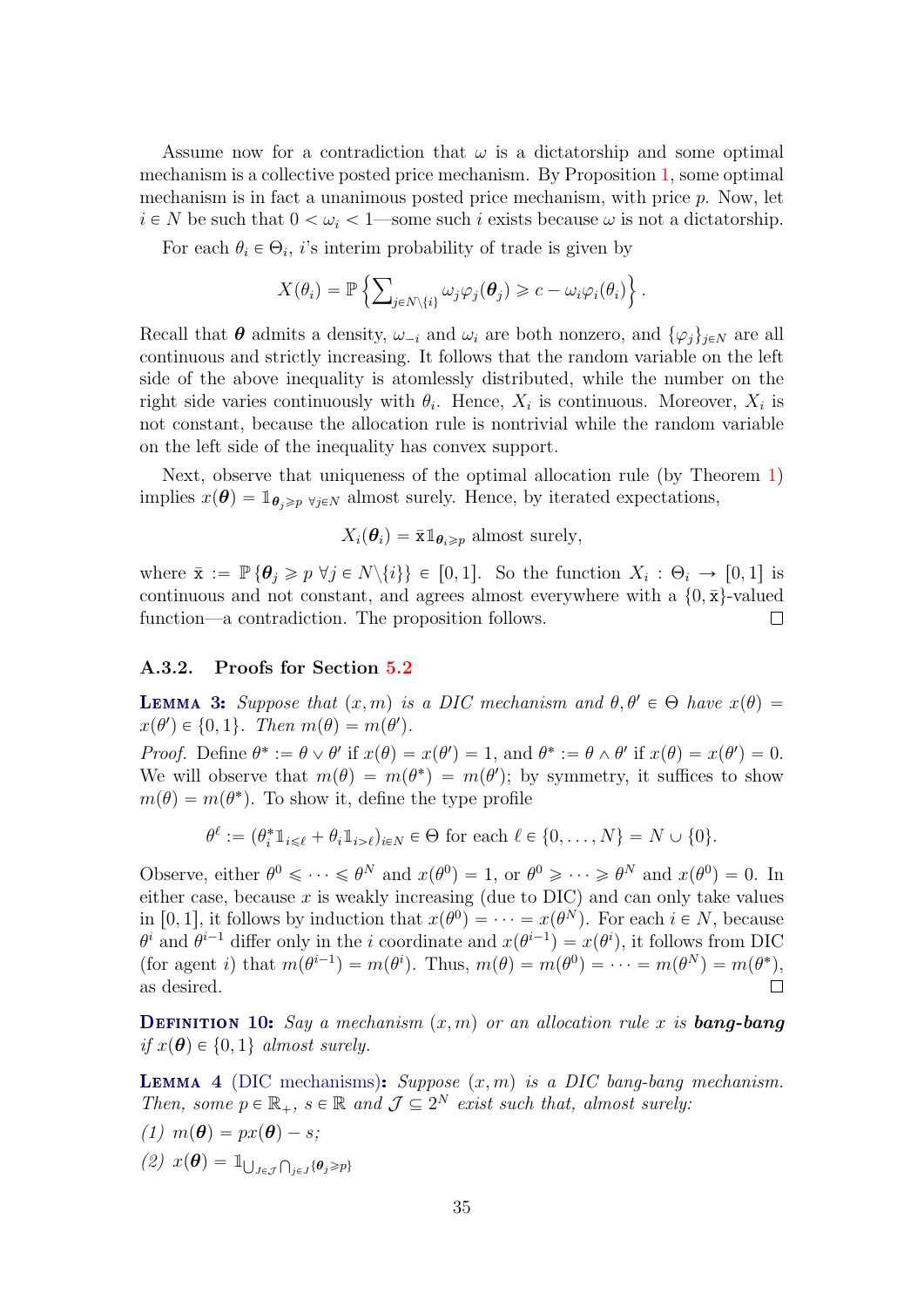Moreover, we may assume without loss that no two members of  $\mathcal J$  are nested, and that  $\underline{\theta}_j < p < \overline{\theta}_j$  for each  $j \in \bigcup \mathcal{J}$ .

*Proof.* Fix a DIC mechanism  $(x, m)$  such that  $x(\theta)$  almost surely in  $\{0, 1\}$ . By Lemma [3,](#page-34-0) some constants  $m^L, m^H \in \mathbb{R}$  exists such that  $m(\theta) = m^L$  [resp.  $m^H$ ] for every  $\theta \in \Theta$  with  $x(\theta) = 0$  [resp. 1]. Moreover, DIC implies  $m^L \leq m^H$  if there exist type profiles leading to both allocation probabilities; and we may without loss take  $m^L \leq m^H$  in the complementary case. So, defining  $p := m^H - m^L \geq 0$ and letting  $s := -m^L$ , we have  $m(\theta) = px(\theta) - s$  whenever  $x(\theta) \in \{0, 1\}$ , and almost sure event.

Now, modifying x on a measure-zero subset of its domain, and similarly modifying the transfer rule to maintain  $m = px - s$ , we may assume without loss that x is (statewise)  $\{0, 1\}$ -valued. Indeed, if  $x(\theta) = 0$  almost surely, we can replace the allocation rule with the zero allocation rule; and in the complementary case, we can replace the allocation rule with  $\theta \mapsto \mathbb{1}_{x(\theta)>0}$ . It is easy to see that DIC of the modified mechanism follows from DIC of the original one.

Next, we show x has the desired structure. Given an agent  $i \in N$  and type realization  $\theta_i \in \Theta_i$ , his payoff from a reported type profile of  $\hat{\theta}$  is  $(\theta_i - p)x(\hat{\theta}) - s$ , which is strictly increasing [resp. decreasing] in  $x(\hat{\theta})$  if  $\theta_i > p$  [resp.  $\theta_i < p$ ]. Hence, given  $\theta_{-i} \in \Theta_{-i}$  DIC implies that one the following three possibilities holds:  $x(\cdot, \theta_{-i}) = 1$ ,  $x(\cdot, \theta_{-i}) = 0$ , or  $x(\theta_i, \theta_{-i}) = 1$  [resp.  $x(\theta_i, \theta_{-i}) = 0$ ] for each  $\theta_i \in \Theta_i$  with  $\theta_i > p$  [resp.  $\theta_i < p$ ]. Hence, letting  $\tilde{\Theta} := \prod_{i \in N} [\Theta_i \setminus \{p\}],$ some  $y: \{0,1\}^N \to \{0,1\}$  exists such that every  $\theta \in \tilde{\Theta}$  has  $x(\theta) = y((\mathbb{1}_{\theta_i \geq p})_{i \in N})$ . Moreover, we may assume without loss that  $y$  is constant in its  $i$  coordinate if  $p \leq \underline{\theta}_i$  or  $p \geq \overline{\theta}_i$  for  $i \in N$ . Then, monotonicity of x implies y is monotone too. If we let  $\tilde{\mathcal{J}} := \{ J \subseteq N : y(1_J) = 1 \}$ , then,  $x(\theta) = 1_{\cup}$  $\tilde{J}\in\tilde{\mathcal{J}}$  $\mathbb{E}[N: y(\mathbb{1}_J) = 1], \text{ then, } x(\boldsymbol{\theta}) = \mathbb{1}_{\bigcup_{\tilde{J} \in \tilde{J}} \bigcap_{j \in \tilde{J}} \{\boldsymbol{\theta}_j \geqslant p\}} \text{ almost surely.}$ 

Define  $\hat{\mathcal{J}} := \left\{ \{j \in \tilde{J} : \underline{\theta}_j < p\} : \tilde{J} \in \tilde{\mathcal{J}} \text{ with } \bar{\theta}_j > p \; \forall j \in \tilde{\mathcal{J}} \right\}$ . Then,  $x(\theta) =$  $\bigcap_{j\in\hat{\jmath}}\{g_j\geqslant p\}$  almost surely, and  $\underline{\theta}_j < p < \overline{\theta}_j$  for each  $j \in \bigcup \hat{\mathcal{J}}$ . Finally, let  $1<sub>1</sub>$  $\hat{J} \in \hat{\mathcal{J}}$  $\mathcal{J} := \{ J \in \hat{\mathcal{J}} : \nexists \hat{J} \in \hat{\mathcal{J}} \text{ with } \hat{J} \subsetneq J \}. \text{ Then, } x(\theta) = \mathbb{1}_{\cup}$ ş  $j \subsetneq J$ . Then,  $x(\theta) = \mathbb{1}_{\bigcup_{J \in \mathcal{J}} \bigcap_{j \in J} \{\theta_j \geq p\}}$  almost surely,  $J\in\mathcal{J}$  $\underline{\theta}_j$  <  $p$  <  $\overline{\theta}_j$  for each  $j \in \bigcup \mathcal{J}$ , and no two members of  $\mathcal J$  are nested. Thus,  $(p, s, \mathcal{J})$  is as required.  $\Box$ 

*Proof of Proposition [4.](#page-17-0)* That the third condition implies the first is immediate: A dictatorship mechanism is trivially DIC because no agent both affects the outcome and has some co-player who affects the outcome. As the first condition obviously implies the second, we need only show the second condition implies the first. To that end, suppose allocation rule  $x$  is both optimal and DIC-implementable. Our aim is to show  $x$  is a dictatorship.

Theorem [1](#page-8-0) implies  $x(\theta) = x_{\omega}(\theta)$  almost surely, for some  $\omega \in \Delta N$ . Lemma [4](#page-34-1) implies  $x(\theta) = 1$ <sup>i</sup>  $J\in\mathcal{J}$ ş  $\{g_{j\in J}\{\theta_j>p\}}$  almost surely, for some  $p \in \mathbb{R}$  and  $\mathcal{J} \subseteq 2^N$  such that  $\mathcal J$  are pairwise non-nested and every  $j \in N^* := \bigcup \mathcal J$  has  $\underline{\theta}_j < p < \overline{\theta}_j$ .

If we can establish that the set  $\mathcal I$  is equal to  $\emptyset$ , to  $\{\emptyset\}$ , or to  $\{i\}$  for some  $i \in N$ —corresponding to never-trade, always-trade, and nontrivial *i*-dictatorship then the proposition will follow. Toward establishing this fact, define  $Z :=$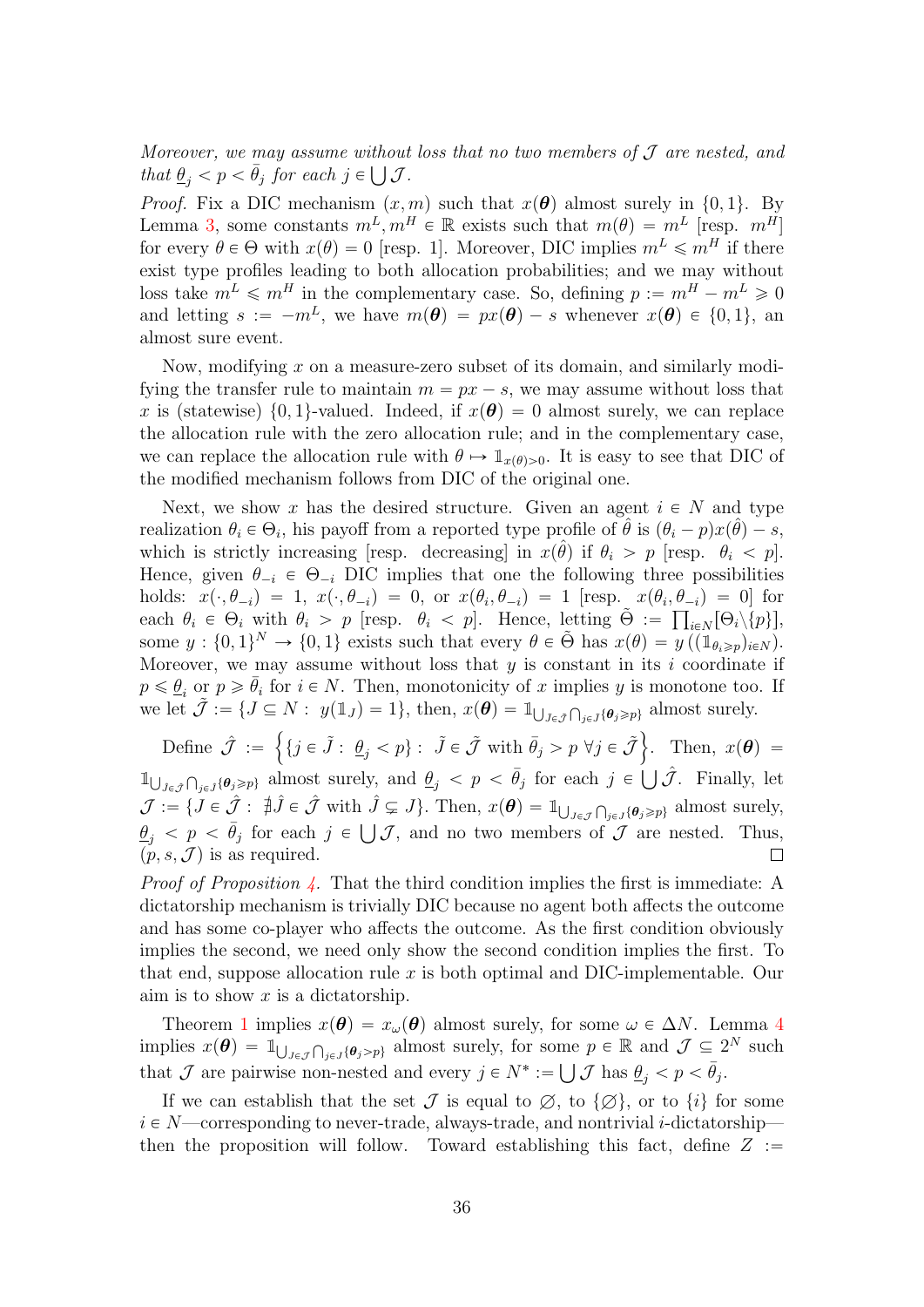$i\in\mathbb{N}$ "<br>"  $\varphi_i(\underline{\theta}_i), \ \bar{\theta}_i$ ‰ , and let  $Z^* \subseteq Z$  denote the support of the measure on Z which assigns mass  $\mathbb{E}\left[x(\theta)\mathbb{1}_{\varphi\in\hat{Z}}\right]$  to every Borel  $\hat{Z}\subseteq Z$ . That  $x(\theta)=x_{\omega}(\theta)$ almost surely implies both  $Z^*$  and  $Z\backslash Z^*$  are convex. Meanwhile, that  $x(\theta)$  =  $1<sub>1</sub>$  $J\epsilon\mathcal{J}$  $\overline{a}$  $_{j\in J}\{\theta_j > p\}$  almost surely implies

$$
Z^* = \bigcup_{J \in \mathcal{J}} \{ z \in Z : z_j \geq \varphi_j(p) \; \forall j \in J \}.
$$

Using this characterization, we can show that  $\mathcal I$  is one of the aforementioned sets.

First, let us see that  $|\mathcal{J}| \leq 1$ . Assume for contradiction that  $J, J' \in \mathcal{J}$  have  $J \neq J'$ . Define now the elements  $z, z' \in Z$  via  $z := (\varphi_i(\underline{\theta}_i) 1_{i \notin J} + \varphi_i(p) 1_{i \notin J})_{i \in N}$ and  $z' := (\varphi_i(\underline{\theta}_i) 1_{i \notin J'} + \varphi_i(p) 1_{i \notin J'})_{i \in N}$ . Observe that z and z' are in  $Z^*$ , but their midpoint is is not—contradicting the convexity of  $Z^*$ .

Hence, if J is nonempty, then  $J = \{J\}$  for some  $J \subseteq N$ . Now, let us see that  $|J| \leq 1$  in this case. Assume for a contradiction that  $j, j' \in J$  have  $j \neq j'$ . Given  $\epsilon \in (0, \min_{i \in J} [\varphi_i(\bar{\theta}_i) - \varphi_i(p)]$ , define  $z_{\epsilon}, z'_{\epsilon} \in Z$  by letting  $z_{\epsilon} :=$  $[\varphi_i(p) - \epsilon] \mathbbm{1}_{i=j'} + \varphi_i(\bar{\theta}_i) \mathbbm{1}_{i \neq j'}\Big|_{i \in N}$  and  $z'_\epsilon := \left(\left[\varphi_i(p) - \epsilon\right] \mathbbm{1}_{i=j} + \varphi_i(\bar{\theta}_i) \mathbbm{1}_{i \neq j}\right)_{i \in N}$ . Observe that  $z_{\epsilon}$  and  $z'_{\epsilon}$  are outside of  $Z^*$ , but their midpoint is in  $Z^*$  when  $\epsilon$  is sufficiently small—contradicting the convexity of  $Z\backslash Z^*$ .

Thus,  $|\mathcal{J}| \leq 1$ , and  $|J| \leq 1$  for any  $J \in \mathcal{J}$ . It follows that  $\mathcal{J}$  is equal to  $\emptyset$ ,  $\{\emptyset\}$ , or  $\{\{i\}\}\$ for some  $i \in N$ , delivering the proposition.  $\Box$ 

#### A.3.3. Proofs for Section [5.3](#page-18-0)

*Proof of Proposition [5.](#page-19-0)* Recall  $N \in \mathbb{N}$  denotes both the number of agents and the set of agents. Because the set of optimal voting weight vectors is clearly convex and invariant to permutations, it follows that the uniform voting weight vector  $\omega^N \; := \; \frac{1}{N}$  $\frac{1}{N} \mathbb{1}_N \in \Delta N$  is optimal. Hence, defining  $\mathbf{x}^N := \mathbb{1}_{\frac{1}{N}}$  $\sum_{i\in N}\varphi_i\geqslant c$ , the seller's optimal profit is  $\mathbb{E}[\mathbf{x}^{N}(\boldsymbol{\varphi}_1 - c)]$ . Note that  $\mathbb{E}[\boldsymbol{\varphi}_1] = \underline{\theta}_1$ , and let  $\zeta \in (0, \infty)$  be some uniform upper bound on the bounded function  $|\varphi_1 - c|$ .

To start, let us establish the result for the (easier) case in which  $\theta_1 \neq c$ . Note that a unanimous posted price of  $\bar{\theta}_1$  [resp.  $\underline{\theta}_1$ ] attains a profit of 0 [resp.  $\underline{\theta}_1 - c$ ]. Hence our the limiting value from an optimal collective posted price will necessarily coincide with the seller's limiting profit from an optimal mechanism, if we show that the latter attains the specified limit. Observe now that the law of large numbers implies  $\mathbb{E}[\mathbf{x}^N]$  converges to 0 [resp. 1] as  $N \to \infty$  if  $\underline{\theta}_1 < c$  [resp.  $\underline{\theta}_1 > c$ ]. Using this fact, let us show that the seller's optimal value converges to the desired quantity in each of these two cases. First, if  $\theta_1 < c$ , then the distance between the seller's optimal profit and zero is

$$
\left|\mathbb{E}[\mathbf{x}^N(\boldsymbol{\varphi}_1-c)]\right| \leq \zeta \mathbb{E}[\mathbf{x}^N] \to 0 \text{ as } N \to \infty.
$$

Next, if  $\theta_1 > c$ , then the distance between the seller's optimal profit and  $\theta_1 - c$  is

$$
|(\theta_1 - c) - \mathbb{E}[\mathbf{x}^N(\boldsymbol{\varphi}_1 - c)]| = |\mathbb{E}[(1 - \mathbf{x}^N)(\boldsymbol{\varphi}_1 - c)]| \le \zeta \mathbb{E}[1 - \mathbf{x}^N] \to 0 \text{ as } N \to \infty,
$$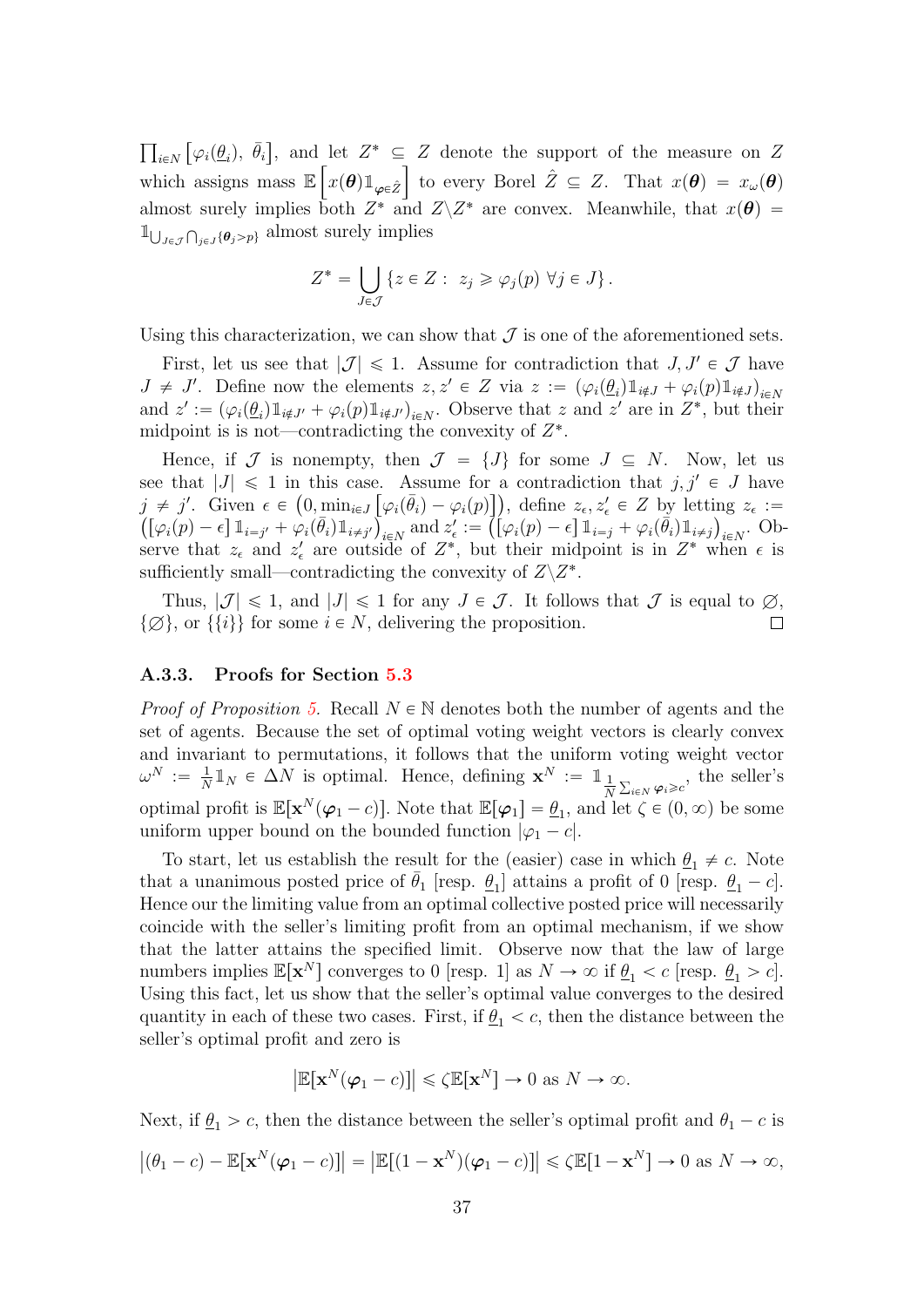as required.

We now turn to the complementary case that  $c = \underline{\theta}_1$ . As this equality implies  $\varphi_1(\underline{\theta}_1) < c < \varphi_1(\overline{\theta}_1)$ , let  $\hat{\theta}_1 := \varphi_1^{-1}(c)$ , the unique profit-maximizing posted price for a single agent with value distribution distributed according to CDF  $F_1$ . Let  $\pi := \max_{p \in \mathbb{R}_+} (p-c)[1 - F_1(p)] = (\hat{\theta}_1 - c)[1 - F_1(\hat{\theta}_1)],$  which is easily seen to be an upper bound on the seller's profit.<sup>[21](#page-0-0)</sup> Let us show, given an arbitrary  $\epsilon > 0$ , that our seller's optimal limit optimal profit, as  $N \to \infty$ , is at least  $\pi - \epsilon$ . Because  $F_1$  is continuous, some  $\theta_L, \theta_H \in \Theta_1$  exist such that  $\theta_L < \hat{\theta}_1 < \theta_H$  and  $F_1(\theta_H) - F_1(\theta_L) \le$  $\epsilon$  $\frac{\epsilon}{\zeta}$ .

Given  $N \in \mathbb{N}$  with  $N > 1$ , let  $X_1^N$  denote the interim allocation rule for agent 1 in the optimal mechanism. Observe now that

$$
X_1^N(\theta_H) - X_1^N(\theta_L) = \mathbb{P}\left[-\frac{1}{N}\varphi_1(\theta_H) \le \frac{1}{N}\left(\sum_{i=2}^N \varphi_i\right) - c \le -\frac{1}{N}\varphi_1(\theta_L)\right]
$$
  
\n
$$
\ge \mathbb{P}\left[\frac{-\delta}{N-1} \le \left(\frac{1}{N-1}\sum_{i=2}^N \varphi_i\right) - c \le \frac{\delta}{N-1}\right]
$$
  
\n
$$
\ge 1 - \gamma_N,
$$

for  $\gamma_N := 2e^{\frac{-2\delta^2}{(N-1)(\bar{\theta}_1 - \epsilon)}}$  $\sqrt{(N-1)(\bar{\theta}_1-\bar{\theta}_1)^2}$ , where the last inequality follows from Hoeffding's inequality. Interim monotonicity then tells us any  $\theta_1 \in \Theta_1$  has  $X_1^N(\theta_1) \leq \gamma_N$  if  $\theta_1 \leq \theta_L$ and  $X_1^N(\theta_1) \geq 1 - \gamma_N$  if  $\theta_1 \geq \theta_H$ . Therefore, the difference between  $\pi$  and the optimal profit is

$$
\pi - \mathbb{E}\left[X_1^N(\boldsymbol{\theta}_1)(\varphi_1 - c)\right] = \mathbb{E}\left\{\left[\mathbb{1}_{\boldsymbol{\theta}_1 \geq \hat{\theta}_1} - X_1^N(\boldsymbol{\theta}_1)\right](\varphi_1 - c)\right\}
$$
  
\n
$$
\leq \mathbb{E}\left\{\left[\gamma_N \mathbb{1}_{\boldsymbol{\theta}_1 \notin (\theta_L, \theta_H)} + \mathbb{1}_{\boldsymbol{\theta}_1 \in (\theta_L, \theta_H)}\right] | \varphi_1 - c|\right\}
$$
  
\n
$$
\leq \mathbb{E}\left[\gamma_N + \mathbb{1}_{\boldsymbol{\theta}_1 \in (\theta_L, \theta_H)}\right] \zeta
$$
  
\n
$$
= \left[\gamma_N + F_1(\theta_H) - F_1(\theta_L)\right] \zeta
$$
  
\n
$$
\leq \zeta \gamma_N + \epsilon
$$
  
\n
$$
\to \epsilon \text{ as } N \to \infty.
$$

As  $\epsilon > 0$  was arbitrary, it follows that the optimal profit approaches  $\pi$  as  $N \to \infty$ 

Now, let us see that the highest profit  $\max_{p\geq 0}(p-c)[1-F_1(p)]^N$  attainable with a collective posted price mechanism goes to 0 as  $N \to \infty$ . First, by Proposition [2,](#page-15-0) we can express this quantity as  $\pi_N := \max_{p \in \Theta_1} (p - c) [1 - F_1(p)]^N$ . Now, let  $p_N \in [\underline{\theta}_1, \overline{\theta}_1]$  be a maximizer of  $p \mapsto (p-c)[1-F(p)]^N$ , which exists by compactness and continuity. Because  $[\underline{\theta}_1, \overline{\theta}_1]$  is compact, we can decompose the sequence  $(p_N)_N$ into a collection of convergent subsequences  $(p_{N_{\ell}})_{\ell}$ . Consider an arbitrary such into a collection of convergent subsequences  $(p_{N_{\ell}})_{\ell}$ . Consider an arbitrary such subsequence converging to  $p_*$ . The sequences  $(p_{N_{\ell}} - c)_{\ell}$  and  $([1 - F_1(p_{N_{\ell}})]^{N_{\ell}})_{\ell}$ are both bounded, and one of them converges to zero—the former if  $p_* = \underline{\theta}_1$ , the latter if  $p_* > \underline{\theta}_1$ . Hence the product converges to zero.  $\Box$ 

 $21$ Consider a relaxed program in which IC and IR are required only for one agent. The optimal profit in the relaxed program, a single-agent monopolist problem, is  $\pi$ .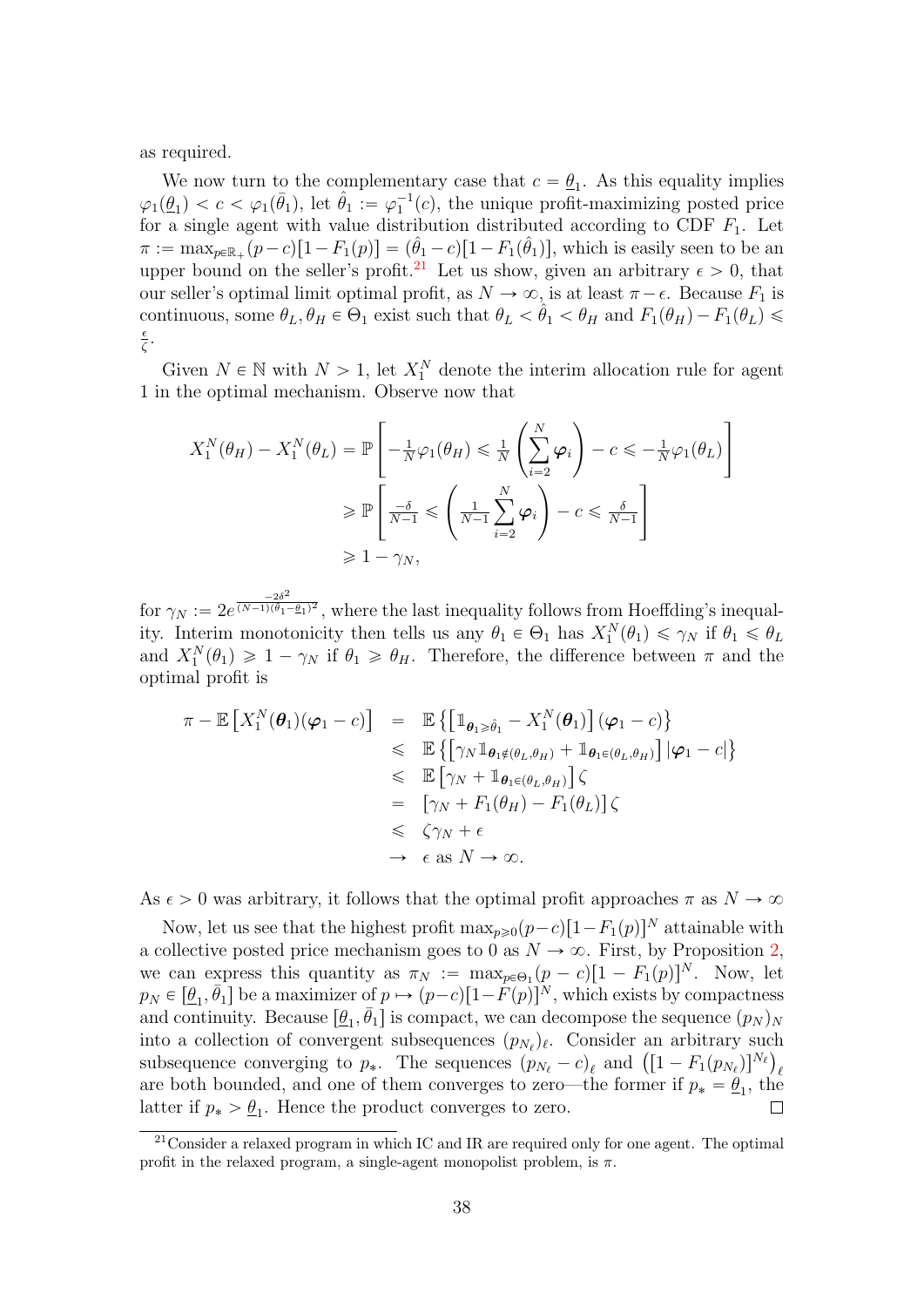#### A.4. Proofs for Section [6](#page-20-0)

<span id="page-38-1"></span>**LEMMA 5:** For any  $\gamma \in [0, 1]$  and  $\lambda \in \Delta N$ , an essentially unique allocation rule x ˚ solves

<span id="page-38-0"></span>
$$
\max_{x \in \mathcal{X}} \min_{i \in \mathcal{N}} \mathbb{E} \left\{ x(\boldsymbol{\theta}) \left[ (1 - \gamma) \boldsymbol{\varphi}_i + \gamma \lambda \cdot \boldsymbol{\theta} - c \right] \right\}
$$
 (PO)  
s.t. *x* is interim-monotone.

It is given by  $x^*(\theta) := 1_{(1-\gamma)\omega \cdot \varphi + \gamma\lambda \cdot \theta \geq c}$ , where  $\omega \in \Delta N$  is any vector of weights such that  $supp(\omega) \subseteq \operatorname{argmin}_{i \in N} \mathbb{E} \left[ \varphi_i \mathbb{1}_{(1-\gamma)\omega \cdot \varphi + \gamma \lambda \cdot \theta \geq c} \right]$ , and some such  $\omega$  exists.

Proof. To establish this lemma, one can follow the proof of Theorem [1](#page-8-0) with a modified objective, but otherwise verbatim. We look at a zero-sum game in which a Maximizer chooses from  $\mathcal X$  (the set  $\mathcal X$  modulo almost-sure equivalence), a Minimizer chooses from  $\Delta N$ , and the former's objective is

$$
(x,\omega) \mapsto \mathbb{E}\left\{x(\boldsymbol{\theta})\left[(1-\gamma)\omega\cdot\boldsymbol{\varphi}+\gamma\lambda\cdot\boldsymbol{\theta}-c\right]\right\}.
$$

Just as in the proof of Theorem [1:](#page-8-0) This game exhibits some Nash equilibrium by a compactness argument, and each Minimizer strategy  $\omega \in \Delta N$  admits a unique best response  $\mathbb{1}_{(1-\gamma)\omega \cdot \varphi + \gamma\lambda \cdot \theta \geq c}$  by the Maximizer. Hence, letting  $\omega$  be some Nash equilibrium strategy for the Minimizer, it follows that  $1\!\!1_{(1-\gamma)\omega\cdot\varphi+\gamma\lambda\cdot\theta\geq c}$  is the unique solution to the relaxation of program [\(PO\)](#page-38-0) in which  $\mathcal{X}_{IM}$  is replaced with  $\mathcal{X}$ . As types are independent and (by regularity)  $(1 - \gamma)\omega_i\varphi_i(\theta_i) + \gamma\lambda_i\theta_i$  is increasing in  $\theta_i \in \Theta_i$ , this solution is monotone and so solves [\(PO\)](#page-38-0)—essentially uniquely so. Moreover, the condition satisfied by  $\omega$  is exactly the Minimizer's best response property. The result follows.  $\Box$ 

*Proof of Theorem [3.](#page-20-1)* Let us begin with some payoff calculations. For each  $\gamma \in$ [0, 1],  $\lambda \in \Delta N$ , and  $i \in N$ , define the function

$$
g_i^{\gamma,\lambda} : \mathcal{X} \longrightarrow \mathbb{R}
$$
  

$$
x \mapsto \mathbb{E} \{x(\theta) \left[ (1-\gamma)\varphi_i + \gamma \lambda \cdot \theta - c \right] \}.
$$

If  $(x, m)$  is an IC mechanism generating a profile  $\underline{U} \in \mathbb{R}^N$  of low-type utilities and a vector  $v \in \mathbb{R}^{N+1} = \mathbb{R}^N \times \mathbb{R}$ , then that the revenue can be computed equivalently as  $\mathbb{E}\left[x(\theta)(\varphi_j-c)\right]-\underline{U}_j$  for every  $j \in N$  implies every  $i \in N$  has

$$
(\gamma \lambda, 1) \cdot v = \mathbb{E} [x(\theta)(\varphi_i - c)] - \underline{U}_i + \gamma \lambda \cdot \{\mathbb{E} [x(\theta)(\theta - \varphi)] + \underline{U}\}
$$
  
\n
$$
= (1 - \gamma) \{\mathbb{E} [x(\theta)\varphi_i] - \underline{U}_i\} + \gamma \lambda \cdot \{\mathbb{E} [x(\theta)\varphi] - \underline{U}\}
$$
  
\n
$$
+ \gamma \lambda \cdot \{\mathbb{E} [x(\theta)(\theta - \varphi)] + \underline{U}\} - c\mathbb{E} [x(\theta)]
$$
  
\n
$$
= g_i^{\gamma, \lambda}(x) - (1 - \gamma)\underline{U}_i.
$$

Moreover, as shown in Lemma [2,](#page-7-0) any interim-monotone allocation rule  $x$  can be paired with some transfer rule  $m$  for an IC and IR mechanism with low type utility  $\underline{U}_{i*} = 0$  for some  $i_* \in N$ —which would then generate a payoff vector v with  $(\gamma \lambda, 1) \cdot v = \min_{i \in N} g_{i*}^{\gamma, \lambda}$  $\gamma,\lambda\atop i_*(x).$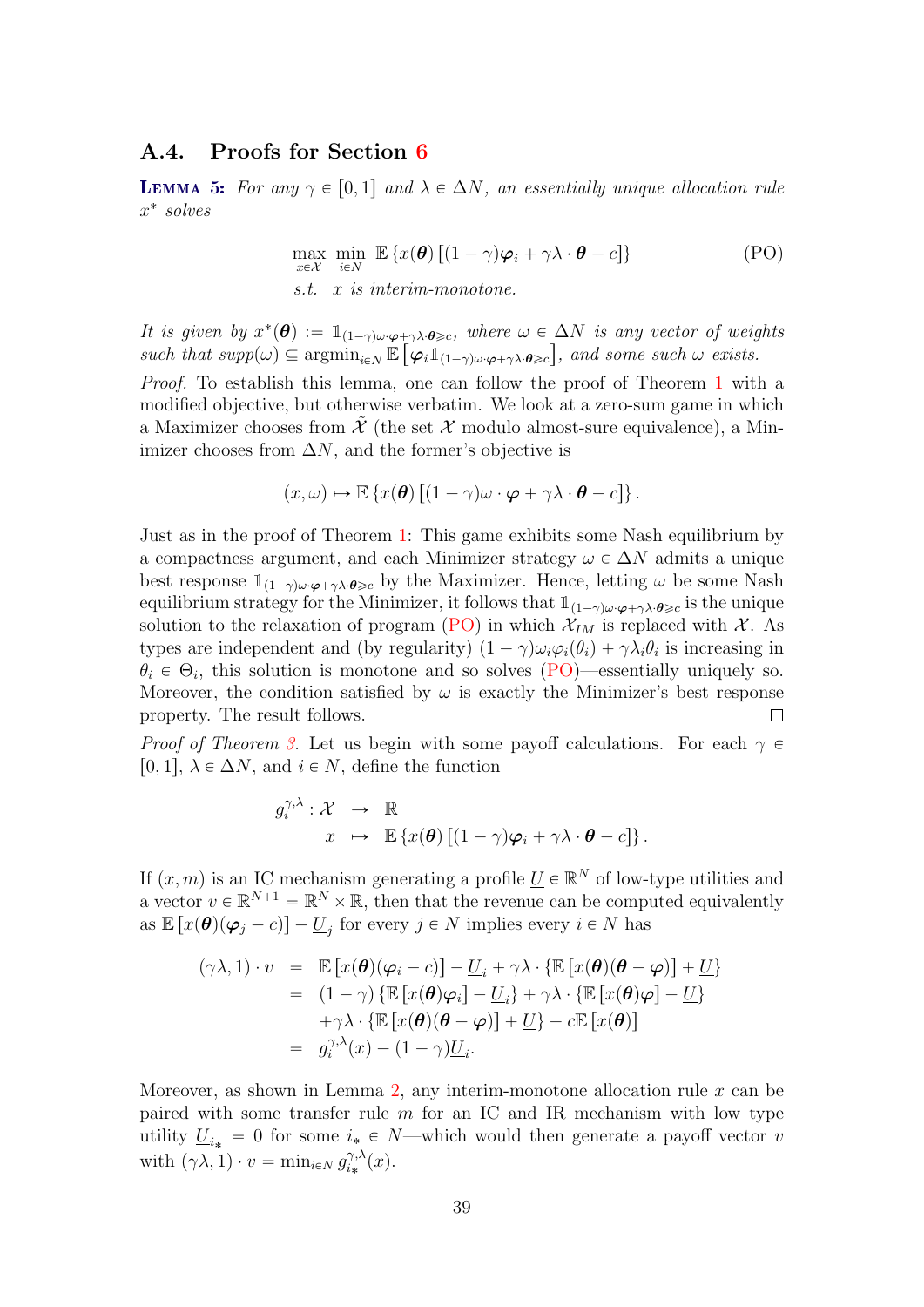With these payoff calculations in hand, we now proceed to prove the theorem. Let  $\mathcal{X}_{IM}$  denote the set of interim-monotone allocation rules, which Lemma [2](#page-7-0) points out are exactly those that can be used in an IC mechanism. In light of Lemma [5,](#page-38-1) it suffices to show that an allocation rule  $x^* \in \mathcal{X}_{IM}$  is used in some Pareto optimal mechanism if and only if it belongs to  $\arg\max_{x \in \mathcal{X}_{IM}} \min_{i \in N} g_i^{\gamma, \lambda}$  $\hat{q}^{\gamma,\lambda}(x)$ for some  $\gamma \in [0, 1]$  and  $\lambda \in \Delta N$ .

First, suppose  $x^* \in \operatorname{argmax}_{x \in \mathcal{X}_{IM}} \min_{i \in N} g_i^{\gamma, \lambda}$  $\hat{\gamma}^{\gamma,\lambda}(x)$  for some  $\gamma \in [0,1]$  and  $\lambda \in \Delta N$ . As noted in the above payoff calculations, some transfer rule  $m^*$  is such that the mechanism  $(x^*, m^*)$  is IC and IR and generates a payoff vector  $v^* \in \mathbb{R}^{N+1}$  with  $(\gamma \lambda, 1) \cdot v^* = \min_{i \in N} g_i^{\gamma, \lambda}$  $\hat{i}^{\gamma,\lambda}(x^*)$ . To show this mechanism is Pareto optimal, let  $(x, m)$  be any alternative IC and IR mechanism that generates a payoff vector  $v \neq v^*$ ; our aim is to show that  $v \geq v^*$ . We proceed in two cases. First, if  $x(\theta) =$  $x^*(\theta)$  almost surely, then the revenue computations in the proof of Lemma [2](#page-7-0) show  $v_{N+1}^* - v_{N+1} = -(v_i^* - v_i)$  for every  $i \in N$ . Hence, in this case, we cannot have  $v \geq v^*$ . Second, suppose  $x(\theta)$  and  $x^*(\theta)$  are not almost surely equal. Then, letting  $\underline{U} \in \mathbb{R}^N$  denote the profile of low-type interim utilities generated by  $(x, m)$ , we have

$$
(\gamma \lambda, 1) \cdot v = \min_{i \in N} \left\{ g_i^{\gamma, \lambda}(x) - \underline{U}_i \right\} \le \min_{i \in N} g_i^{\gamma, \lambda}(x) < \min_{i \in N} g_i^{\gamma, \lambda}(x^*) = (\gamma \lambda, 1) \cdot v^*,
$$

where the strict inequality follows from the uniqueness property in Lemma [5.](#page-38-1) Because  $(\gamma \lambda, 1) \geq 0$ , it follows that  $v \not\geq v^*$ , as desired.

All that remains is to show every Pareto-optimal mechanism  $(x^*, m^*)$  solves program [\(PO\)](#page-38-0) for some for some  $\gamma \in [0, 1]$  and  $\lambda \in \Delta N$ . To see this feature, observe the set  $V \subseteq \mathbb{R}^{N+1}$  of attainable payoff vectors from IC and IR mechanisms is convex, because the set of IC and IR mechanisms is itself convex. Hence, the Minkowski sum  $\hat{V} := V - \mathbb{R}^{N+1}_+$  is convex as well. Letting  $v^*$  denote the payoff vector generated by mechanism  $(x^*, m^*)$ , it follows that  $v^*$  is on the Pareto frontier of  $\hat{V}$  as well. In particular,  $v^*$  lies on the boundary of  $\hat{V}$  because  $v^* + (\epsilon, \ldots, \epsilon, \epsilon) \notin$  $\hat{V}$  for any  $\epsilon > 0$ . Hence, the supporting hyperplane theorem delivers some nonzero  $\tilde{\lambda} \in \mathbb{R}^{N+1}$  such that  $v^* \in \operatorname{argmax}_{v \in \hat{V}} \tilde{\lambda} \cdot v$ . Observe, every  $i \in N$  has  $\tilde{\lambda}_i \geq 0$ , for otherwise  $v = v^* - e_i \in \hat{V}$  would have  $\tilde{\lambda} \cdot v > \tilde{\lambda} \cdot v^*$ ; and  $\tilde{\lambda}_{N+1} \geq \sum_{i \in N} \tilde{\lambda}_i$ , for otherwise  $v = v^* + (1, \ldots, 1, -1) \in \hat{V}$  (which is attainable by lowering the transfer rule by constant 1) would have  $\tilde{\lambda} \cdot v > \tilde{\lambda} \cdot v^*$ . Together, that  $\tilde{\lambda}_i \geq 0$  for every  $i \in N$  and  $\tilde{\lambda}_{N+1} \geq \sum_{j \in N} \tilde{\lambda}_j$  tell us  $\tilde{\lambda}_{N+1} > 0$  because  $\tilde{\lambda} \neq 0$ . Hence, rescaling  $\tilde{\lambda}$ if necessary, we may assume  $\tilde{\lambda}_{N+1} = 1$ . Then, because  $\tilde{\lambda}_i \geq 0$  for every  $i \in N$ if necessary, we may assume  $\lambda_{N+1} = 1$ . Then, because  $\lambda_i \geq 0$  for every  $i \in N$ <br>and  $\sum_{j \in N} \tilde{\lambda}_j \leq 1$ , it follows that some  $\gamma \in [0,1]$  and  $\lambda \in \Delta N$  exist for which  $\lambda = (\gamma \lambda, 1).$ 

Let us now show  $x^*$  solves [\(PO\)](#page-38-0), for the given  $\gamma$  and  $\lambda$ . Assuming otherwise, for a contradiction, let  $x \in \mathcal{X}_{IM}$  attain a strictly higher objective in program [\(PO\)](#page-38-0). As noted above, some transfer rule m exists such that  $(x, m)$  is IC and IR with low type utility  $\underline{U}_{i*} = 0$  for some  $i_* \in N$ . Hence, letting  $\underline{U}^*$  denote the profile of low-type utilities generated by  $(x^*, m^*)$ , and  $v \in V$  denote the payoff vector